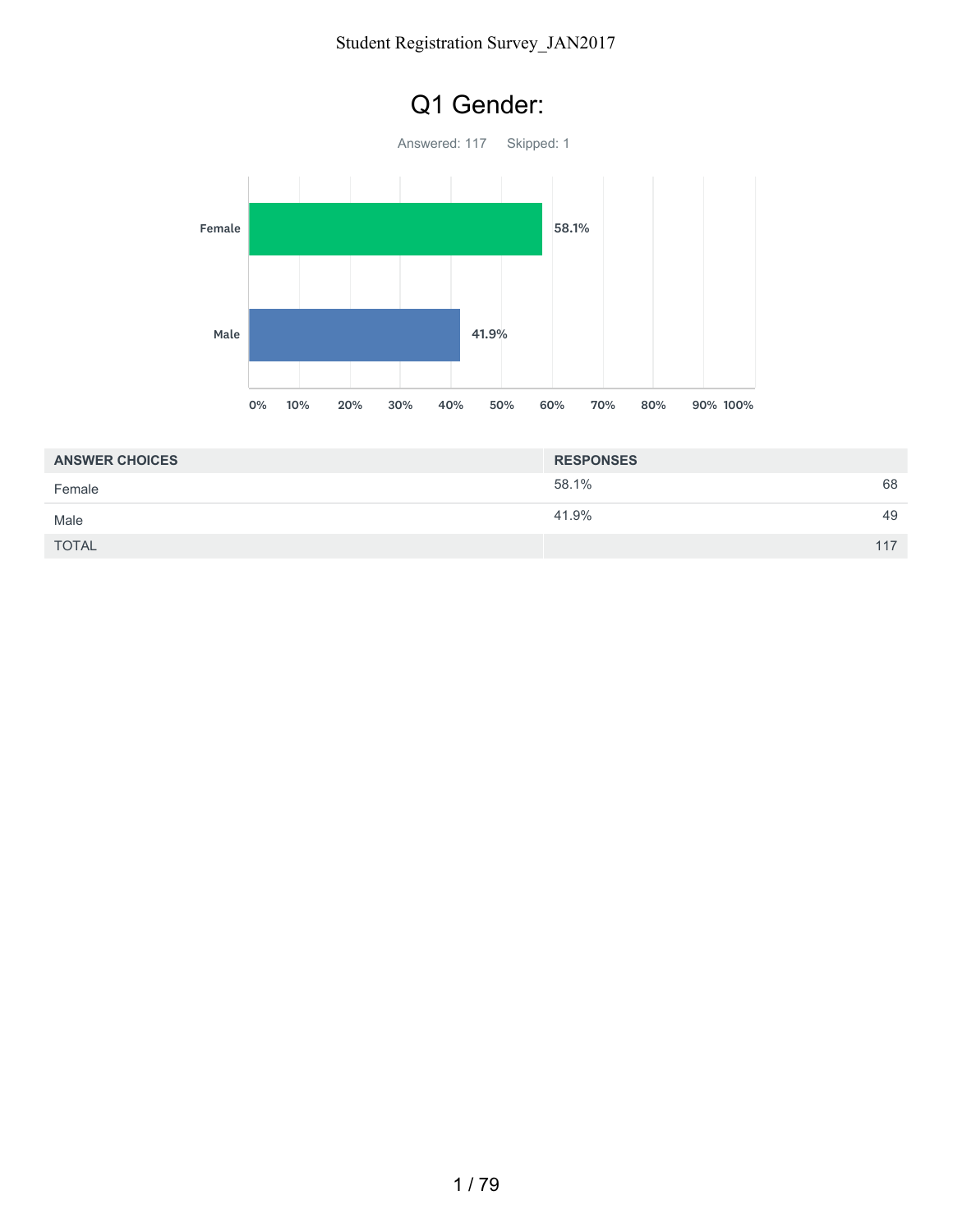

| <b>ANSWER CHOICES</b>  | <b>RESPONSES</b> |                |
|------------------------|------------------|----------------|
| <b>Chuuk Campus</b>    | 33.3%            | 39             |
| Kosrae Campus          | $0.0\%$          | $\mathbf 0$    |
| <b>National Campus</b> | 61.5%            | 72             |
| Pohnpei Campus         | 5.1%             | 6              |
| Yap Campus             | 0.0%             | $\overline{0}$ |
| <b>TOTAL</b>           |                  | 117            |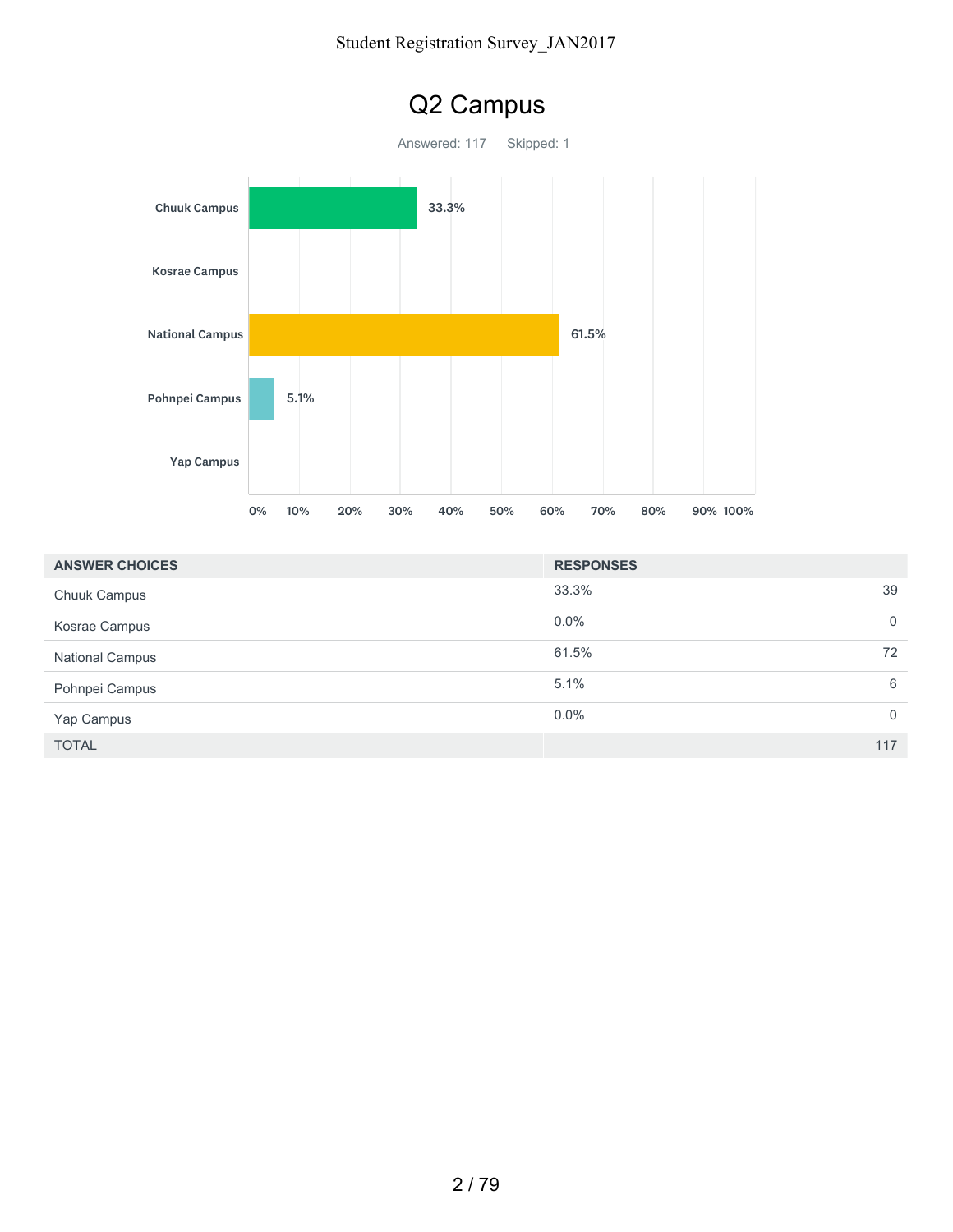

| <b>ANSWER CHOICES</b> | <b>RESPONSES</b> |     |
|-----------------------|------------------|-----|
| Freshmen              | 28.6%            | 32  |
| Sophomore             | 47.3%            | 53  |
| 3rd Year              | 19.6%            | 22  |
| 4th Year              | 4.5%             | 5   |
| <b>TOTAL</b>          |                  | 112 |

### Q3 Classification: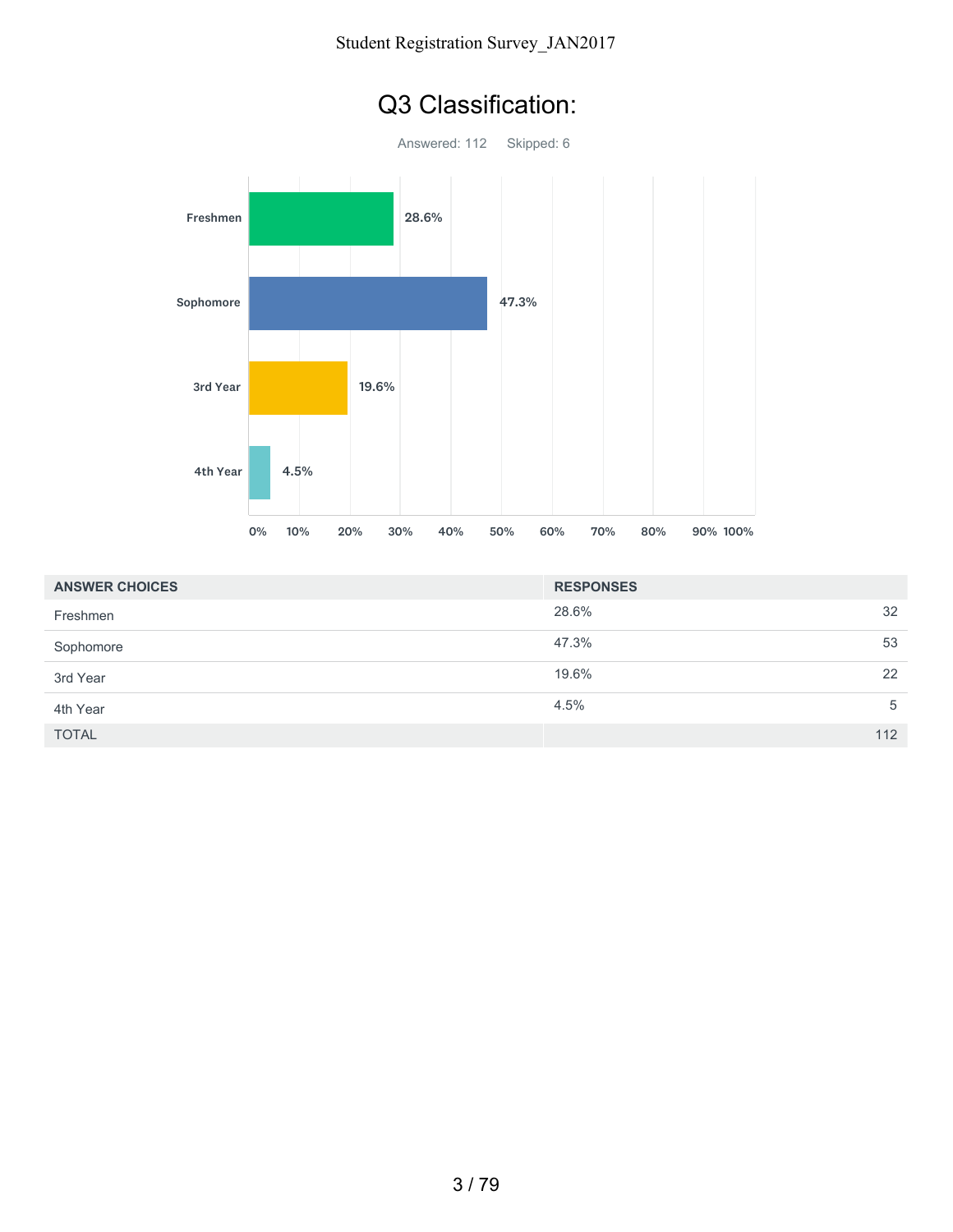## Q4 Registration Status:



| <b>ANSWER CHOICES</b> | <b>RESPONSES</b> |              |
|-----------------------|------------------|--------------|
| <b>New</b>            | 2.7%             | $\mathbf{3}$ |
| Continuing            | 87.4%            | 97           |
| Transfer              | 1.8%             | 2            |
| Returning             | 8.1%             | 9            |
| <b>TOTAL</b>          |                  | 111          |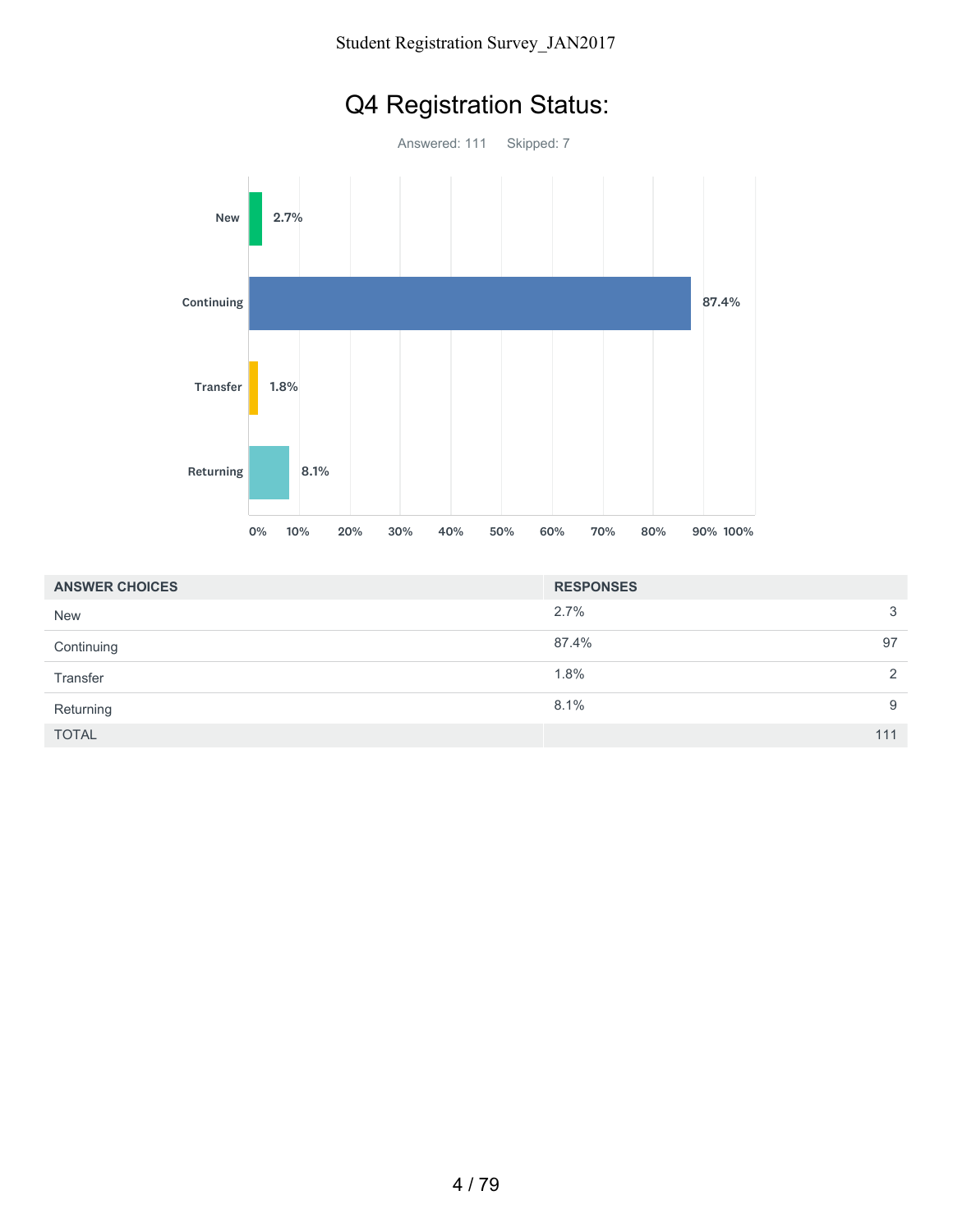

| <b>ANSWER CHOICES</b>  |                               | <b>RESPONSES</b> |                |
|------------------------|-------------------------------|------------------|----------------|
| Chuuk                  |                               | 40.2%            | 47             |
| Kosrae                 |                               | 0.9%             | 1              |
| Pohnpei                |                               | 53.0%            | 62             |
| Yap                    |                               | 6.0%             | $\overline{7}$ |
| Other (please specify) |                               | 0.0%             | $\mathbf 0$    |
| <b>TOTAL</b>           |                               |                  | 117            |
|                        |                               |                  |                |
| #                      | <b>OTHER (PLEASE SPECIFY)</b> |                  | <b>DATE</b>    |
|                        | There are no responses.       |                  |                |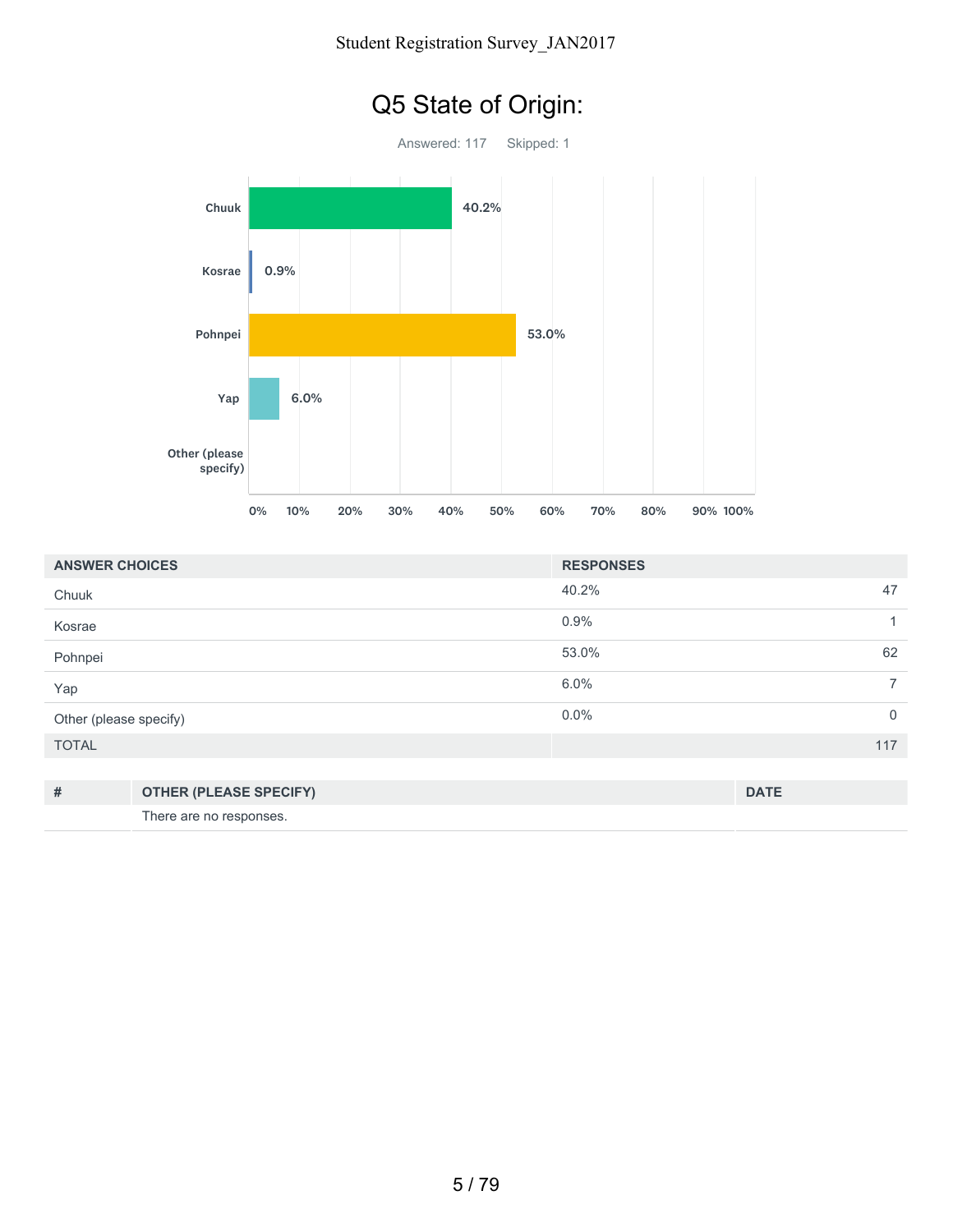

## Q6 Please indicate your residential status:

| <b>ANSWER CHOICES</b>                         | <b>RESPONSES</b> |     |
|-----------------------------------------------|------------------|-----|
| Staying with family/relative(s)/guardian(s)   | 94.8%            | 110 |
| Staying in the Residence Hall (COM-FSM Dorms) | 4.3%             | 5   |
| Staying in a rented house/apartment           | 0.9%             |     |
| <b>TOTAL</b>                                  |                  | 116 |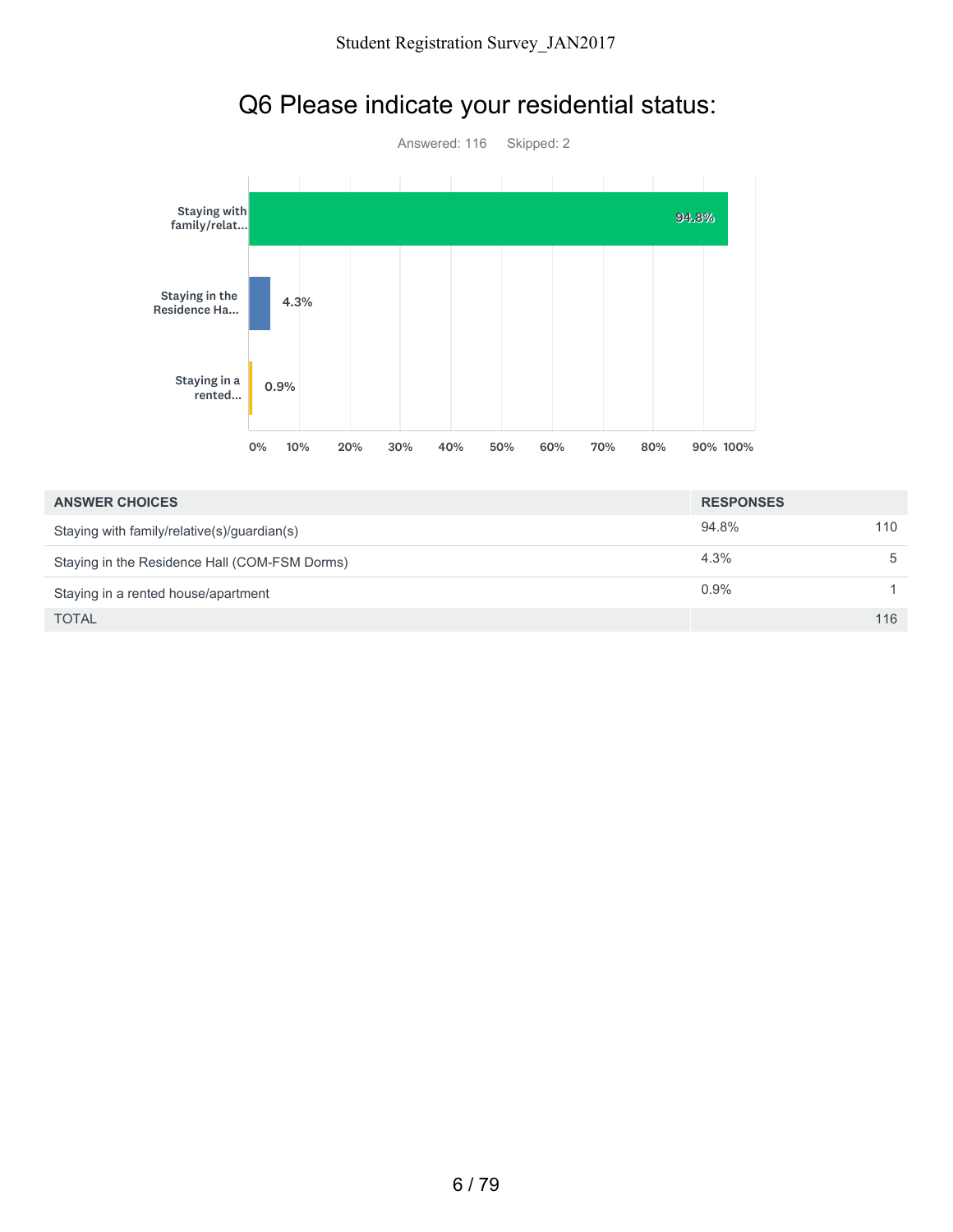

# Q7 Please indicate your degree type:

| <b>ANSWER CHOICES</b>                       | <b>RESPONSES</b> |              |
|---------------------------------------------|------------------|--------------|
| Associate of Arts (AA)                      | 40.5%            | 47           |
| Associate of Science (AS)                   | 36.2%            | 42           |
| Associate of Applied Science (AAS)          | $0.0\%$          | $\mathbf{0}$ |
| Certificate of Achievement (CA)             | 17.2%            | 20           |
| Third Year Certificate of Achievement (TYC) | $1.7\%$          | 2            |
| Undecided                                   | 0.9%             |              |
| Other (please specify)                      | 3.4%             | 4            |
| <b>TOTAL</b>                                |                  | 116          |

| # | <b>OTHER (PLEASE SPECIFY)</b>  | <b>DATE</b>       |
|---|--------------------------------|-------------------|
|   | <b>BA- Elemntary Education</b> | 1/30/2017 1:28 PM |
| 2 | BA                             | 1/27/2017 2:45 PM |
| 3 | <b>TYC Public Health</b>       | 1/27/2017 2:00 PM |
| 4 | TYC.                           | 1/27/2017 1:54 PM |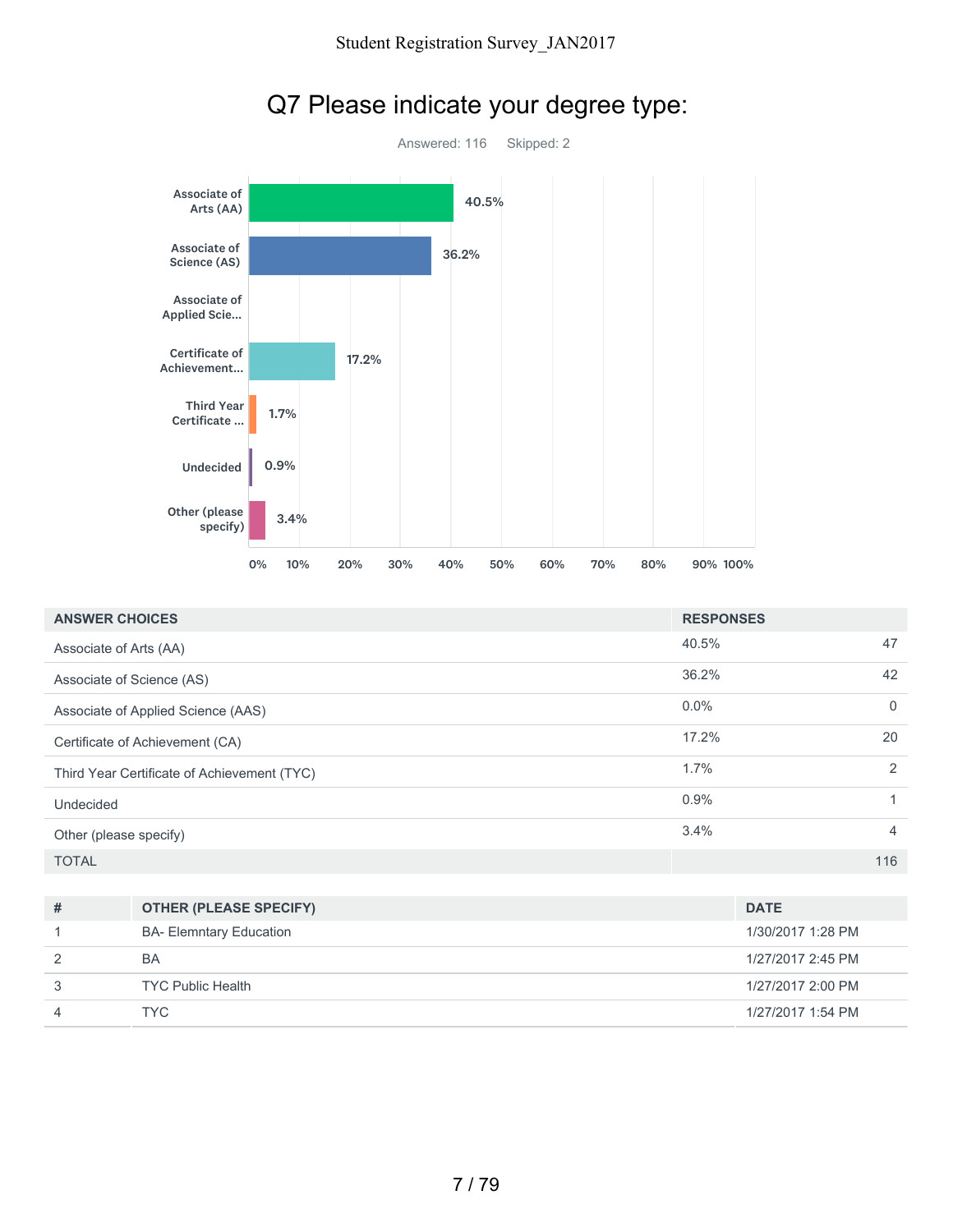

# Q8 Please indicate your major:

| <b>ANSWER CHOICES</b>                                    | <b>RESPONSES</b> |    |
|----------------------------------------------------------|------------------|----|
| Liberal Arts                                             | 27.7%            | 13 |
| Liberal Arts/Health Career Opportunity Program (LA/HCOP) | 6.4%             | 3  |
| Health Career Opportunity Program (HCOP)                 | 12.8%            | 6  |
| Pre-Teacher Preparation                                  | 53.2%            | 25 |
| Micronesian Studies                                      | $0.0\%$          |    |
| <b>TOTAL</b>                                             |                  | 47 |

| #             | <b>OTHER (PLEASE SPECIFY)</b>  | <b>DATE</b>       |
|---------------|--------------------------------|-------------------|
|               | Micronesian Studies            | 1/30/2017 2:23 PM |
| $\mathcal{P}$ | AA Microst                     | 1/30/2017 2:07 PM |
| 3             | <b>Elemntary Education</b>     | 1/30/2017 1:28 PM |
| 4             | <b>Elemntary Education</b>     | 1/27/2017 2:45 PM |
| 5             | Bachelor Degree(Teacher Prep.) | 1/27/2017 2:21 PM |
| 6             | <b>MICST</b>                   | 1/27/2017 1:48 PM |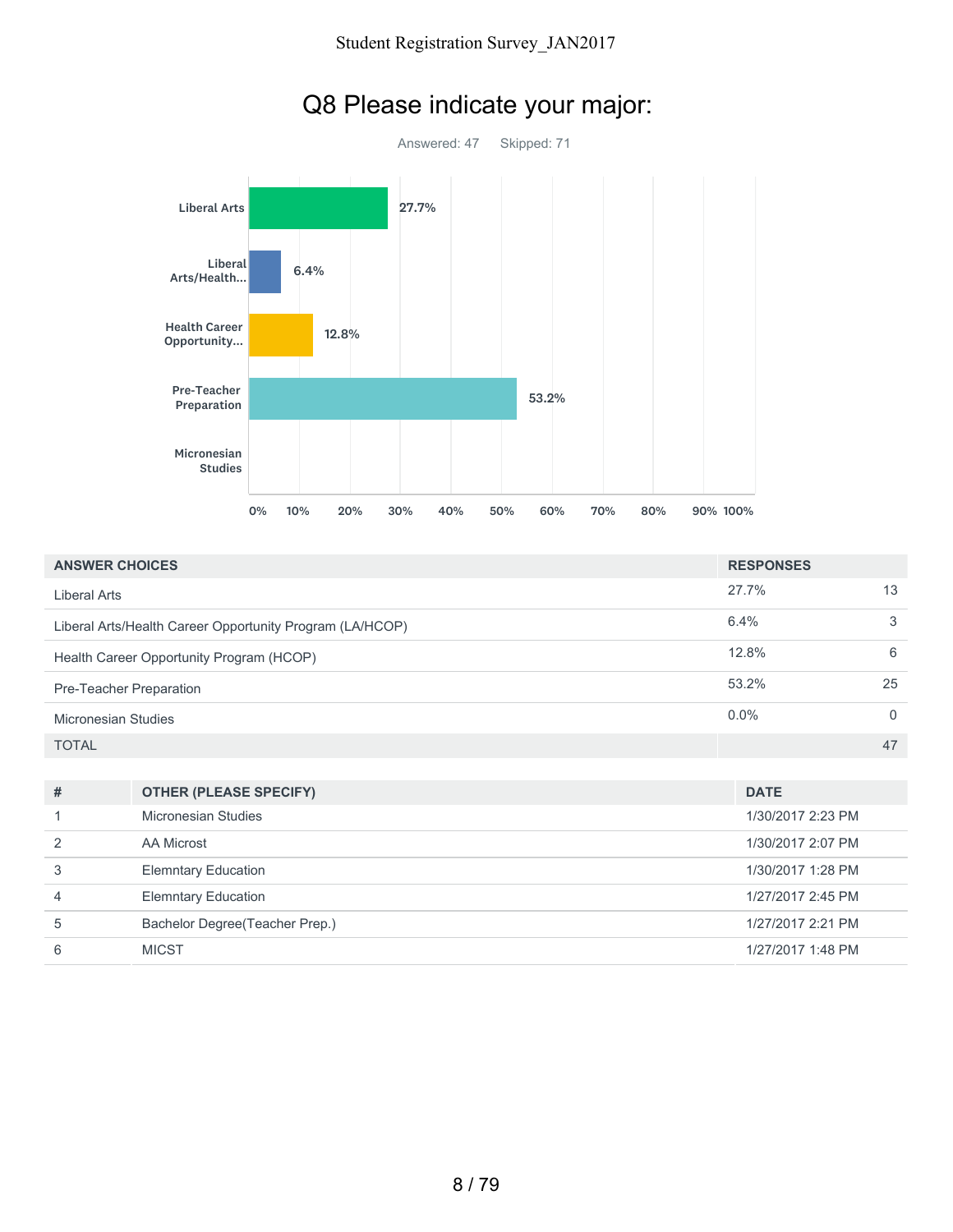

# Q9 Please indicate your major:

| <b>ANSWER CHOICES</b>                    |                                                     | <b>RESPONSES</b> |    |
|------------------------------------------|-----------------------------------------------------|------------------|----|
|                                          | Agriculture and Natural Resources Management (ANRM) | 11.9%            | 5  |
| <b>Business Administration</b>           |                                                     | 33.3%            | 14 |
| Computer Information System (CIS)        |                                                     | 23.8%            | 10 |
| Hospitality and Tourism Management (HTM) |                                                     | 4.8%             | 2  |
| Marine Science                           |                                                     | 7.1%             | 3  |
| Public Health                            |                                                     | 4.8%             | 2  |
| Nursing                                  |                                                     | 14.3%            | 6  |
| <b>TOTAL</b>                             |                                                     |                  | 42 |
|                                          |                                                     |                  |    |
| #                                        | <b>OTHER (PLEASE SPECIFY)</b>                       | <b>DATE</b>      |    |

There are no responses.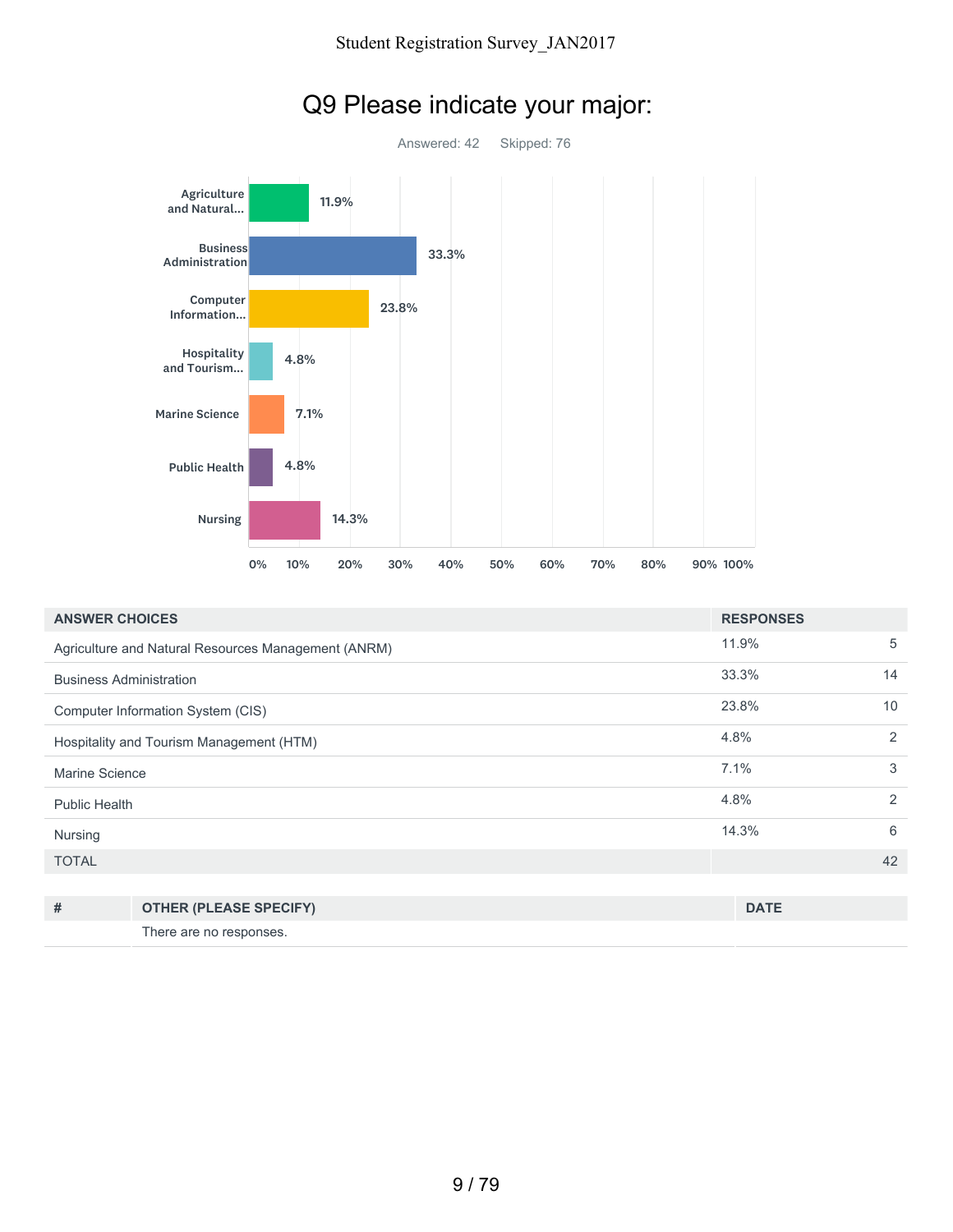## Q10 Please indicate your major:

Answered: 0 Skipped: 118

#### A No matching responses.

| <b>ANSWER CHOICES</b>                | <b>RESPONSES</b> |                |
|--------------------------------------|------------------|----------------|
| <b>Building Technology</b>           | $0.0\%$          | $\Omega$       |
| Electronic Technology                | $0.0\%$          | $\Omega$       |
| <b>Telecommunications Technology</b> | $0.0\%$          | $\Omega$       |
| <b>TOTAL</b>                         |                  | $\overline{0}$ |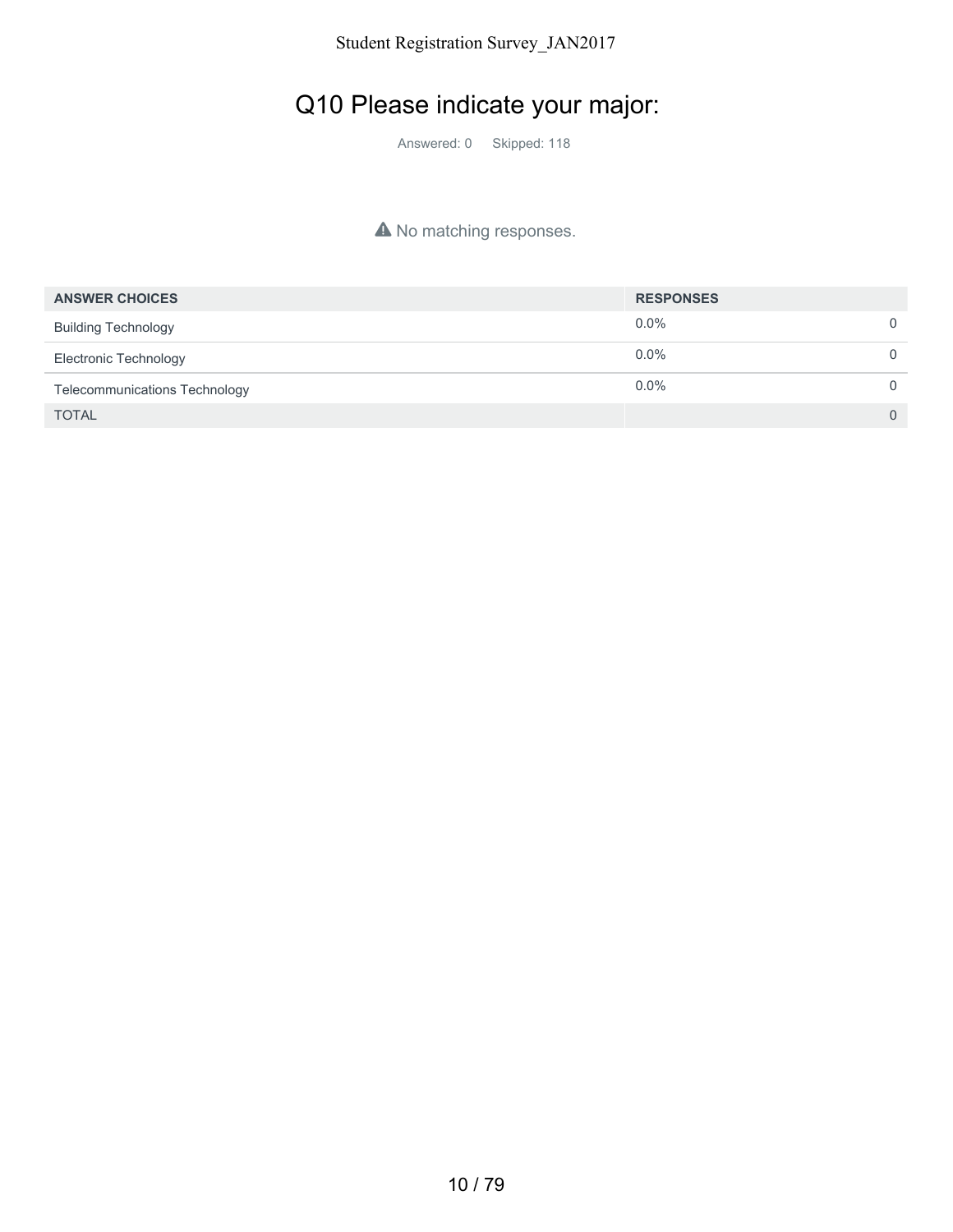

## Q11 Please indicate your major:

| <b>ANSWER CHOICES</b>                 | <b>RESPONSES</b> |          |
|---------------------------------------|------------------|----------|
| Agriculture and Food Technology (AFT) | $0.0\%$          | $\Omega$ |
| Bookkeeping                           | 31.6%            | 6        |
| <b>Building Maintenance</b>           | $0.0\%$          | $\Omega$ |
| Cabinet/Furniture Making              | $0.0\%$          | $\Omega$ |
| Carpentry                             | 0.0%             | $\Omega$ |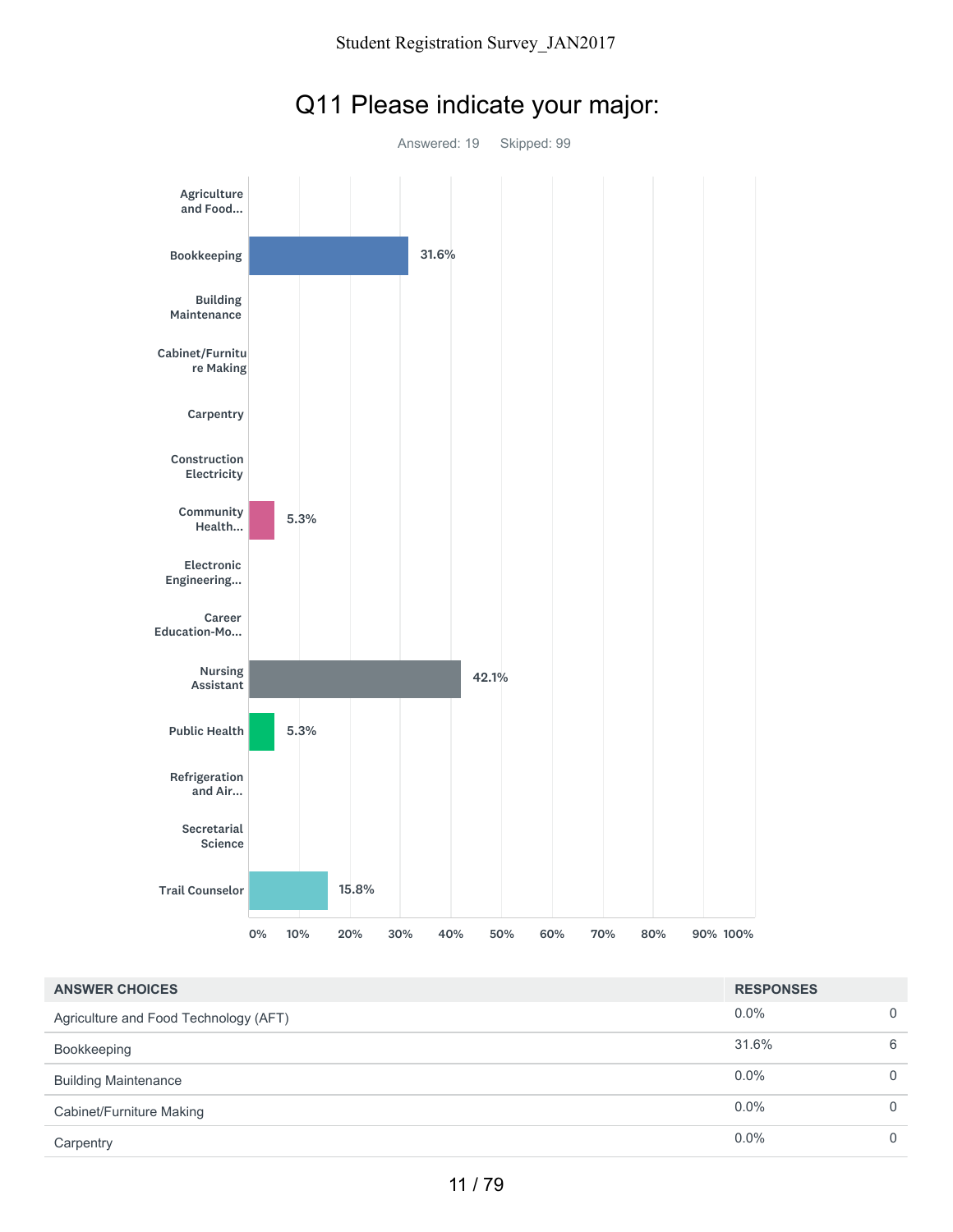| <b>Construction Electricity</b>                            | $0.0\%$ | $\Omega$ |
|------------------------------------------------------------|---------|----------|
| Community Health Science-Health Assistant Training Program | 5.3%    |          |
| <b>Electronic Engineering Technology</b>                   | 0.0%    | $\Omega$ |
| Career Education-Motor Vehicle Maintenance                 | $0.0\%$ | 0        |
| <b>Nursing Assistant</b>                                   | 42.1%   | 8        |
| <b>Public Health</b>                                       | 5.3%    |          |
| Refrigeration and Air Conditioning                         | 0.0%    | $\Omega$ |
| Secretarial Science                                        | $0.0\%$ | $\Omega$ |
| <b>Trail Counselor</b>                                     | 15.8%   | 3        |
| <b>TOTAL</b>                                               |         | 19       |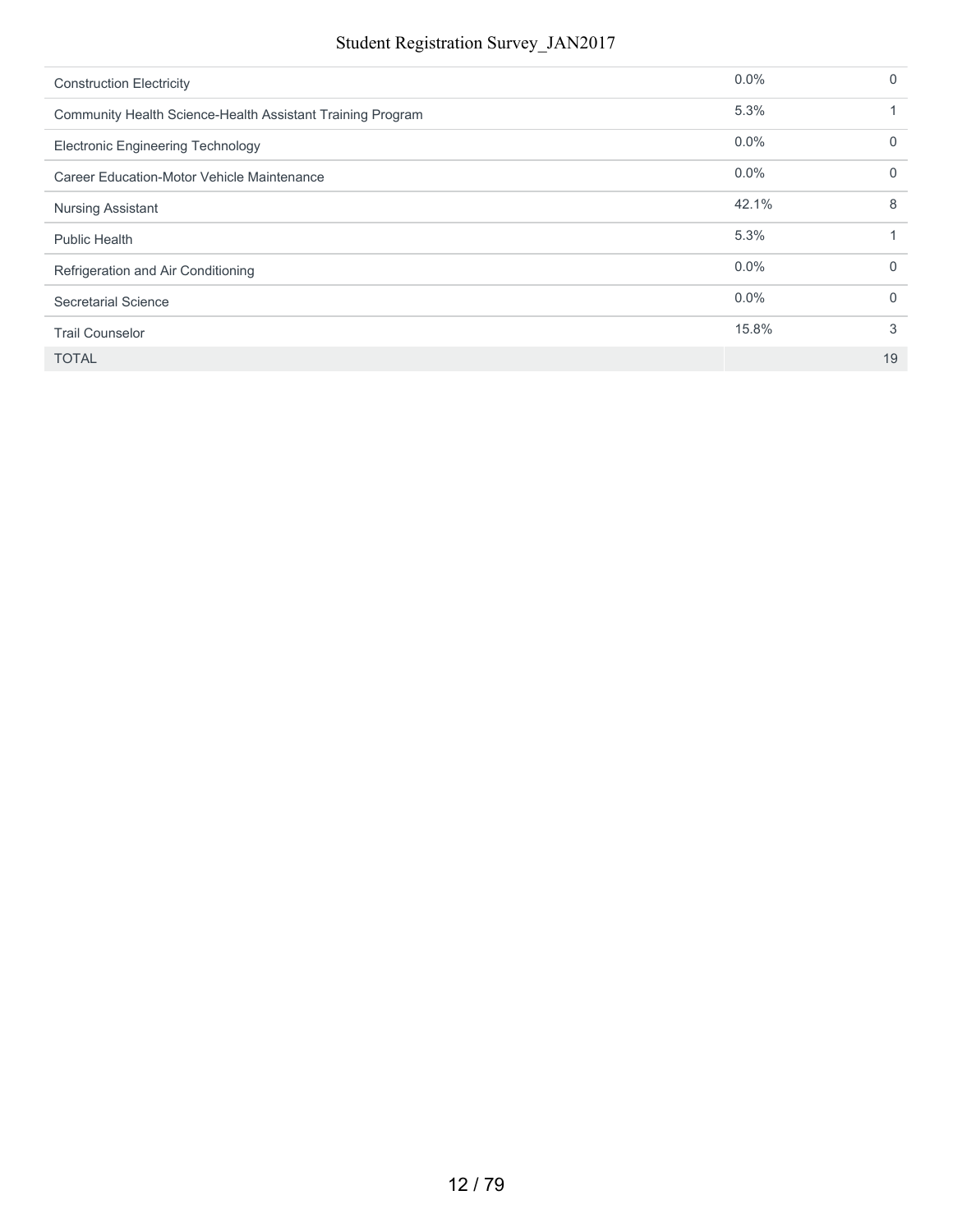

| <b>ANSWER CHOICES</b>                 | <b>RESPONSES</b> |               |
|---------------------------------------|------------------|---------------|
| Accounting                            | $0.0\%$          | $\Omega$      |
| <b>General Business</b>               | 33.3%            |               |
| Specialist in Public Health           | $0.0\%$          | $\Omega$      |
| <b>Teacher Preparation-Elementary</b> | 66.7%            | $\mathcal{P}$ |
| <b>TOTAL</b>                          |                  | 3             |
|                                       |                  |               |

| # | <b>OTHER (PLEASE SPECIFY)</b> | <b>DATE</b> |
|---|-------------------------------|-------------|
|   | There are no responses.       |             |

## Q12 Please indicate your major: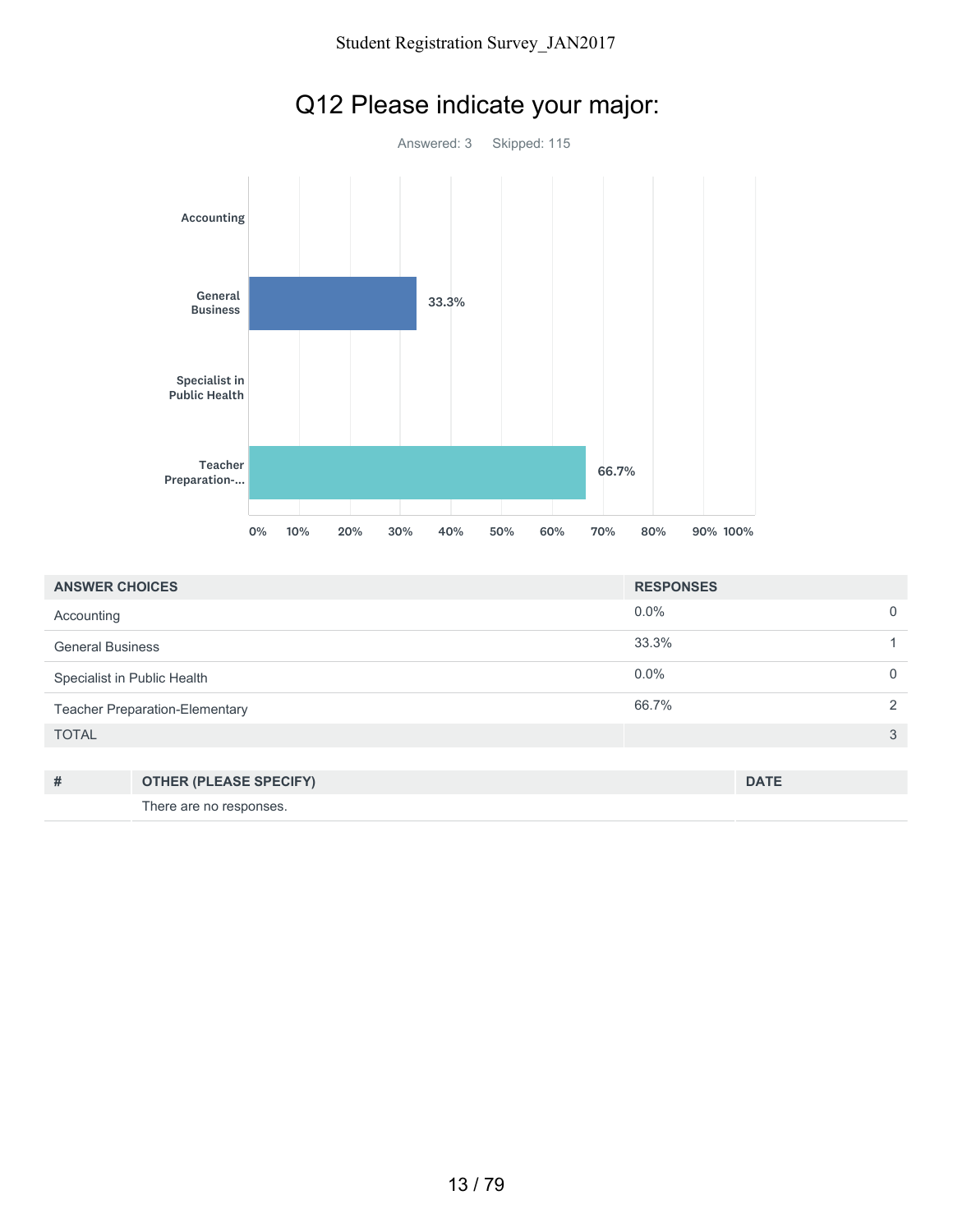# Q13 Hours set for the registration.



| <b>ANSWER CHOICES</b>  | <b>AVERAGE NUMBER</b> | <b>TOTAL NUMBER</b> | <b>RESPONSES</b> |
|------------------------|-----------------------|---------------------|------------------|
|                        |                       | 802                 | 115              |
| Total Respondents: 115 |                       |                     |                  |

| #              |                | <b>DATE</b>        |
|----------------|----------------|--------------------|
| 1              | 5              | 6/29/2017 3:15 PM  |
| $\overline{2}$ | 10             | 6/29/2017 3:11 PM  |
| 3              | $\mathbf{1}$   | 6/29/2017 3:09 PM  |
| 4              | 5              | 1/31/2017 12:15 PM |
| 5              | 10             | 1/31/2017 12:13 PM |
| 6              | 3              | 1/31/2017 12:11 PM |
| $\overline{7}$ | $\overline{4}$ | 1/31/2017 12:09 PM |
| 8              | 5              | 1/31/2017 12:06 PM |
| 9              | 9              | 1/31/2017 12:04 PM |
| 10             | $\overline{4}$ | 1/31/2017 12:02 PM |
| 11             | 3              | 1/31/2017 12:00 PM |
| 12             | 5              | 1/31/2017 11:56 AM |
| 13             | $\mathbf 0$    | 1/31/2017 11:54 AM |
| 14             | $\mathbf{1}$   | 1/31/2017 11:49 AM |
| 15             | 10             | 1/31/2017 11:48 AM |
| 16             | $\mathbf{1}$   | 1/31/2017 11:45 AM |
| 17             | 5              | 1/31/2017 11:43 AM |
| 18             | 5              | 1/31/2017 11:39 AM |
| 19             | 3              | 1/31/2017 11:34 AM |
| 20             | 5              | 1/31/2017 11:32 AM |
| 21             | 3              | 1/31/2017 11:28 AM |
| 22             | 6              | 1/31/2017 11:26 AM |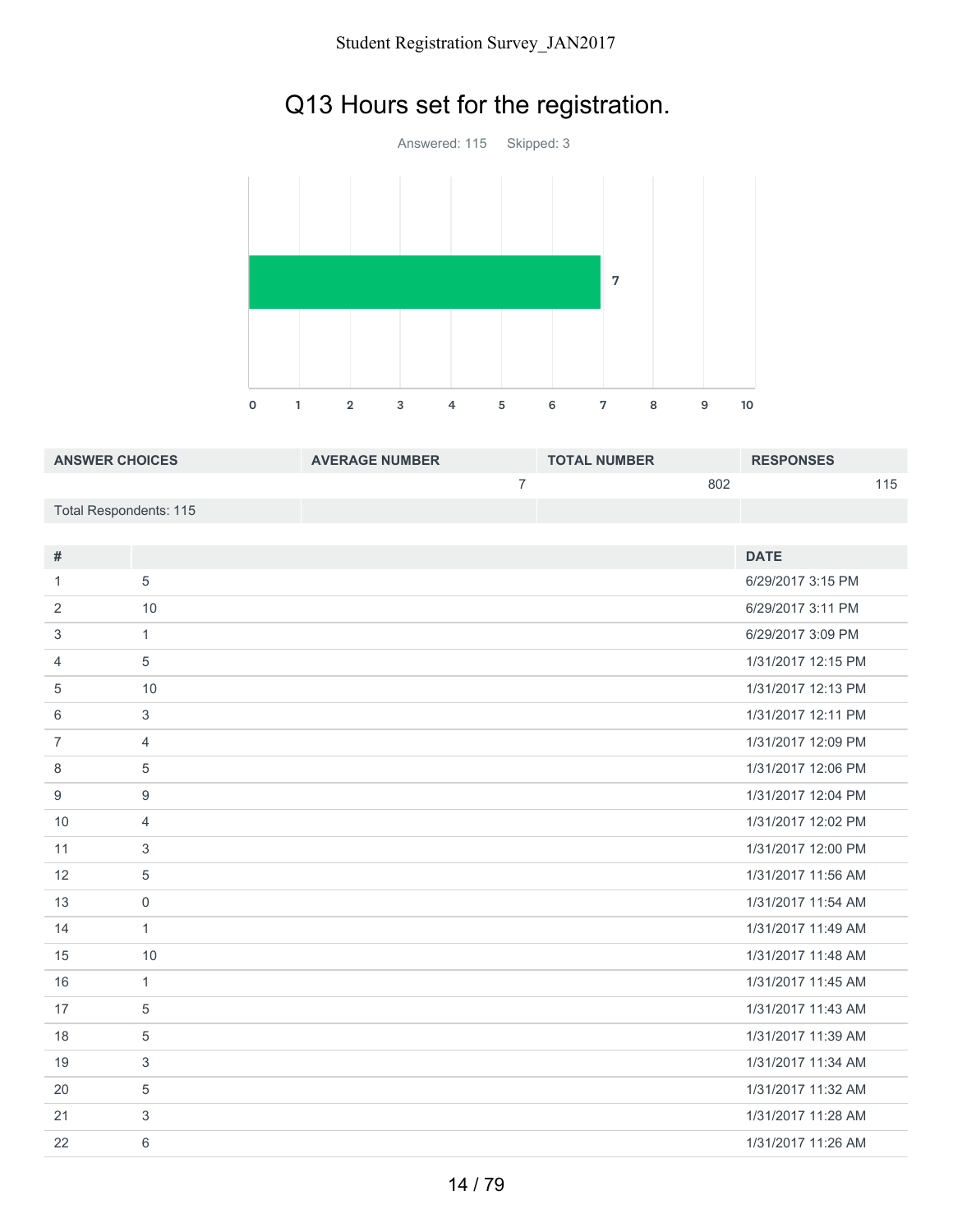| 23 | 5              | 1/30/2017 2:58 PM |
|----|----------------|-------------------|
| 24 | $\mathbf 0$    | 1/30/2017 2:51 PM |
| 25 | 10             | 1/30/2017 2:42 PM |
| 26 | $\overline{5}$ | 1/30/2017 2:40 PM |
| 27 | $\overline{5}$ | 1/30/2017 2:34 PM |
| 28 | 5              | 1/30/2017 2:24 PM |
| 29 | $\overline{2}$ | 1/30/2017 2:22 PM |
| 30 | 9              | 1/30/2017 2:20 PM |
| 31 | 9              | 1/30/2017 2:18 PM |
| 32 | 9              | 1/30/2017 2:15 PM |
| 33 | 8              | 1/30/2017 2:04 PM |
| 34 | 4              | 1/30/2017 2:00 PM |
| 35 | $\overline{4}$ | 1/30/2017 1:57 PM |
| 36 | $\overline{4}$ | 1/30/2017 1:55 PM |
| 37 | 10             | 1/30/2017 1:52 PM |
| 38 | 9              | 1/30/2017 1:50 PM |
| 39 | 10             | 1/30/2017 1:46 PM |
| 40 | $\overline{5}$ | 1/30/2017 1:44 PM |
| 41 | 10             | 1/30/2017 1:41 PM |
| 42 | 10             | 1/30/2017 1:37 PM |
| 43 | $\overline{5}$ | 1/30/2017 1:35 PM |
| 44 | $\overline{4}$ | 1/30/2017 1:32 PM |
| 45 | 10             | 1/30/2017 1:29 PM |
| 46 | 10             | 1/30/2017 1:26 PM |
| 47 | 10             | 1/30/2017 1:25 PM |
| 48 | $\sqrt{5}$     | 1/30/2017 1:23 PM |
| 49 | 10             | 1/30/2017 1:20 PM |
| 50 | 10             | 1/30/2017 1:17 PM |
| 51 | 9              | 1/30/2017 1:15 PM |
| 52 | 5              | 1/27/2017 2:54 PM |
| 53 | 10             | 1/27/2017 2:52 PM |
| 54 | $\overline{7}$ | 1/27/2017 2:46 PM |
| 55 | 10             | 1/27/2017 2:43 PM |
| 56 | 10             | 1/27/2017 2:36 PM |
| 57 | 8              | 1/27/2017 2:31 PM |
| 58 | 3              | 1/27/2017 2:27 PM |
| 59 | $\overline{7}$ | 1/27/2017 2:22 PM |
| 60 | $\mathbf{1}$   | 1/27/2017 2:19 PM |
| 61 | $\overline{2}$ | 1/27/2017 2:16 PM |
| 62 | 10             | 1/27/2017 2:04 PM |
| 63 | 10             | 1/27/2017 2:01 PM |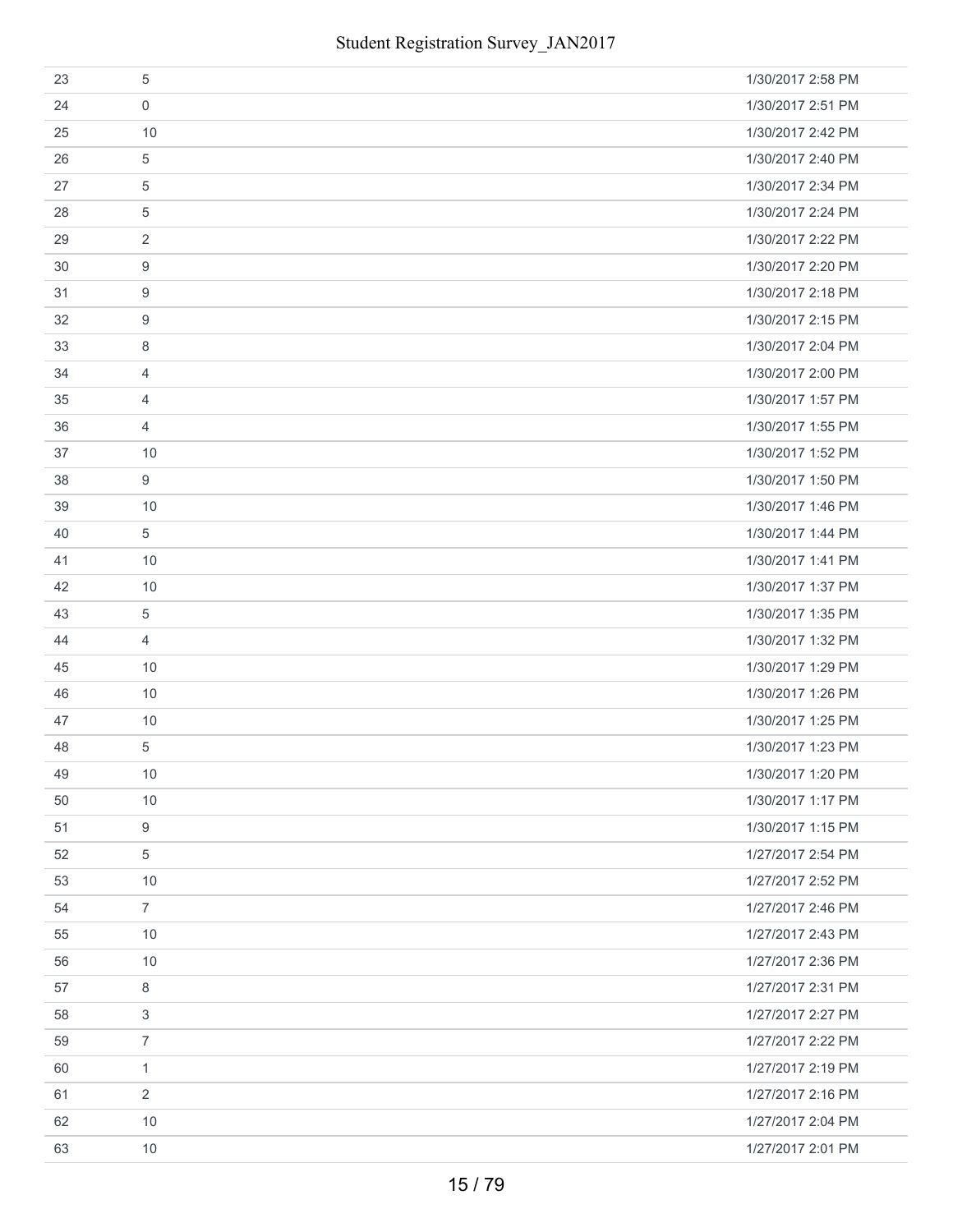| 64  | 10           | 1/27/2017 1:58 PM |
|-----|--------------|-------------------|
| 65  | 10           | 1/27/2017 1:57 PM |
| 66  | 8            | 1/27/2017 1:55 PM |
| 67  | 9            | 1/27/2017 1:51 PM |
| 68  | 10           | 1/27/2017 1:49 PM |
| 69  | 8            | 1/27/2017 1:33 PM |
| 70  | 6            | 1/27/2017 1:30 PM |
| 71  | 10           | 1/27/2017 1:25 PM |
| 72  | 6            | 1/27/2017 1:18 PM |
| 73  | 10           | 1/27/2017 1:12 PM |
| 74  | $\mathbf{1}$ | 1/27/2017 1:09 PM |
| 75  | 10           | 1/27/2017 1:07 PM |
| 76  | 5            | 1/27/2017 1:04 PM |
| 77  | 6            | 1/27/2017 1:01 PM |
| 78  | 8            | 1/19/2017 7:17 PM |
| 79  | 10           | 1/19/2017 7:15 PM |
| 80  | 8            | 1/19/2017 7:13 PM |
| 81  | 5            | 1/19/2017 7:11 PM |
| 82  | 8            | 1/19/2017 7:09 PM |
| 83  | 8            | 1/19/2017 7:07 PM |
| 84  | 8            | 1/19/2017 7:04 PM |
| 85  | 8            | 1/19/2017 7:02 PM |
| 86  | 8            | 1/19/2017 7:00 PM |
| 87  | 5            | 1/19/2017 6:58 PM |
| 88  | 10           | 1/19/2017 6:57 PM |
| 89  | 10           | 1/19/2017 6:54 PM |
| 90  | 10           | 1/19/2017 6:52 PM |
| 91  | 8            | 1/19/2017 6:50 PM |
| 92  | 10           | 1/19/2017 6:48 PM |
| 93  | 10           | 1/19/2017 6:45 PM |
| 94  | 5            | 1/19/2017 6:42 PM |
| 95  | 10           | 1/19/2017 6:36 PM |
| 96  | 8            | 1/19/2017 6:29 PM |
| 97  | 10           | 1/19/2017 6:26 PM |
| 98  | 5            | 1/19/2017 6:23 PM |
| 99  | 5            | 1/19/2017 6:21 PM |
| 100 | 8            | 1/19/2017 6:18 PM |
| 101 | 8            | 1/19/2017 6:10 PM |
| 102 | $\,8\,$      | 1/19/2017 6:08 PM |
| 103 | 5            | 1/19/2017 6:05 PM |
| 104 | 5            | 1/19/2017 6:03 PM |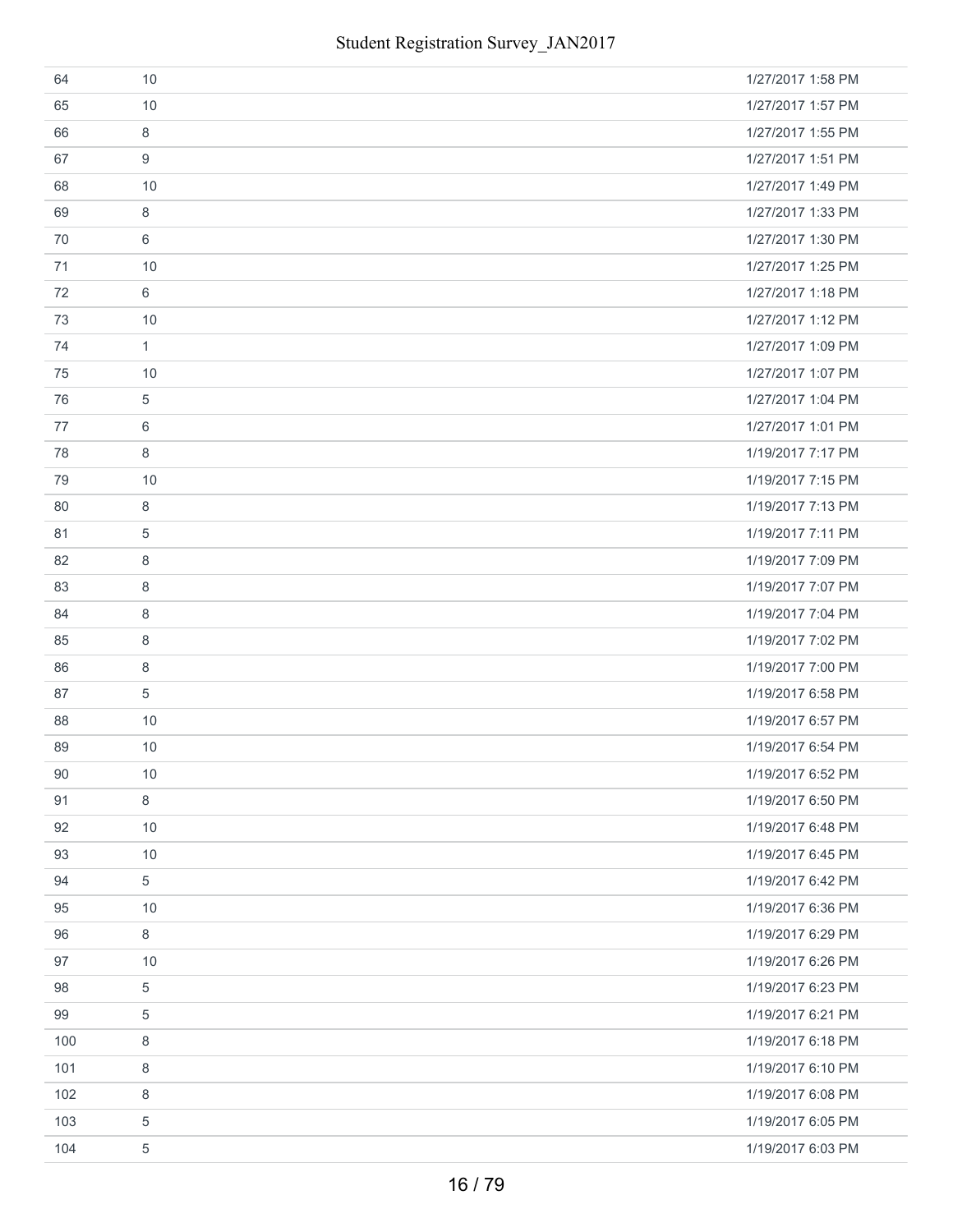| 105 | 10 | 1/19/2017 6:01 PM |
|-----|----|-------------------|
| 106 | 8  | 1/19/2017 6:00 PM |
| 107 | 8  | 1/19/2017 5:57 PM |
| 108 | 5  | 1/19/2017 5:53 PM |
| 109 | 8  | 1/19/2017 5:50 PM |
| 110 | 10 | 1/19/2017 5:48 PM |
| 111 | 8  | 1/19/2017 5:45 PM |
| 112 | 10 | 1/19/2017 5:43 PM |
| 113 | 10 | 1/19/2017 5:40 PM |
| 114 | 8  | 1/19/2017 5:36 PM |
| 115 | 5  | 1/19/2017 5:32 PM |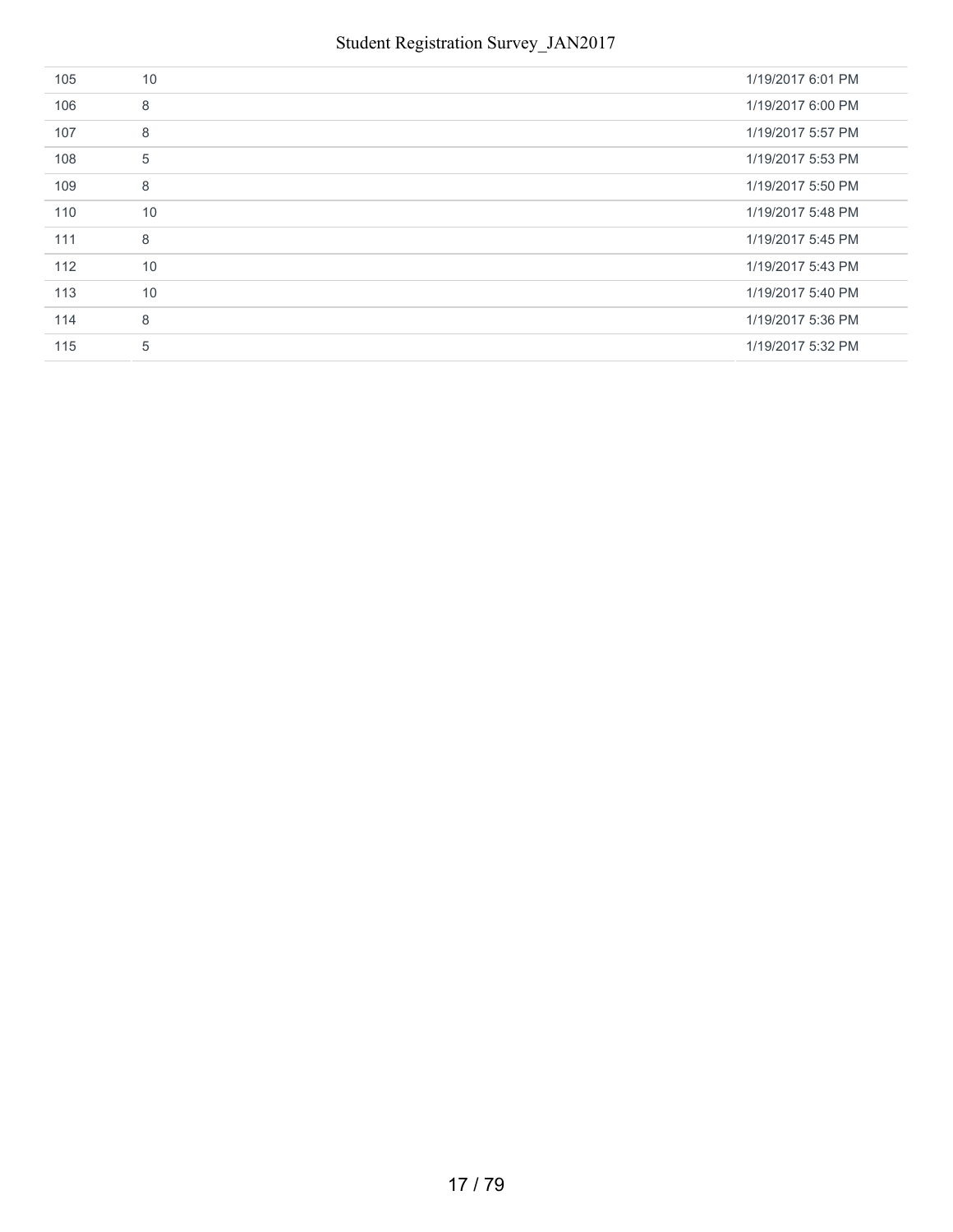# Q14 Forms used for registration

Answered: 115 Skipped: 3 1 2 3 4 5 6 7 8 9 10 

| <b>ANSWER CHOICES</b>  | <b>AVERAGE NUMBER</b> | <b>TOTAL NUMBER</b> | <b>RESPONSES</b> |
|------------------------|-----------------------|---------------------|------------------|
|                        |                       | 910                 | 115              |
| Total Respondents: 115 |                       |                     |                  |

| $\#$           |                | <b>DATE</b>        |
|----------------|----------------|--------------------|
|                |                |                    |
| 1              | 9              | 6/29/2017 3:15 PM  |
| 2              | 10             | 6/29/2017 3:11 PM  |
| 3              | 10             | 6/29/2017 3:09 PM  |
| $\overline{4}$ | 6              | 1/31/2017 12:15 PM |
| 5              | $\,8\,$        | 1/31/2017 12:13 PM |
| 6              | 6              | 1/31/2017 12:11 PM |
| $\overline{7}$ | $\overline{4}$ | 1/31/2017 12:09 PM |
| 8              | 10             | 1/31/2017 12:06 PM |
| 9              | 9              | 1/31/2017 12:04 PM |
| 10             | $\mathfrak{S}$ | 1/31/2017 12:02 PM |
| 11             | 10             | 1/31/2017 12:00 PM |
| 12             | 10             | 1/31/2017 11:56 AM |
| 13             | 8              | 1/31/2017 11:54 AM |
| 14             | 10             | 1/31/2017 11:49 AM |
| 15             | 10             | 1/31/2017 11:48 AM |
| 16             | 10             | 1/31/2017 11:45 AM |
| 17             | $\overline{4}$ | 1/31/2017 11:43 AM |
| 18             | $\overline{7}$ | 1/31/2017 11:39 AM |
| 19             | $\overline{4}$ | 1/31/2017 11:34 AM |
| 20             | $\mathbf{1}$   | 1/31/2017 11:32 AM |
| 21             | 10             | 1/31/2017 11:28 AM |
| 22             | 4              | 1/31/2017 11:26 AM |
|                |                |                    |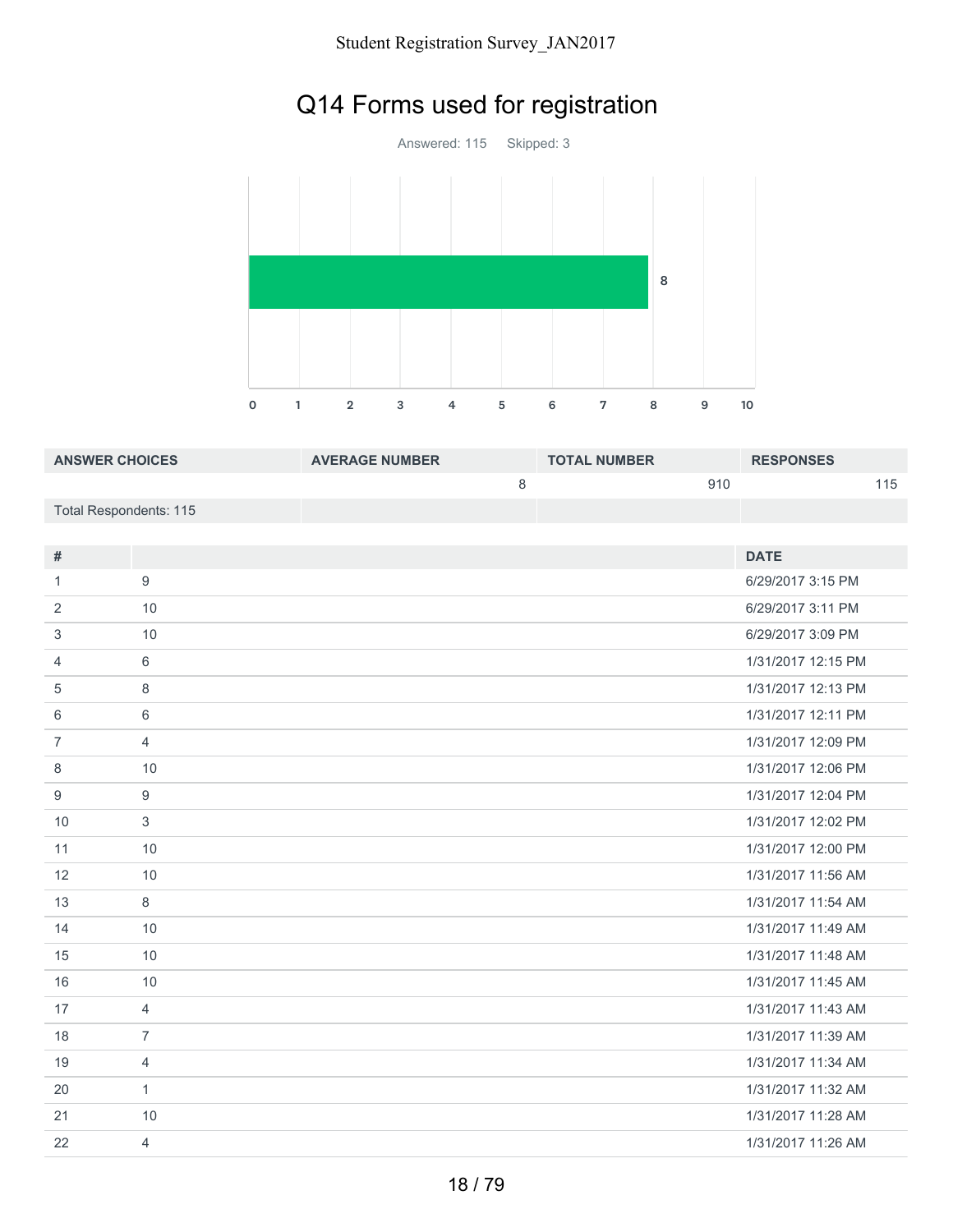| 23 | 5              | 1/30/2017 2:58 PM |
|----|----------------|-------------------|
| 24 | 10             | 1/30/2017 2:51 PM |
| 25 | 10             | 1/30/2017 2:42 PM |
| 26 | 10             | 1/30/2017 2:40 PM |
| 27 | $\overline{4}$ | 1/30/2017 2:34 PM |
| 28 | 10             | 1/30/2017 2:24 PM |
| 29 | 3              | 1/30/2017 2:22 PM |
| 30 | 8              | 1/30/2017 2:20 PM |
| 31 | 9              | 1/30/2017 2:18 PM |
| 32 | 9              | 1/30/2017 2:15 PM |
| 33 | 9              | 1/30/2017 2:04 PM |
| 34 | 6              | 1/30/2017 2:00 PM |
| 35 | 9              | 1/30/2017 1:57 PM |
| 36 | 10             | 1/30/2017 1:55 PM |
| 37 | 10             | 1/30/2017 1:52 PM |
| 38 | 9              | 1/30/2017 1:50 PM |
| 39 | 10             | 1/30/2017 1:46 PM |
| 40 | 5              | 1/30/2017 1:44 PM |
| 41 | 10             | 1/30/2017 1:41 PM |
| 42 | 10             | 1/30/2017 1:37 PM |
| 43 | 10             | 1/30/2017 1:35 PM |
| 44 | $\overline{7}$ | 1/30/2017 1:32 PM |
| 45 | 10             | 1/30/2017 1:29 PM |
| 46 | 9              | 1/30/2017 1:26 PM |
| 47 | 10             | 1/30/2017 1:25 PM |
| 48 | 1              | 1/30/2017 1:23 PM |
| 49 | 10             | 1/30/2017 1:20 PM |
| 50 | 10             | 1/30/2017 1:17 PM |
| 51 | 9              | 1/30/2017 1:15 PM |
| 52 | 10             | 1/27/2017 2:54 PM |
| 53 | 10             | 1/27/2017 2:52 PM |
| 54 | $6\,$          | 1/27/2017 2:46 PM |
| 55 | 10             | 1/27/2017 2:43 PM |
| 56 | 9              | 1/27/2017 2:36 PM |
| 57 | 8              | 1/27/2017 2:31 PM |
| 58 | 3              | 1/27/2017 2:27 PM |
| 59 | 10             | 1/27/2017 2:22 PM |
| 60 | 10             | 1/27/2017 2:19 PM |
| 61 | $\mathbf{1}$   | 1/27/2017 2:16 PM |
| 62 | 1              | 1/27/2017 2:04 PM |
| 63 | 10             | 1/27/2017 2:01 PM |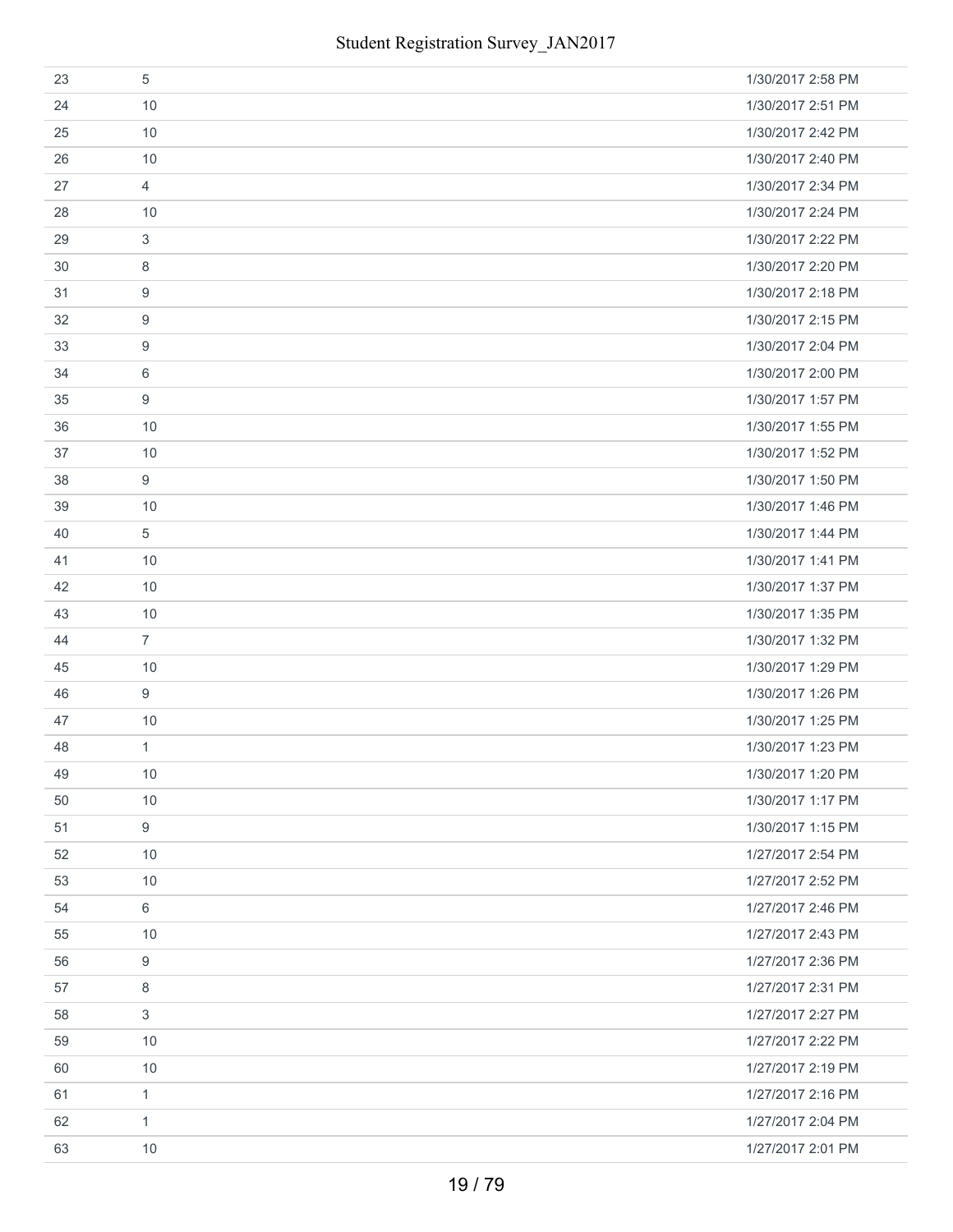| 64  | 10             | 1/27/2017 1:58 PM |
|-----|----------------|-------------------|
| 65  | 10             | 1/27/2017 1:57 PM |
| 66  | 8              | 1/27/2017 1:55 PM |
| 67  | 9              | 1/27/2017 1:51 PM |
| 68  | 10             | 1/27/2017 1:49 PM |
| 69  | 10             | 1/27/2017 1:33 PM |
| 70  | 5              | 1/27/2017 1:30 PM |
| 71  | 10             | 1/27/2017 1:25 PM |
| 72  | $\overline{7}$ | 1/27/2017 1:18 PM |
| 73  | 10             | 1/27/2017 1:12 PM |
| 74  | 10             | 1/27/2017 1:09 PM |
| 75  | 10             | 1/27/2017 1:07 PM |
| 76  | 3              | 1/27/2017 1:04 PM |
| 77  | 10             | 1/27/2017 1:01 PM |
| 78  | 8              | 1/19/2017 7:17 PM |
| 79  | 5              | 1/19/2017 7:15 PM |
| 80  | 8              | 1/19/2017 7:13 PM |
| 81  | 8              | 1/19/2017 7:11 PM |
| 82  | 8              | 1/19/2017 7:07 PM |
| 83  | 8              | 1/19/2017 7:04 PM |
| 84  | 8              | 1/19/2017 7:02 PM |
| 85  | 8              | 1/19/2017 7:00 PM |
| 86  | 5              | 1/19/2017 6:58 PM |
| 87  | 8              | 1/19/2017 6:57 PM |
| 88  | 8              | 1/19/2017 6:54 PM |
| 89  | 10             | 1/19/2017 6:52 PM |
| 90  | 5              | 1/19/2017 6:50 PM |
| 91  | 10             | 1/19/2017 6:48 PM |
| 92  | 10             | 1/19/2017 6:45 PM |
| 93  | 8              | 1/19/2017 6:42 PM |
| 94  | 8              | 1/19/2017 6:36 PM |
| 95  | $\,$ 5 $\,$    | 1/19/2017 6:33 PM |
| 96  | 8              | 1/19/2017 6:29 PM |
| 97  | 8              | 1/19/2017 6:26 PM |
| 98  | 5              | 1/19/2017 6:23 PM |
| 99  | 5              | 1/19/2017 6:21 PM |
| 100 | 8              | 1/19/2017 6:18 PM |
| 101 | 8              | 1/19/2017 6:10 PM |
| 102 | $\,8\,$        | 1/19/2017 6:08 PM |
| 103 | 5              | 1/19/2017 6:05 PM |
| 104 | 5              | 1/19/2017 6:03 PM |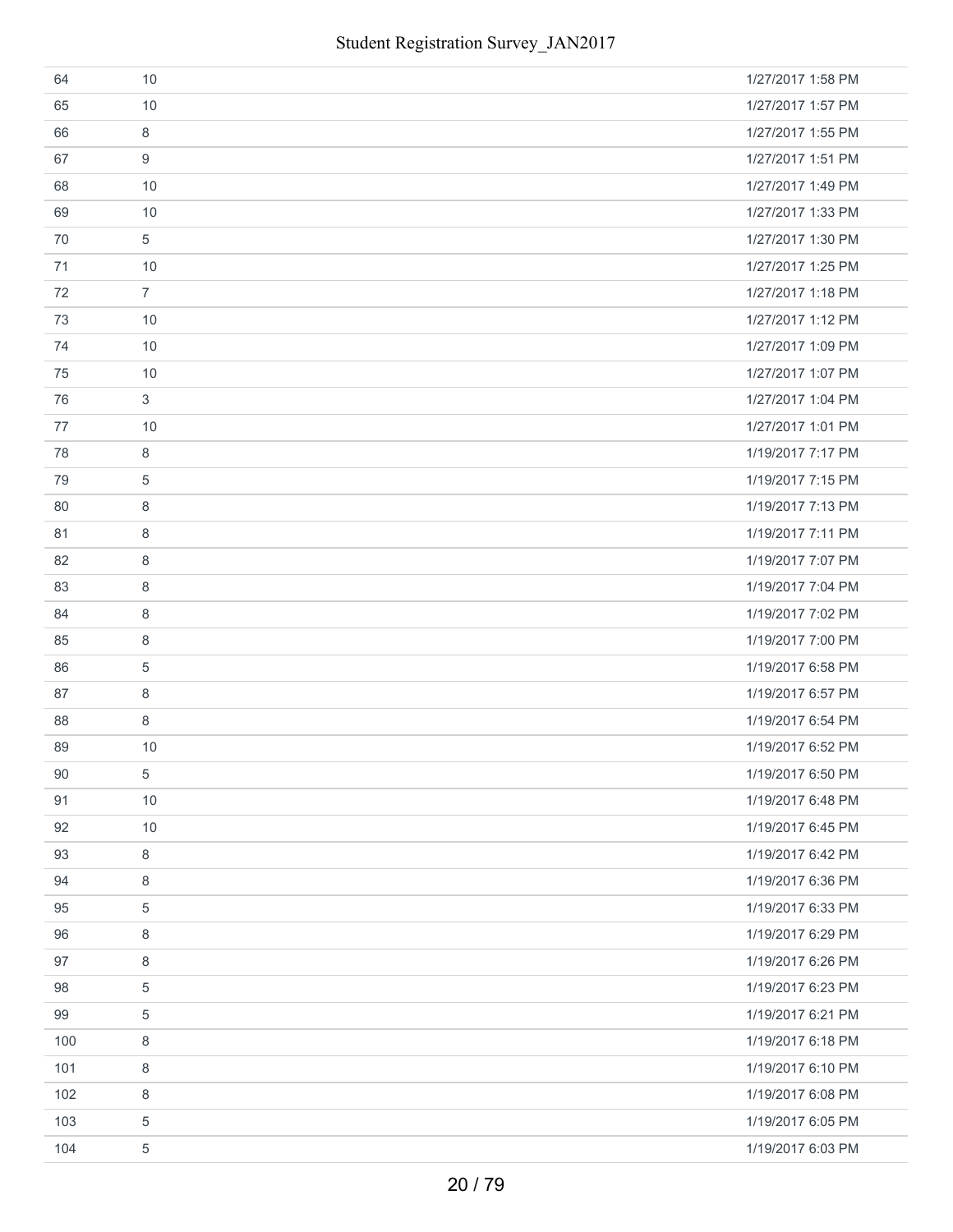| 105 | 10 | 1/19/2017 6:01 PM |
|-----|----|-------------------|
| 106 | 10 | 1/19/2017 6:00 PM |
| 107 | 8  | 1/19/2017 5:57 PM |
| 108 | 8  | 1/19/2017 5:53 PM |
| 109 | 10 | 1/19/2017 5:50 PM |
| 110 | 10 | 1/19/2017 5:48 PM |
| 111 | 10 | 1/19/2017 5:45 PM |
| 112 | 10 | 1/19/2017 5:43 PM |
| 113 | 8  | 1/19/2017 5:40 PM |
| 114 | 8  | 1/19/2017 5:36 PM |
| 115 | 5  | 1/19/2017 5:32 PM |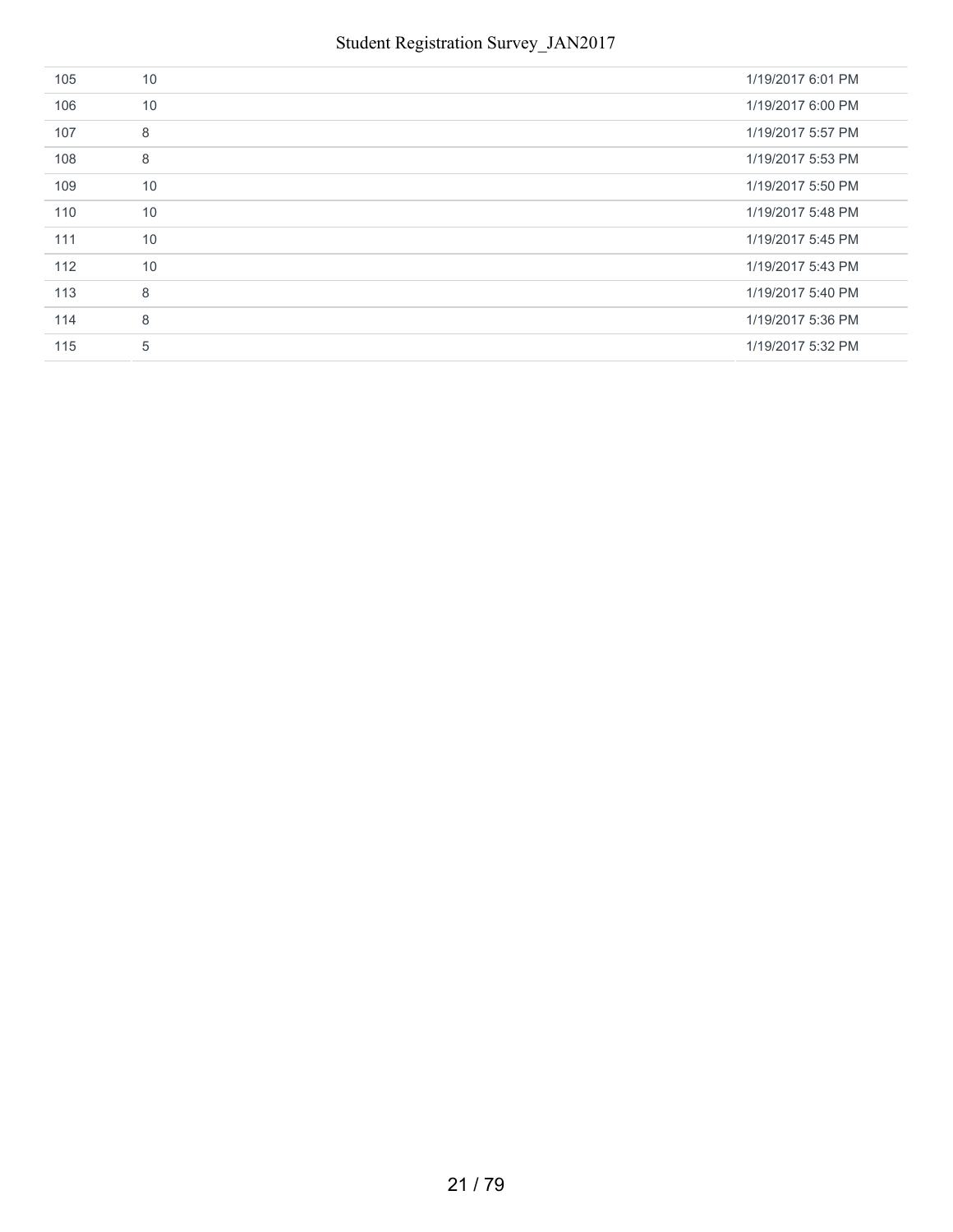# Q15 Location used for registration

Answered: 115 Skipped: 3 1 2 3 4 5 6 7 8 9 10 

| <b>ANSWER CHOICES</b>  | <b>AVERAGE NUMBER</b> | <b>TOTAL NUMBER</b> | <b>RESPONSES</b> |
|------------------------|-----------------------|---------------------|------------------|
|                        |                       | 840                 | 115              |
| Total Respondents: 115 |                       |                     |                  |

| #              |                  | <b>DATE</b>        |
|----------------|------------------|--------------------|
| 1              | 5                | 6/29/2017 3:15 PM  |
| 2              | 10               | 6/29/2017 3:11 PM  |
| 3              | 5                | 6/29/2017 3:09 PM  |
| 4              | 10               | 1/31/2017 12:13 PM |
| 5              | 10               | 1/31/2017 12:11 PM |
| 6              | 10               | 1/31/2017 12:09 PM |
| $\overline{7}$ | $\boldsymbol{9}$ | 1/31/2017 12:06 PM |
| 8              | 9                | 1/31/2017 12:04 PM |
| 9              | $\mathbf{1}$     | 1/31/2017 12:02 PM |
| 10             | 10               | 1/31/2017 12:00 PM |
| 11             | 5                | 1/31/2017 11:56 AM |
| 12             | $\mathbf 0$      | 1/31/2017 11:54 AM |
| 13             | 10               | 1/31/2017 11:49 AM |
| 14             | 3                | 1/31/2017 11:48 AM |
| 15             | 10               | 1/31/2017 11:45 AM |
| 16             | $\overline{4}$   | 1/31/2017 11:43 AM |
| 17             | 5                | 1/31/2017 11:39 AM |
| 18             | $\overline{5}$   | 1/31/2017 11:34 AM |
| 19             | 2                | 1/31/2017 11:32 AM |
| 20             | 10               | 1/31/2017 11:28 AM |
| 21             | $\overline{7}$   | 1/31/2017 11:26 AM |
| 22             | 10               | 1/30/2017 2:58 PM  |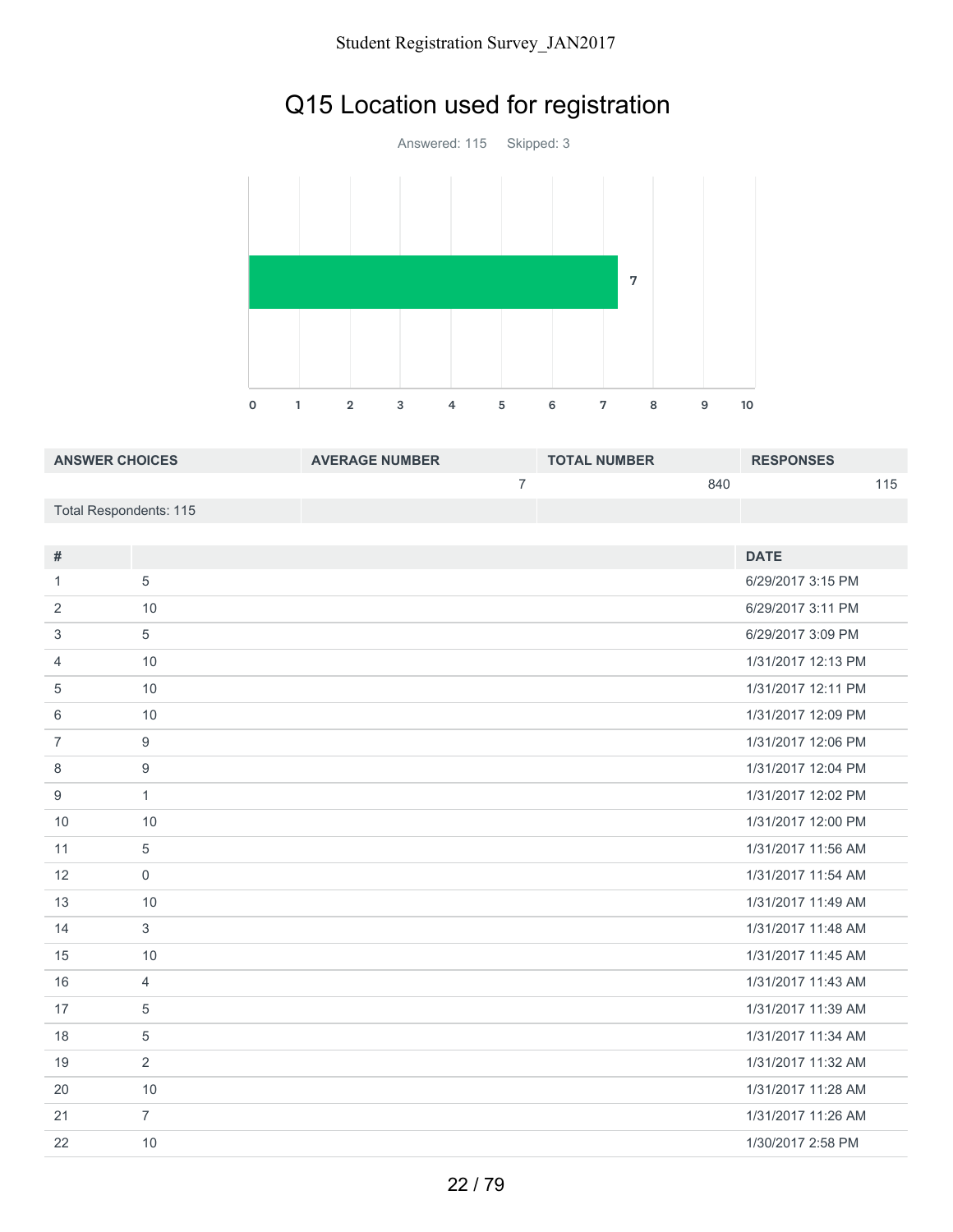| 23 | $\mathbf 0$    | 1/30/2017 2:51 PM |
|----|----------------|-------------------|
| 24 | 10             | 1/30/2017 2:42 PM |
| 25 | $\overline{7}$ | 1/30/2017 2:40 PM |
| 26 | 5              | 1/30/2017 2:34 PM |
| 27 | 1              | 1/30/2017 2:24 PM |
| 28 | 4              | 1/30/2017 2:22 PM |
| 29 | 8              | 1/30/2017 2:20 PM |
| 30 | 9              | 1/30/2017 2:18 PM |
| 31 | 9              | 1/30/2017 2:15 PM |
| 32 | 9              | 1/30/2017 2:04 PM |
| 33 | 5              | 1/30/2017 2:00 PM |
| 34 | 9              | 1/30/2017 1:57 PM |
| 35 | $\overline{2}$ | 1/30/2017 1:55 PM |
| 36 | 10             | 1/30/2017 1:52 PM |
| 37 | 9              | 1/30/2017 1:50 PM |
| 38 | 10             | 1/30/2017 1:46 PM |
| 39 | 5              | 1/30/2017 1:44 PM |
| 40 | 10             | 1/30/2017 1:41 PM |
| 41 | 10             | 1/30/2017 1:37 PM |
| 42 | 10             | 1/30/2017 1:35 PM |
| 43 | 10             | 1/30/2017 1:32 PM |
| 44 | 10             | 1/30/2017 1:29 PM |
| 45 | 8              | 1/30/2017 1:26 PM |
| 46 | 10             | 1/30/2017 1:25 PM |
| 47 | $\mathbf 0$    | 1/30/2017 1:23 PM |
| 48 | 9              | 1/30/2017 1:20 PM |
| 49 | 10             | 1/30/2017 1:17 PM |
| 50 | 10             | 1/30/2017 1:15 PM |
| 51 | 10             | 1/27/2017 2:54 PM |
| 52 | 9              | 1/27/2017 2:52 PM |
| 53 | $\mathbf 0$    | 1/27/2017 2:46 PM |
| 54 | 9              | 1/27/2017 2:43 PM |
| 55 | 8              | 1/27/2017 2:36 PM |
| 56 | $9$            | 1/27/2017 2:31 PM |
| 57 | $\mathbf{1}$   | 1/27/2017 2:27 PM |
| 58 | 10             | 1/27/2017 2:22 PM |
| 59 | 1              | 1/27/2017 2:19 PM |
| 60 | $\overline{2}$ | 1/27/2017 2:16 PM |
| 61 | $\mathbf 0$    | 1/27/2017 2:04 PM |
| 62 | 10             | 1/27/2017 2:01 PM |
| 63 | 10             | 1/27/2017 1:58 PM |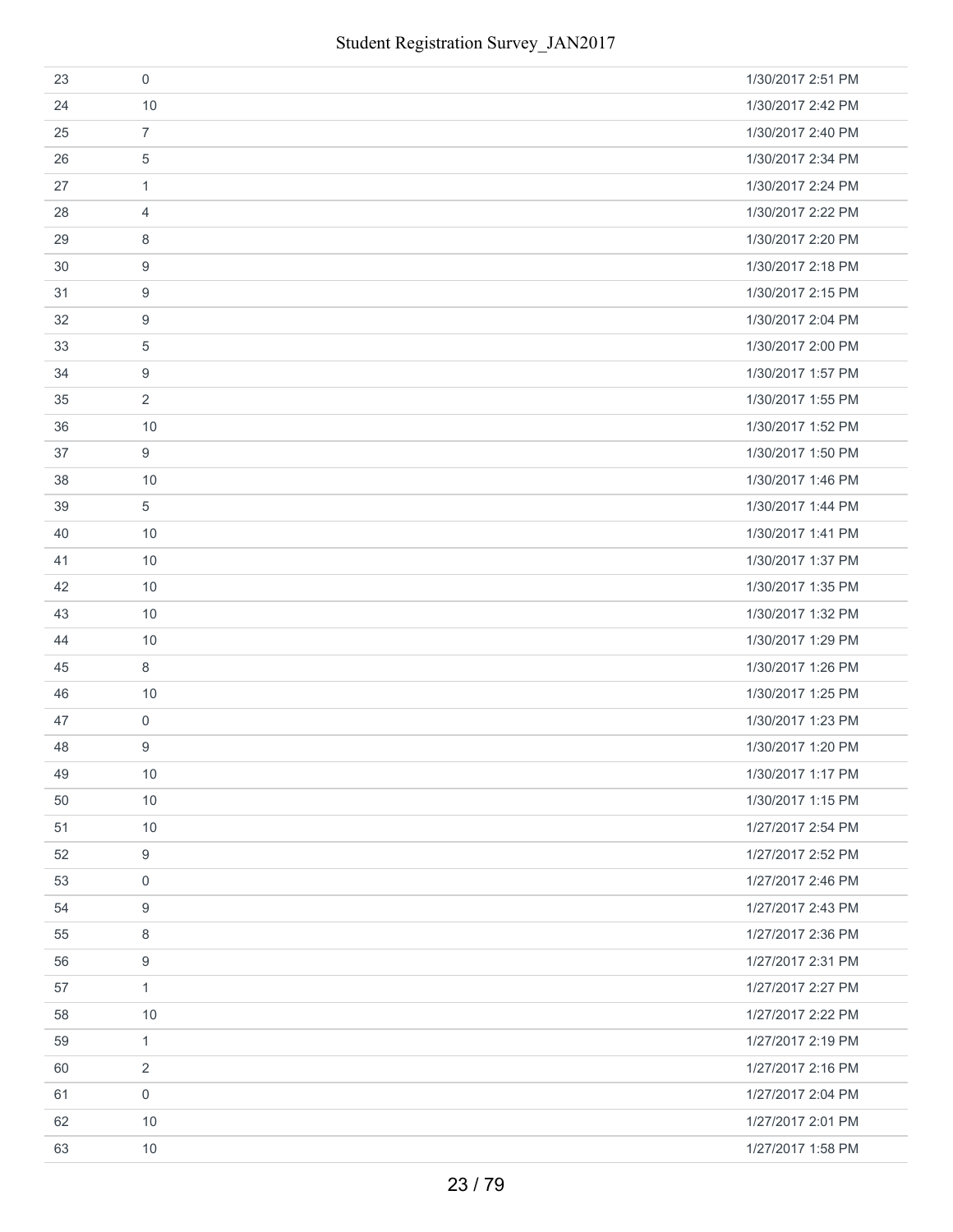| 64  | 10             | 1/27/2017 1:57 PM |
|-----|----------------|-------------------|
| 65  | 8              | 1/27/2017 1:55 PM |
| 66  | 10             | 1/27/2017 1:51 PM |
| 67  | 10             | 1/27/2017 1:49 PM |
| 68  | 10             | 1/27/2017 1:33 PM |
| 69  | 6              | 1/27/2017 1:30 PM |
| 70  | 10             | 1/27/2017 1:25 PM |
| 71  | $\overline{7}$ | 1/27/2017 1:18 PM |
| 72  | 10             | 1/27/2017 1:12 PM |
| 73  | 10             | 1/27/2017 1:09 PM |
| 74  | 10             | 1/27/2017 1:07 PM |
| 75  | 3              | 1/27/2017 1:04 PM |
| 76  | $\mathbf{1}$   | 1/27/2017 1:01 PM |
| 77  | 10             | 1/19/2017 7:17 PM |
| 78  | 8              | 1/19/2017 7:15 PM |
| 79  | 5              | 1/19/2017 7:13 PM |
| 80  | 2              | 1/19/2017 7:11 PM |
| 81  | 8              | 1/19/2017 7:09 PM |
| 82  | 8              | 1/19/2017 7:07 PM |
| 83  | 8              | 1/19/2017 7:04 PM |
| 84  | 8              | 1/19/2017 7:02 PM |
| 85  | 8              | 1/19/2017 7:00 PM |
| 86  | $\overline{5}$ | 1/19/2017 6:58 PM |
| 87  | 8              | 1/19/2017 6:57 PM |
| 88  | 10             | 1/19/2017 6:54 PM |
| 89  | 10             | 1/19/2017 6:52 PM |
| 90  | 5              | 1/19/2017 6:50 PM |
| 91  | 10             | 1/19/2017 6:48 PM |
| 92  | 10             | 1/19/2017 6:45 PM |
| 93  | 10             | 1/19/2017 6:42 PM |
| 94  | 8              | 1/19/2017 6:36 PM |
| 95  | $\overline{2}$ | 1/19/2017 6:33 PM |
| 96  | 8              | 1/19/2017 6:29 PM |
| 97  | 8              | 1/19/2017 6:26 PM |
| 98  | 5              | 1/19/2017 6:23 PM |
| 99  | $\sqrt{5}$     | 1/19/2017 6:21 PM |
| 100 | 8              | 1/19/2017 6:18 PM |
| 101 | $\,8\,$        | 1/19/2017 6:10 PM |
| 102 | 8              | 1/19/2017 6:08 PM |
| 103 | 5              | 1/19/2017 6:05 PM |
| 104 | 5              | 1/19/2017 6:03 PM |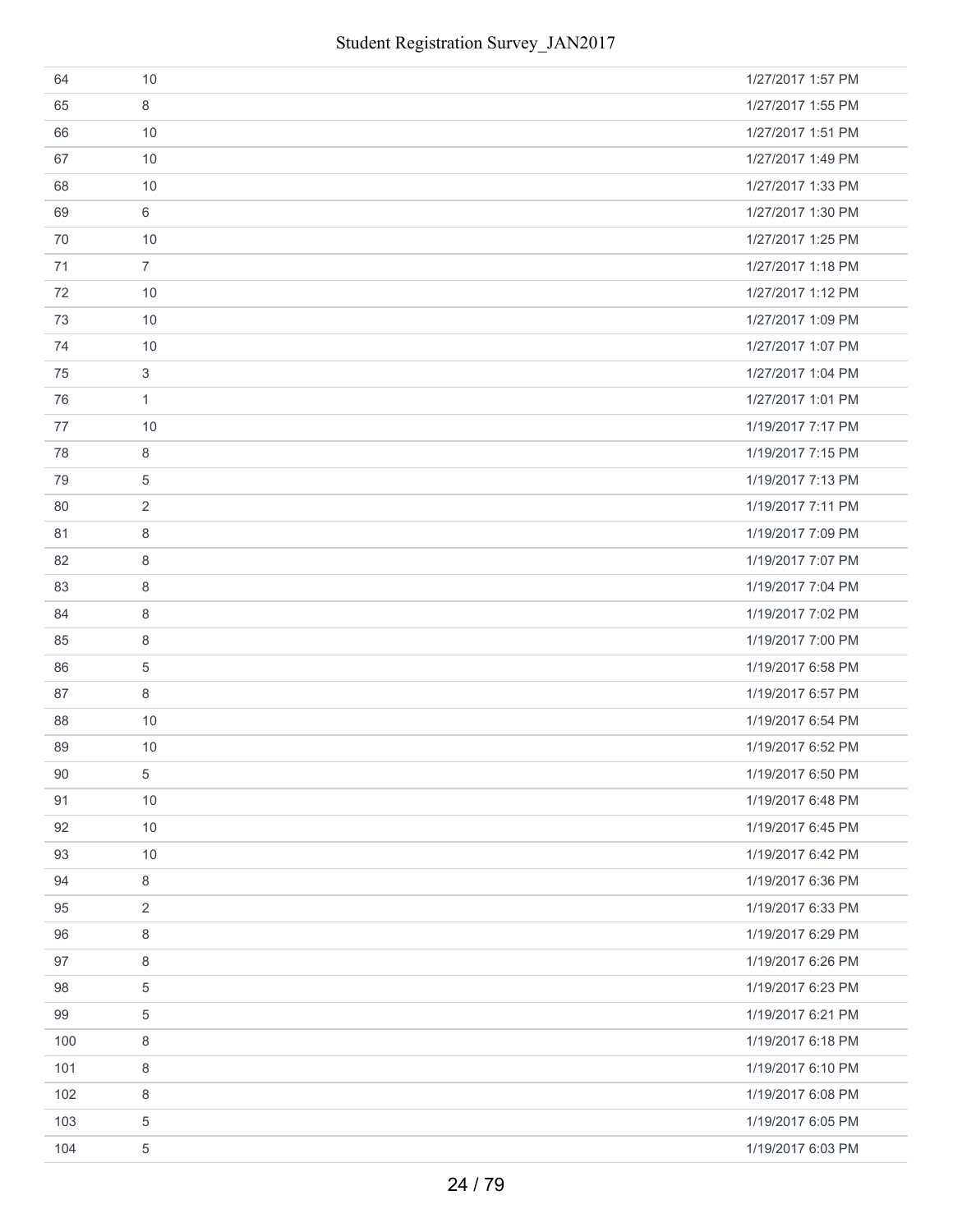| 105 | 10 | 1/19/2017 6:01 PM |
|-----|----|-------------------|
| 106 | 10 | 1/19/2017 6:00 PM |
| 107 | 8  | 1/19/2017 5:57 PM |
| 108 | 8  | 1/19/2017 5:53 PM |
| 109 | 10 | 1/19/2017 5:50 PM |
| 110 | 10 | 1/19/2017 5:48 PM |
| 111 | 10 | 1/19/2017 5:45 PM |
| 112 | 10 | 1/19/2017 5:43 PM |
| 113 | 5  | 1/19/2017 5:40 PM |
| 114 | 8  | 1/19/2017 5:36 PM |
| 115 | 5  | 1/19/2017 5:32 PM |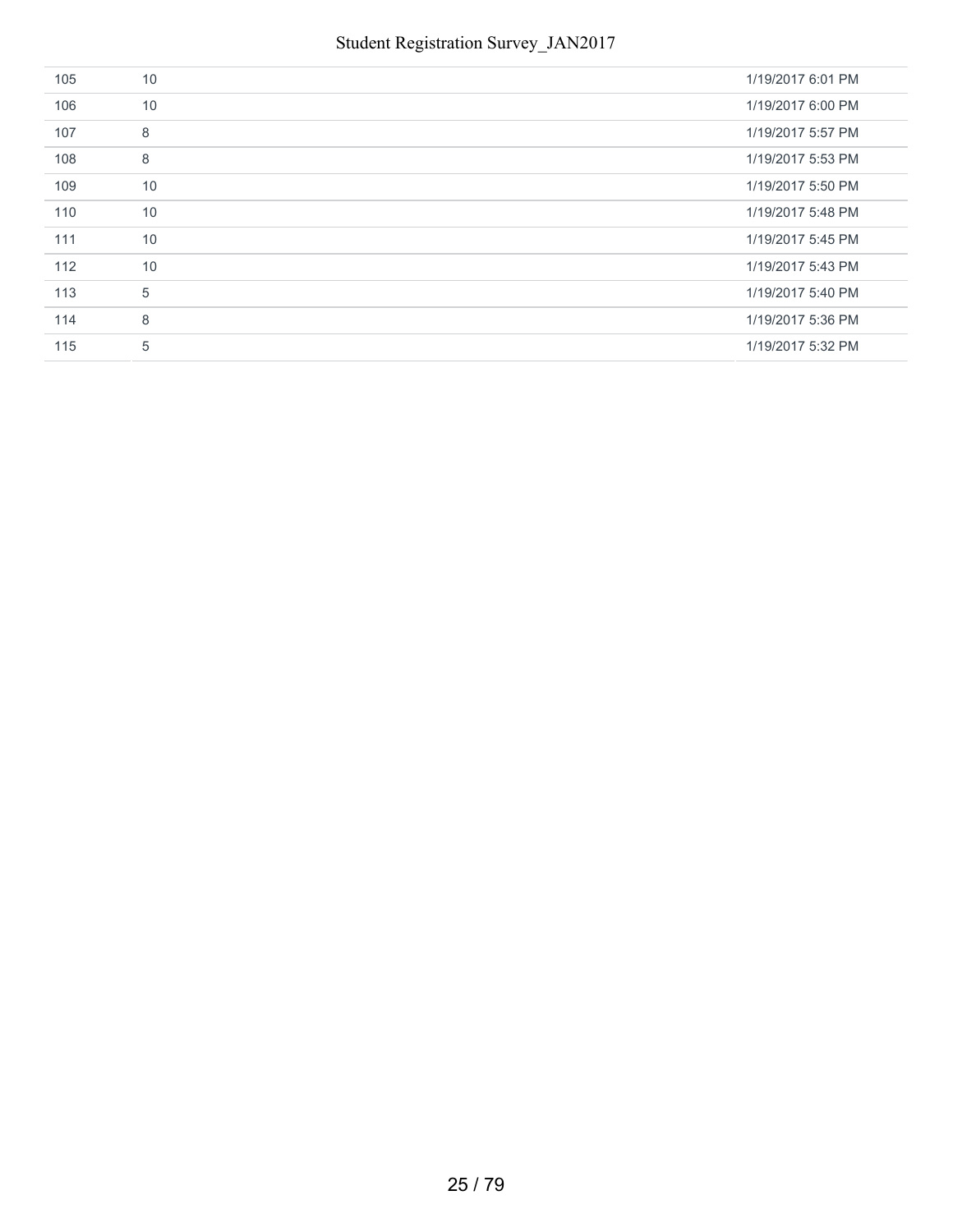# Q16 Lay-out (set-up) used for registration.



| <b>ANSWER CHOICES</b>  | <b>AVERAGE NUMBER</b> | <b>TOTAL NUMBER</b> | <b>RESPONSES</b> |
|------------------------|-----------------------|---------------------|------------------|
|                        |                       | 850                 | 110              |
| Total Respondents: 110 |                       |                     |                  |

| #              |                | <b>DATE</b>        |
|----------------|----------------|--------------------|
| 1              | 5              | 6/29/2017 3:15 PM  |
| 2              | 10             | 6/29/2017 3:11 PM  |
| 3              | 10             | 6/29/2017 3:09 PM  |
| 4              | 6              | 1/31/2017 12:15 PM |
| 5              | 10             | 1/31/2017 12:13 PM |
| 6              | 10             | 1/31/2017 12:11 PM |
| $\overline{7}$ | $\overline{4}$ | 1/31/2017 12:09 PM |
| 8              | $\overline{7}$ | 1/31/2017 12:06 PM |
| 9              | 9              | 1/31/2017 12:04 PM |
| 10             | $\mathbf{1}$   | 1/31/2017 12:02 PM |
| 11             | 10             | 1/31/2017 12:00 PM |
| 12             | 6              | 1/31/2017 11:56 AM |
| 13             | 10             | 1/31/2017 11:49 AM |
| 14             | 10             | 1/31/2017 11:48 AM |
| 15             | 10             | 1/31/2017 11:45 AM |
| 16             | 5              | 1/31/2017 11:39 AM |
| 17             | 5              | 1/31/2017 11:34 AM |
| 18             | 2              | 1/31/2017 11:32 AM |
| 19             | 10             | 1/31/2017 11:28 AM |
| 20             | 6              | 1/31/2017 11:26 AM |
| 21             | $\overline{7}$ | 1/30/2017 2:58 PM  |
| 22             | 10             | 1/30/2017 2:51 PM  |
|                |                |                    |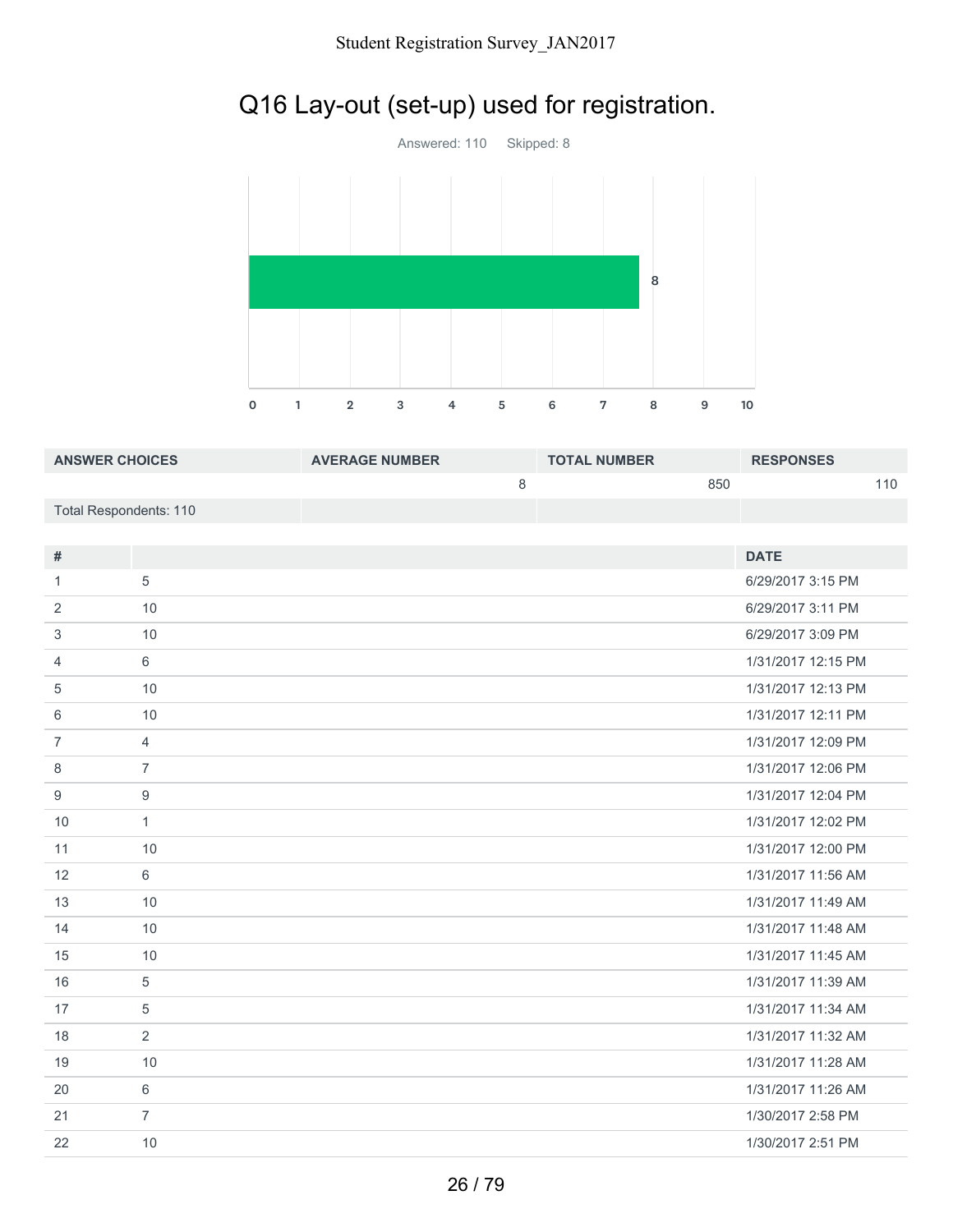| 23 | 10             | 1/30/2017 2:42 PM |
|----|----------------|-------------------|
| 24 | $\overline{7}$ | 1/30/2017 2:40 PM |
| 25 | 5              | 1/30/2017 2:34 PM |
| 26 | 9              | 1/30/2017 2:24 PM |
| 27 | $\mathbf 0$    | 1/30/2017 2:20 PM |
| 28 | 9              | 1/30/2017 2:18 PM |
| 29 | 9              | 1/30/2017 2:15 PM |
| 30 | 9              | 1/30/2017 2:04 PM |
| 31 | 9              | 1/30/2017 1:57 PM |
| 32 | 10             | 1/30/2017 1:55 PM |
| 33 | 10             | 1/30/2017 1:52 PM |
| 34 | 9              | 1/30/2017 1:50 PM |
| 35 | 10             | 1/30/2017 1:46 PM |
| 36 | 5              | 1/30/2017 1:44 PM |
| 37 | 10             | 1/30/2017 1:41 PM |
| 38 | 10             | 1/30/2017 1:37 PM |
| 39 | 9              | 1/30/2017 1:35 PM |
| 40 | $\overline{7}$ | 1/30/2017 1:32 PM |
| 41 | 10             | 1/30/2017 1:29 PM |
| 42 | 9              | 1/30/2017 1:26 PM |
| 43 | 10             | 1/30/2017 1:25 PM |
| 44 | 1              | 1/30/2017 1:23 PM |
| 45 | 8              | 1/30/2017 1:20 PM |
| 46 | 10             | 1/30/2017 1:17 PM |
| 47 | 9              | 1/30/2017 1:15 PM |
| 48 | 10             | 1/27/2017 2:54 PM |
| 49 | 10             | 1/27/2017 2:52 PM |
| 50 | 9              | 1/27/2017 2:46 PM |
| 51 | 10             | 1/27/2017 2:43 PM |
| 52 | 6              | 1/27/2017 2:36 PM |
| 53 | 10             | 1/27/2017 2:31 PM |
| 54 | $\mathbf{3}$   | 1/27/2017 2:27 PM |
| 55 | 10             | 1/27/2017 2:22 PM |
| 56 | $\overline{4}$ | 1/27/2017 2:19 PM |
| 57 | $\mathbf{1}$   | 1/27/2017 2:16 PM |
| 58 | $\overline{2}$ | 1/27/2017 2:04 PM |
| 59 | 10             | 1/27/2017 2:01 PM |
| 60 | 10             | 1/27/2017 1:58 PM |
| 61 | 10             | 1/27/2017 1:57 PM |
| 62 | 8              | 1/27/2017 1:55 PM |
| 63 | 9              | 1/27/2017 1:51 PM |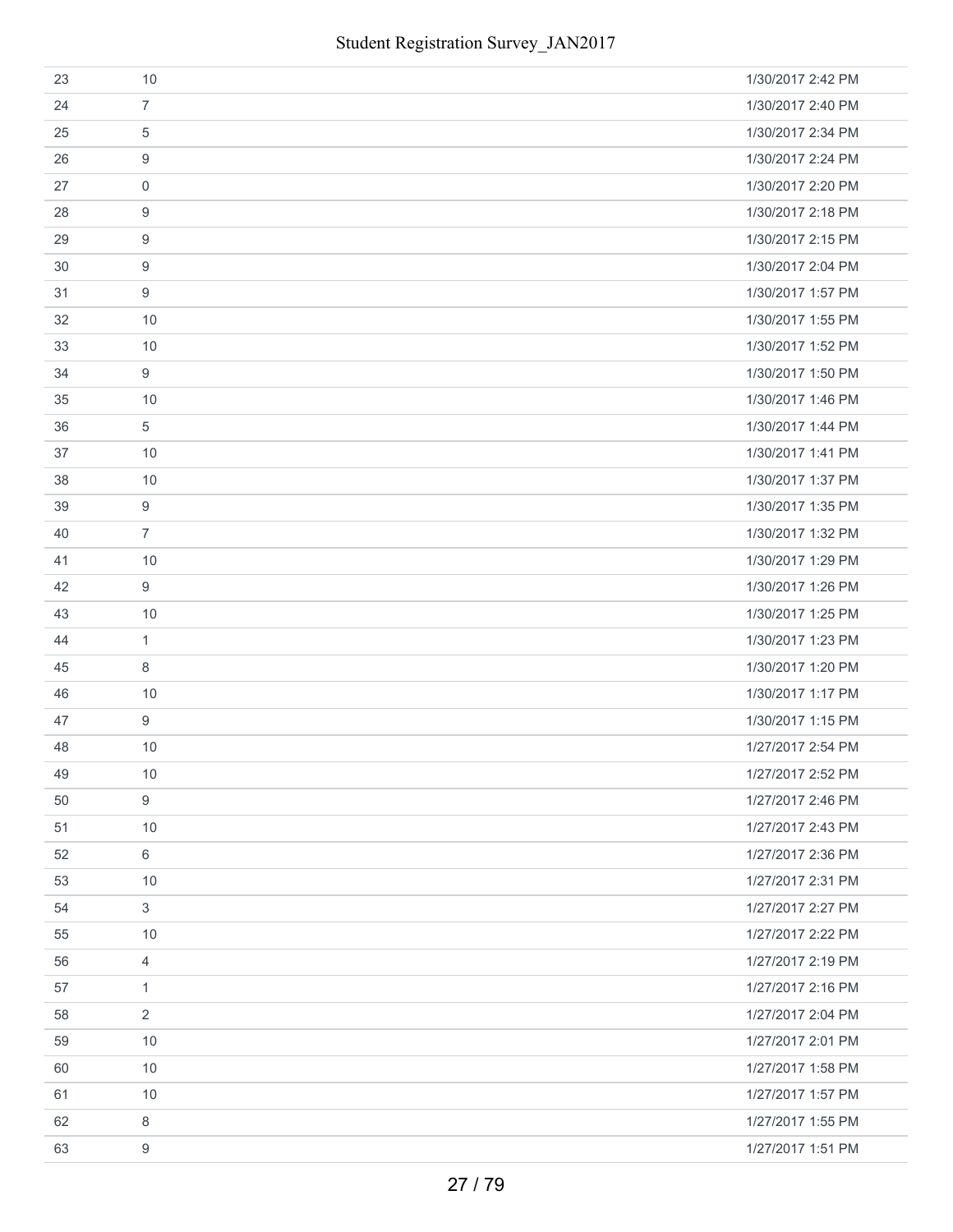| 64  | 10             | 1/27/2017 1:49 PM |
|-----|----------------|-------------------|
| 65  | 10             | 1/27/2017 1:33 PM |
| 66  | 6              | 1/27/2017 1:30 PM |
| 67  | 9              | 1/27/2017 1:25 PM |
| 68  | $\overline{7}$ | 1/27/2017 1:18 PM |
| 69  | 10             | 1/27/2017 1:12 PM |
| 70  | 10             | 1/27/2017 1:09 PM |
| 71  | 10             | 1/27/2017 1:07 PM |
| 72  | 5              | 1/27/2017 1:04 PM |
| 73  | 10             | 1/27/2017 1:01 PM |
| 74  | 10             | 1/19/2017 7:17 PM |
| 75  | 10             | 1/19/2017 7:15 PM |
| 76  | 5              | 1/19/2017 7:11 PM |
| 77  | $\overline{2}$ | 1/19/2017 7:09 PM |
| 78  | 10             | 1/19/2017 7:07 PM |
| 79  | 5              | 1/19/2017 7:04 PM |
| 80  | 8              | 1/19/2017 7:02 PM |
| 81  | 8              | 1/19/2017 7:00 PM |
| 82  | 5              | 1/19/2017 6:58 PM |
| 83  | 10             | 1/19/2017 6:57 PM |
| 84  | 8              | 1/19/2017 6:54 PM |
| 85  | 10             | 1/19/2017 6:52 PM |
| 86  | 8              | 1/19/2017 6:50 PM |
| 87  | 10             | 1/19/2017 6:48 PM |
| 88  | 10             | 1/19/2017 6:45 PM |
| 89  | 8              | 1/19/2017 6:42 PM |
| 90  | 5              | 1/19/2017 6:36 PM |
| 91  | $\mathbf 0$    | 1/19/2017 6:33 PM |
| 92  | 8              | 1/19/2017 6:29 PM |
| 93  | 5              | 1/19/2017 6:23 PM |
| 94  | 5              | 1/19/2017 6:21 PM |
| 95  | 8              | 1/19/2017 6:18 PM |
| 96  | 8              | 1/19/2017 6:10 PM |
| 97  | 8              | 1/19/2017 6:08 PM |
| 98  | 5              | 1/19/2017 6:05 PM |
| 99  | 5              | 1/19/2017 6:03 PM |
| 100 | 10             | 1/19/2017 6:01 PM |
| 101 | 8              | 1/19/2017 6:00 PM |
| 102 | 8              | 1/19/2017 5:57 PM |
| 103 | 8              | 1/19/2017 5:53 PM |
| 104 | 10             | 1/19/2017 5:50 PM |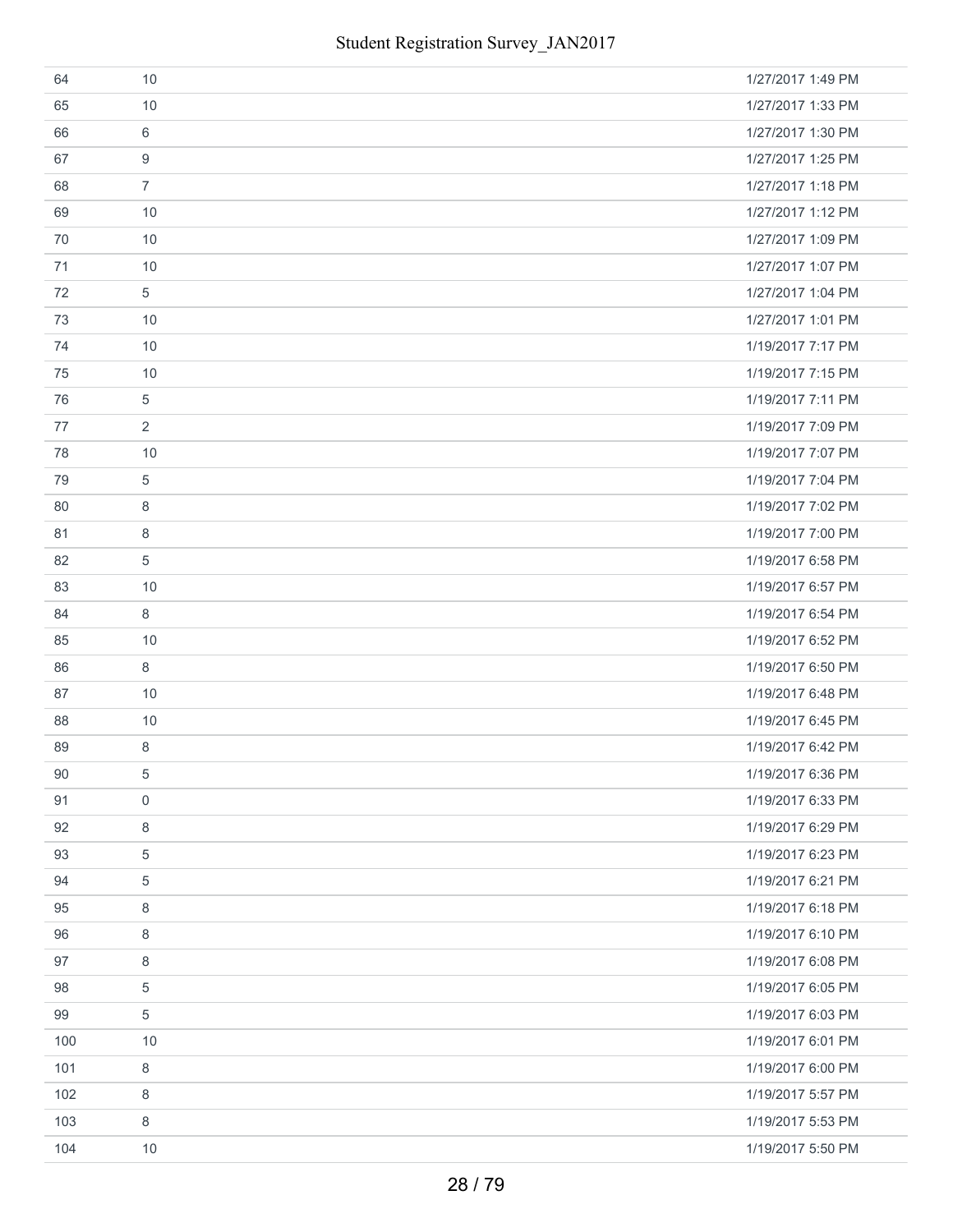| 105 | 10 | 1/19/2017 5:48 PM |
|-----|----|-------------------|
| 106 | 10 | 1/19/2017 5:45 PM |
| 107 | 10 | 1/19/2017 5:43 PM |
| 108 | 3  | 1/19/2017 5:40 PM |
| 109 | 8  | 1/19/2017 5:36 PM |
| 110 | 5  | 1/19/2017 5:32 PM |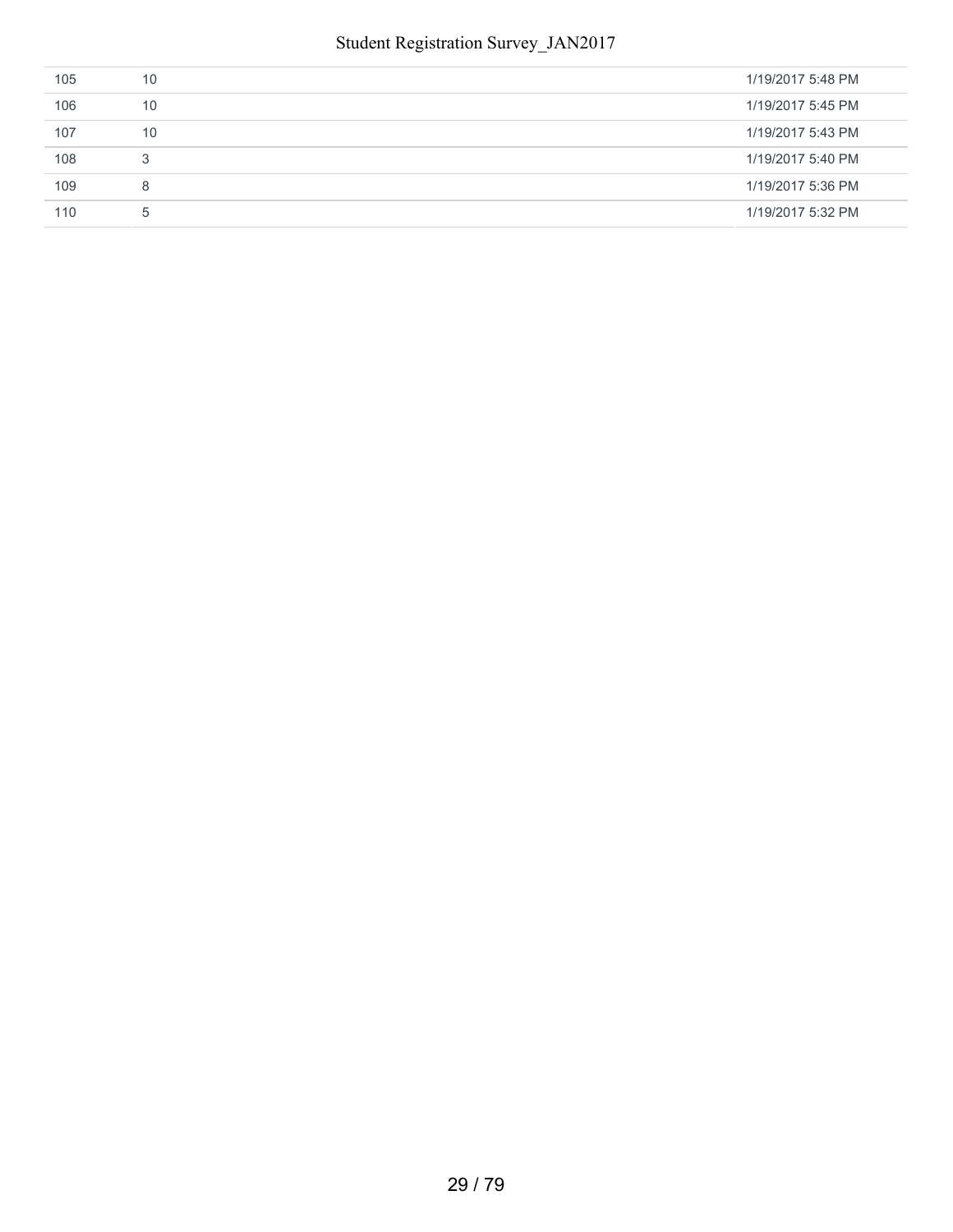# Q17 Helpfulness of Admission & Records Staff



| <b>ANSWER CHOICES</b>  | <b>AVERAGE NUMBER</b> | <b>TOTAL NUMBER</b> | <b>RESPONSES</b> |
|------------------------|-----------------------|---------------------|------------------|
|                        |                       | 90 <sup>4</sup>     | 114              |
| Total Respondents: 114 |                       |                     |                  |

| #              |                | <b>DATE</b>        |
|----------------|----------------|--------------------|
| 1              | 5              | 6/29/2017 3:15 PM  |
|                |                |                    |
| 2              | 10             | 6/29/2017 3:11 PM  |
| 3              | 5              | 6/29/2017 3:09 PM  |
| 4              | 6              | 1/31/2017 12:15 PM |
| 5              | 10             | 1/31/2017 12:13 PM |
| 6              | 10             | 1/31/2017 12:11 PM |
| $\overline{7}$ | 2              | 1/31/2017 12:09 PM |
| 8              | $\overline{7}$ | 1/31/2017 12:06 PM |
| 9              | 9              | 1/31/2017 12:04 PM |
| 10             | $\mathbf{1}$   | 1/31/2017 12:02 PM |
| 11             | 10             | 1/31/2017 12:00 PM |
| 12             | 10             | 1/31/2017 11:56 AM |
| 13             | 8              | 1/31/2017 11:54 AM |
| 14             | 10             | 1/31/2017 11:49 AM |
| 15             | 10             | 1/31/2017 11:48 AM |
| 16             | 9              | 1/31/2017 11:45 AM |
| 17             | 3              | 1/31/2017 11:43 AM |
| 18             | 10             | 1/31/2017 11:39 AM |
| 19             | 5              | 1/31/2017 11:34 AM |
| 20             | $\mathbf{1}$   | 1/31/2017 11:32 AM |
| 21             | 10             | 1/31/2017 11:28 AM |
| 22             | 10             | 1/31/2017 11:26 AM |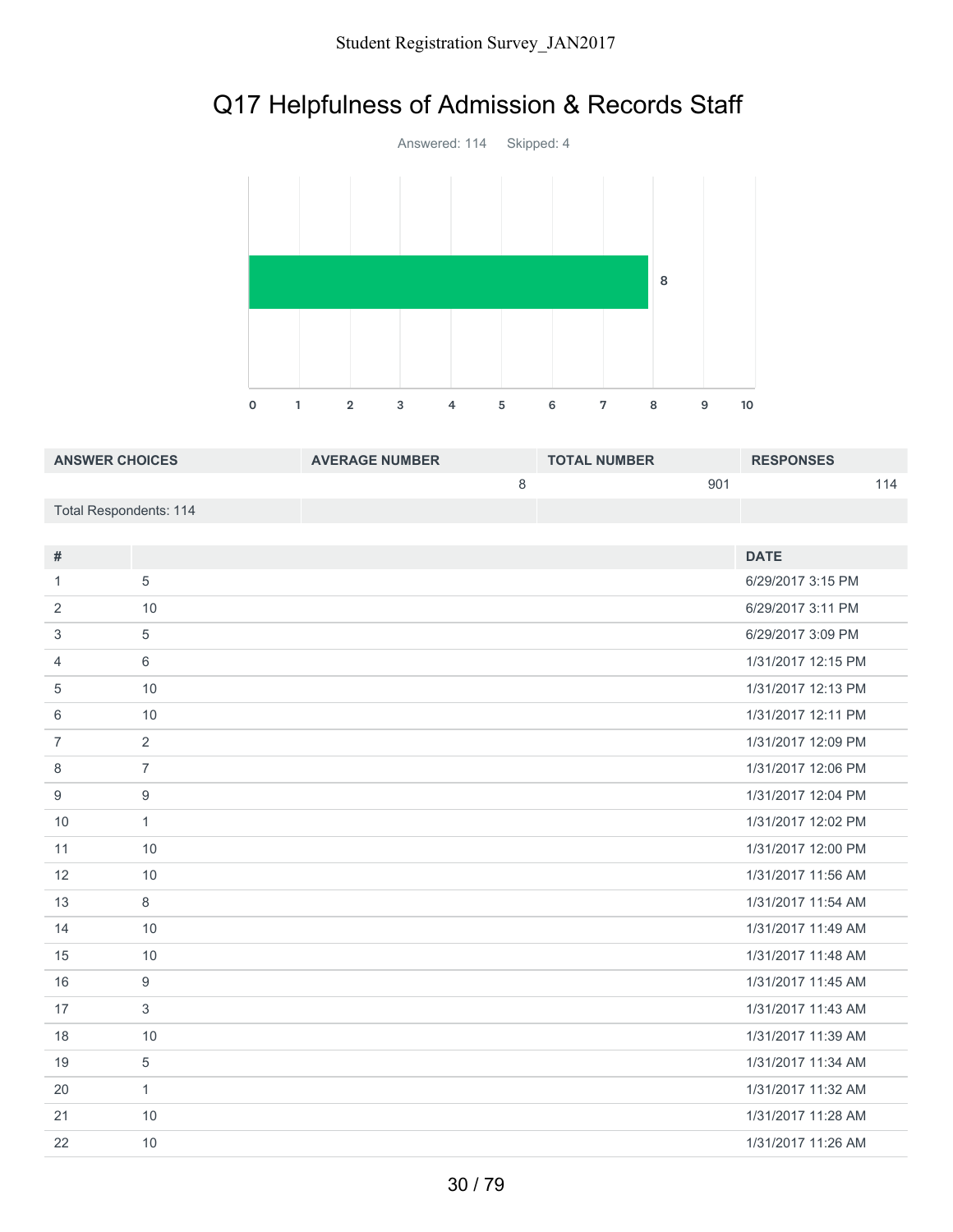| 23 | $\overline{7}$      | 1/30/2017 2:58 PM |
|----|---------------------|-------------------|
| 24 | 5                   | 1/30/2017 2:51 PM |
| 25 | 10                  | 1/30/2017 2:42 PM |
| 26 | 10                  | 1/30/2017 2:40 PM |
| 27 | $\mathbf{1}$        | 1/30/2017 2:34 PM |
| 28 | 5                   | 1/30/2017 2:24 PM |
| 29 | $\overline{4}$      | 1/30/2017 2:22 PM |
| 30 | 5                   | 1/30/2017 2:20 PM |
| 31 | 9                   | 1/30/2017 2:18 PM |
| 32 | 9                   | 1/30/2017 2:15 PM |
| 33 | 10                  | 1/30/2017 2:04 PM |
| 34 | 6                   | 1/30/2017 2:00 PM |
| 35 | 10                  | 1/30/2017 1:57 PM |
| 36 | 10                  | 1/30/2017 1:55 PM |
| 37 | 10                  | 1/30/2017 1:52 PM |
| 38 | 9                   | 1/30/2017 1:50 PM |
| 39 | 10                  | 1/30/2017 1:46 PM |
| 40 | 5                   | 1/30/2017 1:44 PM |
| 41 | 10                  | 1/30/2017 1:41 PM |
| 42 | 10                  | 1/30/2017 1:37 PM |
| 43 | 10                  | 1/30/2017 1:35 PM |
| 44 | 8                   | 1/30/2017 1:32 PM |
| 45 | 10                  | 1/30/2017 1:29 PM |
| 46 | 10                  | 1/30/2017 1:26 PM |
| 47 | 10                  | 1/30/2017 1:25 PM |
| 48 | $\mathsf{O}\xspace$ | 1/30/2017 1:23 PM |
| 49 | 10                  | 1/30/2017 1:17 PM |
| 50 | 9                   | 1/30/2017 1:15 PM |
| 51 | 8                   | 1/27/2017 2:54 PM |
| 52 | 10                  | 1/27/2017 2:52 PM |
| 53 | 10                  | 1/27/2017 2:46 PM |
| 54 | 9                   | 1/27/2017 2:43 PM |
| 55 | 9                   | 1/27/2017 2:36 PM |
| 56 | $\overline{7}$      | 1/27/2017 2:31 PM |
| 57 | $\overline{2}$      | 1/27/2017 2:27 PM |
| 58 | 10                  | 1/27/2017 2:22 PM |
| 59 | 8                   | 1/27/2017 2:19 PM |
| 60 | $\mathbf 0$         | 1/27/2017 2:16 PM |
| 61 | 9                   | 1/27/2017 2:04 PM |
| 62 | 10                  | 1/27/2017 2:01 PM |
| 63 | 10                  | 1/27/2017 1:58 PM |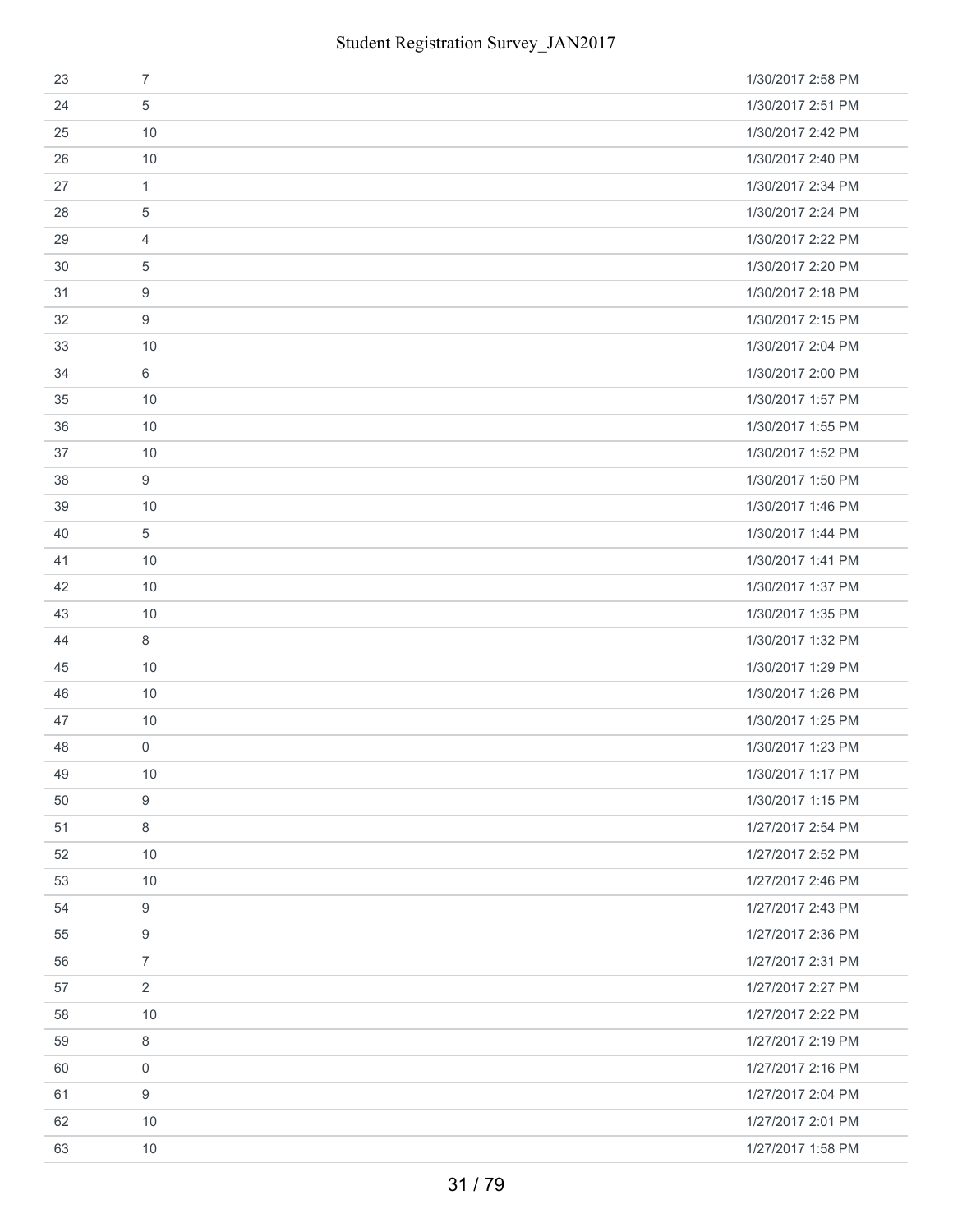| 64  | 10             | 1/27/2017 1:57 PM |
|-----|----------------|-------------------|
| 65  | 8              | 1/27/2017 1:55 PM |
| 66  | 10             | 1/27/2017 1:51 PM |
| 67  | 10             | 1/27/2017 1:49 PM |
| 68  | 10             | 1/27/2017 1:33 PM |
| 69  | 6              | 1/27/2017 1:30 PM |
| 70  | 10             | 1/27/2017 1:25 PM |
| 71  | 8              | 1/27/2017 1:18 PM |
| 72  | 10             | 1/27/2017 1:12 PM |
| 73  | 10             | 1/27/2017 1:09 PM |
| 74  | 10             | 1/27/2017 1:07 PM |
| 75  | $\overline{5}$ | 1/27/2017 1:04 PM |
| 76  | 10             | 1/27/2017 1:01 PM |
| 77  | 10             | 1/19/2017 7:17 PM |
| 78  | 5              | 1/19/2017 7:15 PM |
| 79  | 10             | 1/19/2017 7:11 PM |
| 80  | 8              | 1/19/2017 7:09 PM |
| 81  | 10             | 1/19/2017 7:07 PM |
| 82  | 10             | 1/19/2017 7:04 PM |
| 83  | 8              | 1/19/2017 7:02 PM |
| 84  | 8              | 1/19/2017 7:00 PM |
| 85  | $\overline{5}$ | 1/19/2017 6:58 PM |
| 86  | 8              | 1/19/2017 6:57 PM |
| 87  | 5              | 1/19/2017 6:54 PM |
| 88  | 10             | 1/19/2017 6:52 PM |
| 89  | 8              | 1/19/2017 6:50 PM |
| 90  | 10             | 1/19/2017 6:48 PM |
| 91  | 10             | 1/19/2017 6:45 PM |
| 92  | $\sqrt{5}$     | 1/19/2017 6:42 PM |
| 93  | 10             | 1/19/2017 6:36 PM |
| 94  | 8              | 1/19/2017 6:33 PM |
| 95  | 8              | 1/19/2017 6:29 PM |
| 96  | 10             | 1/19/2017 6:26 PM |
| 97  | $\overline{5}$ | 1/19/2017 6:23 PM |
| 98  | 5              | 1/19/2017 6:21 PM |
| 99  | 8              | 1/19/2017 6:18 PM |
| 100 | $\,8\,$        | 1/19/2017 6:10 PM |
| 101 | 8              | 1/19/2017 6:08 PM |
| 102 | 5              | 1/19/2017 6:05 PM |
| 103 | 5              | 1/19/2017 6:03 PM |
| 104 | 10             | 1/19/2017 6:01 PM |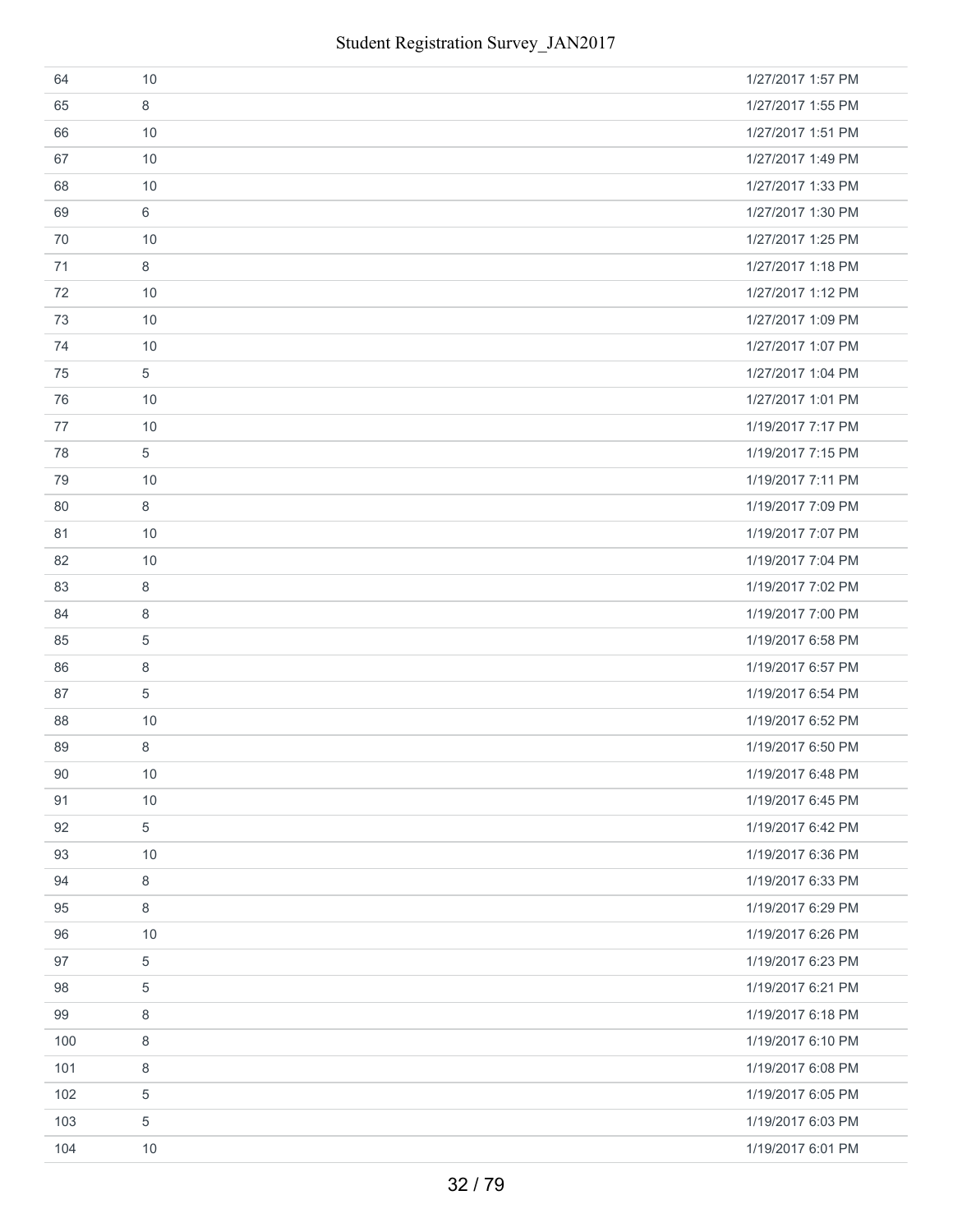| 105 | 10       | 1/19/2017 6:00 PM |
|-----|----------|-------------------|
| 106 | 8        | 1/19/2017 5:57 PM |
| 107 | 8        | 1/19/2017 5:53 PM |
| 108 | 10       | 1/19/2017 5:50 PM |
| 109 | 10       | 1/19/2017 5:48 PM |
| 110 | 10       | 1/19/2017 5:45 PM |
| 111 | 10       | 1/19/2017 5:43 PM |
| 112 | $\Omega$ | 1/19/2017 5:40 PM |
| 113 | 8        | 1/19/2017 5:36 PM |
| 114 | 5        | 1/19/2017 5:32 PM |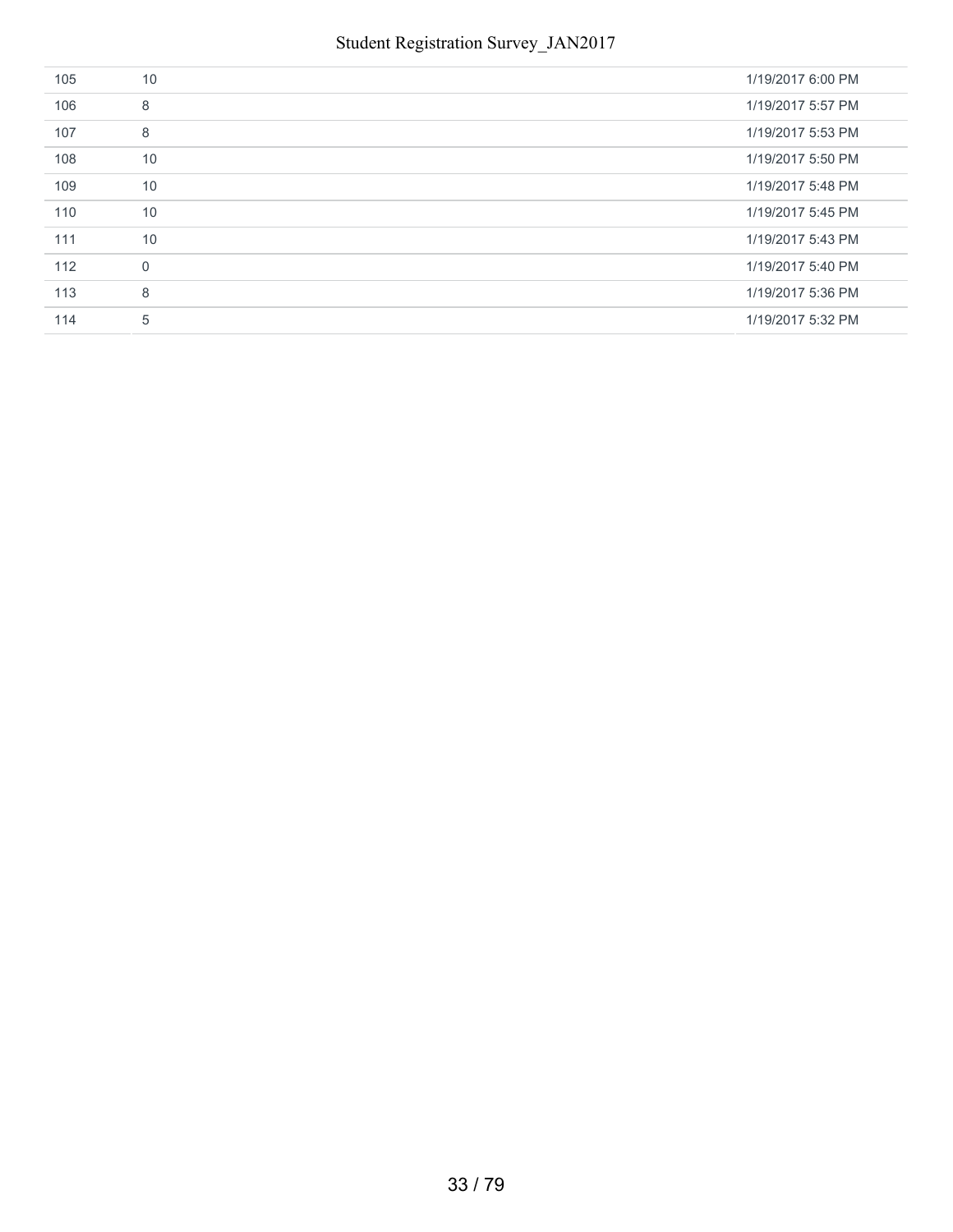# Q18 Helpfulness of Financial Aid Office.



| <b>ANSWER CHOICES</b>  | <b>AVERAGE NUMBER</b> | <b>TOTAL NUMBER</b> | <b>RESPONSES</b> |
|------------------------|-----------------------|---------------------|------------------|
|                        |                       | 922                 | 114              |
| Total Respondents: 114 |                       |                     |                  |

| #              |                | <b>DATE</b>        |
|----------------|----------------|--------------------|
| 1              | 5              | 6/29/2017 3:15 PM  |
| 2              | 10             | 6/29/2017 3:11 PM  |
| 3              | 5              | 6/29/2017 3:09 PM  |
| 4              | 6              | 1/31/2017 12:15 PM |
| 5              | 10             | 1/31/2017 12:13 PM |
| 6              | 10             | 1/31/2017 12:11 PM |
| $\overline{7}$ | $\mathbf{3}$   | 1/31/2017 12:09 PM |
| 8              | $\overline{7}$ | 1/31/2017 12:06 PM |
| 9              | 9              | 1/31/2017 12:04 PM |
| 10             | $\mathbf{1}$   | 1/31/2017 12:02 PM |
| 11             | 10             | 1/31/2017 12:00 PM |
| 12             | 10             | 1/31/2017 11:56 AM |
| 13             | 8              | 1/31/2017 11:54 AM |
| 14             | 10             | 1/31/2017 11:49 AM |
| 15             | 9              | 1/31/2017 11:48 AM |
| 16             | 10             | 1/31/2017 11:45 AM |
| 17             | 3              | 1/31/2017 11:43 AM |
| 18             | 10             | 1/31/2017 11:39 AM |
| 19             | 5              | 1/31/2017 11:34 AM |
| 20             | 3              | 1/31/2017 11:32 AM |
| 21             | 10             | 1/31/2017 11:28 AM |
| 22             | 10             | 1/31/2017 11:26 AM |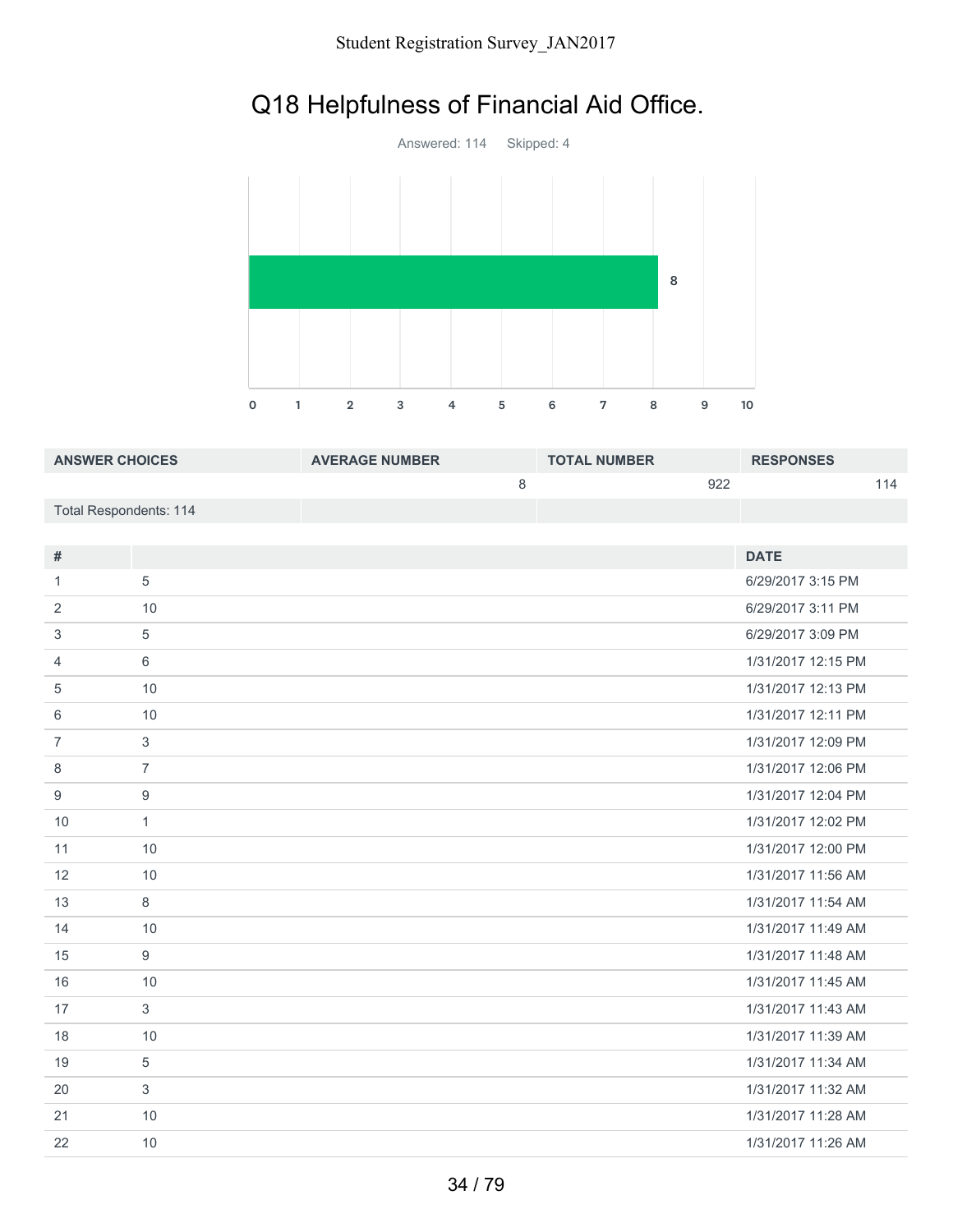| 23 | $\overline{7}$      | 1/30/2017 2:58 PM |
|----|---------------------|-------------------|
| 24 | 10                  | 1/30/2017 2:51 PM |
| 25 | 10                  | 1/30/2017 2:42 PM |
| 26 | 10                  | 1/30/2017 2:40 PM |
| 27 | $\,$ 5 $\,$         | 1/30/2017 2:34 PM |
| 28 | $\boldsymbol{9}$    | 1/30/2017 2:24 PM |
| 29 | $\overline{4}$      | 1/30/2017 2:22 PM |
| 30 | 5                   | 1/30/2017 2:20 PM |
| 31 | $\boldsymbol{9}$    | 1/30/2017 2:18 PM |
| 32 | $\boldsymbol{9}$    | 1/30/2017 2:15 PM |
| 33 | 10                  | 1/30/2017 2:04 PM |
| 34 | $6\,$               | 1/30/2017 2:00 PM |
| 35 | 10                  | 1/30/2017 1:57 PM |
| 36 | 10                  | 1/30/2017 1:55 PM |
| 37 | 10                  | 1/30/2017 1:52 PM |
| 38 | 10                  | 1/30/2017 1:50 PM |
| 39 | 10                  | 1/30/2017 1:46 PM |
| 40 | 5                   | 1/30/2017 1:44 PM |
| 41 | 10                  | 1/30/2017 1:41 PM |
| 42 | 10                  | 1/30/2017 1:37 PM |
| 43 | 10                  | 1/30/2017 1:35 PM |
| 44 | 8                   | 1/30/2017 1:32 PM |
| 45 | 10                  | 1/30/2017 1:29 PM |
| 46 | 10                  | 1/30/2017 1:26 PM |
| 47 | 10                  | 1/30/2017 1:25 PM |
| 48 | $\mathsf{O}\xspace$ | 1/30/2017 1:23 PM |
| 49 | 10                  | 1/30/2017 1:17 PM |
| 50 | 9                   | 1/30/2017 1:15 PM |
| 51 | 10                  | 1/27/2017 2:54 PM |
| 52 | 10                  | 1/27/2017 2:52 PM |
| 53 | 10                  | 1/27/2017 2:46 PM |
| 54 | 10                  | 1/27/2017 2:43 PM |
| 55 | 10                  | 1/27/2017 2:36 PM |
| 56 | $\,8\,$             | 1/27/2017 2:31 PM |
| 57 | $\overline{2}$      | 1/27/2017 2:27 PM |
| 58 | 10                  | 1/27/2017 2:22 PM |
| 59 | 8                   | 1/27/2017 2:19 PM |
| 60 | $\mathbf{1}$        | 1/27/2017 2:16 PM |
| 61 | $\overline{4}$      | 1/27/2017 2:04 PM |
| 62 | 10                  | 1/27/2017 2:01 PM |
| 63 | 10                  | 1/27/2017 1:58 PM |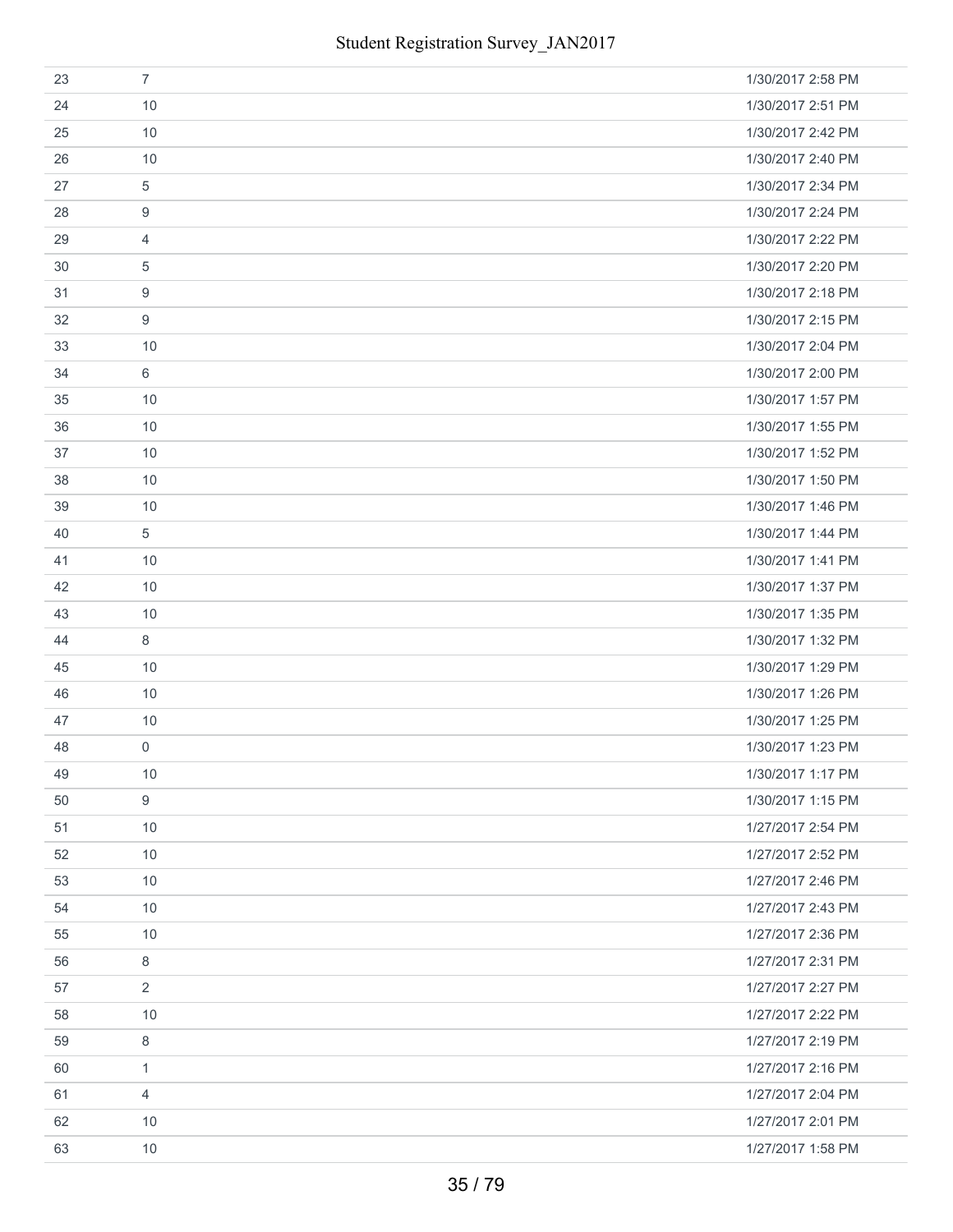| 64  | 10             | 1/27/2017 1:57 PM |
|-----|----------------|-------------------|
| 65  | 10             | 1/27/2017 1:55 PM |
| 66  | 10             | 1/27/2017 1:51 PM |
| 67  | 10             | 1/27/2017 1:49 PM |
| 68  | 10             | 1/27/2017 1:33 PM |
| 69  | 5              | 1/27/2017 1:30 PM |
| 70  | 10             | 1/27/2017 1:25 PM |
| 71  | $\overline{7}$ | 1/27/2017 1:18 PM |
| 72  | 10             | 1/27/2017 1:12 PM |
| 73  | 10             | 1/27/2017 1:09 PM |
| 74  | 10             | 1/27/2017 1:07 PM |
| 75  | 5              | 1/27/2017 1:04 PM |
| 76  | 10             | 1/27/2017 1:01 PM |
| 77  | 10             | 1/19/2017 7:17 PM |
| 78  | 8              | 1/19/2017 7:15 PM |
| 79  | 10             | 1/19/2017 7:11 PM |
| 80  | 10             | 1/19/2017 7:09 PM |
| 81  | 8              | 1/19/2017 7:07 PM |
| 82  | $\sqrt{2}$     | 1/19/2017 7:04 PM |
| 83  | 8              | 1/19/2017 7:02 PM |
| 84  | 8              | 1/19/2017 7:00 PM |
| 85  | $\overline{5}$ | 1/19/2017 6:58 PM |
| 86  | 8              | 1/19/2017 6:57 PM |
| 87  | 5              | 1/19/2017 6:54 PM |
| 88  | 10             | 1/19/2017 6:52 PM |
| 89  | 8              | 1/19/2017 6:50 PM |
| 90  | 10             | 1/19/2017 6:48 PM |
| 91  | 10             | 1/19/2017 6:45 PM |
| 92  | $\,8\,$        | 1/19/2017 6:42 PM |
| 93  | 8              | 1/19/2017 6:36 PM |
| 94  | 8              | 1/19/2017 6:33 PM |
| 95  | 8              | 1/19/2017 6:29 PM |
| 96  | 10             | 1/19/2017 6:26 PM |
| 97  | $\overline{5}$ | 1/19/2017 6:23 PM |
| 98  | 5              | 1/19/2017 6:21 PM |
| 99  | 8              | 1/19/2017 6:18 PM |
| 100 | $\,8\,$        | 1/19/2017 6:10 PM |
| 101 | 8              | 1/19/2017 6:08 PM |
| 102 | 5              | 1/19/2017 6:05 PM |
| 103 | 5              | 1/19/2017 6:03 PM |
| 104 | 10             | 1/19/2017 6:01 PM |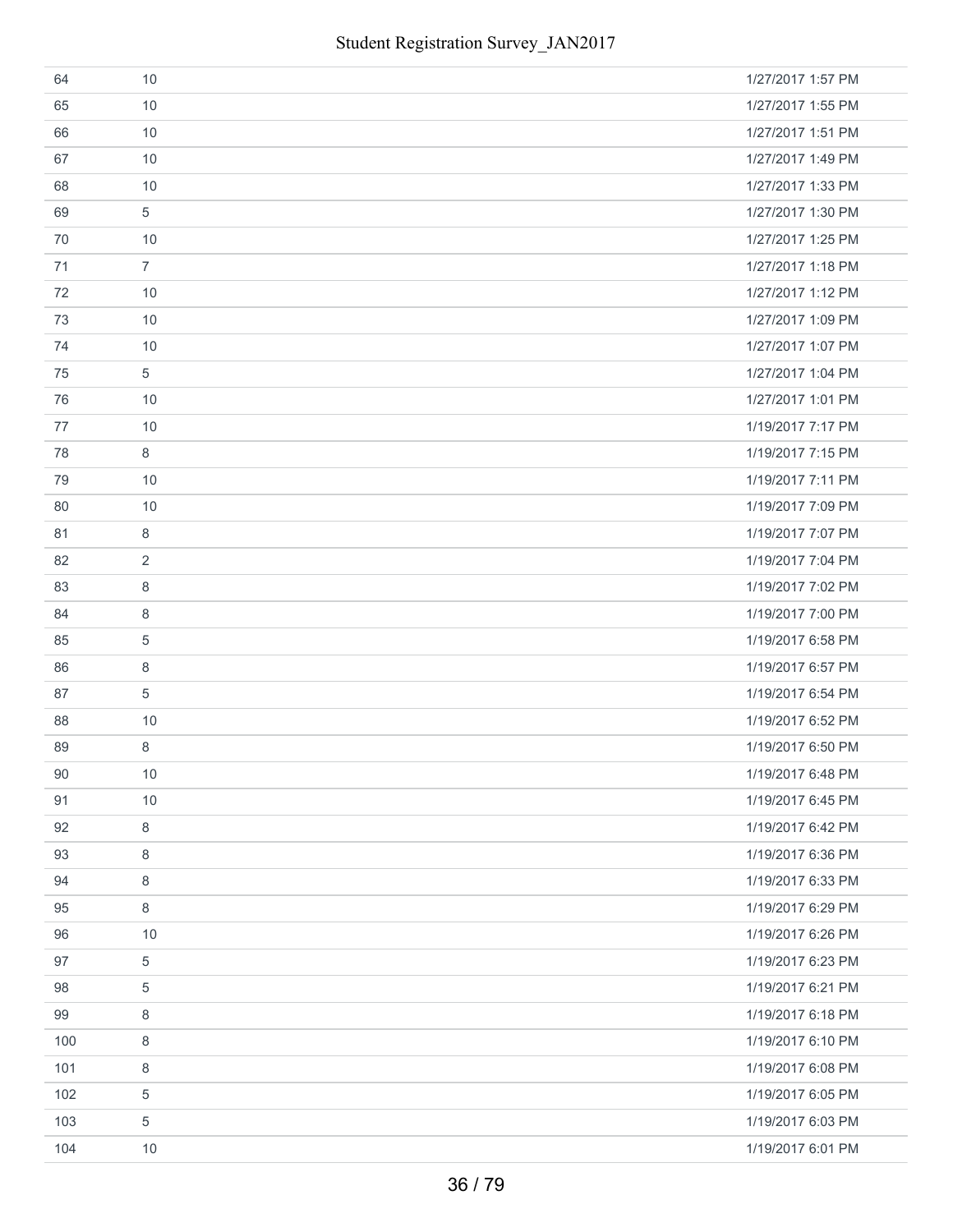| 105 | 10 | 1/19/2017 6:00 PM |
|-----|----|-------------------|
| 106 | 10 | 1/19/2017 5:57 PM |
| 107 | 10 | 1/19/2017 5:53 PM |
| 108 | 5  | 1/19/2017 5:50 PM |
| 109 | 10 | 1/19/2017 5:48 PM |
| 110 | 10 | 1/19/2017 5:45 PM |
| 111 | 10 | 1/19/2017 5:43 PM |
| 112 | 8  | 1/19/2017 5:40 PM |
| 113 | 8  | 1/19/2017 5:36 PM |
| 114 | 5  | 1/19/2017 5:32 PM |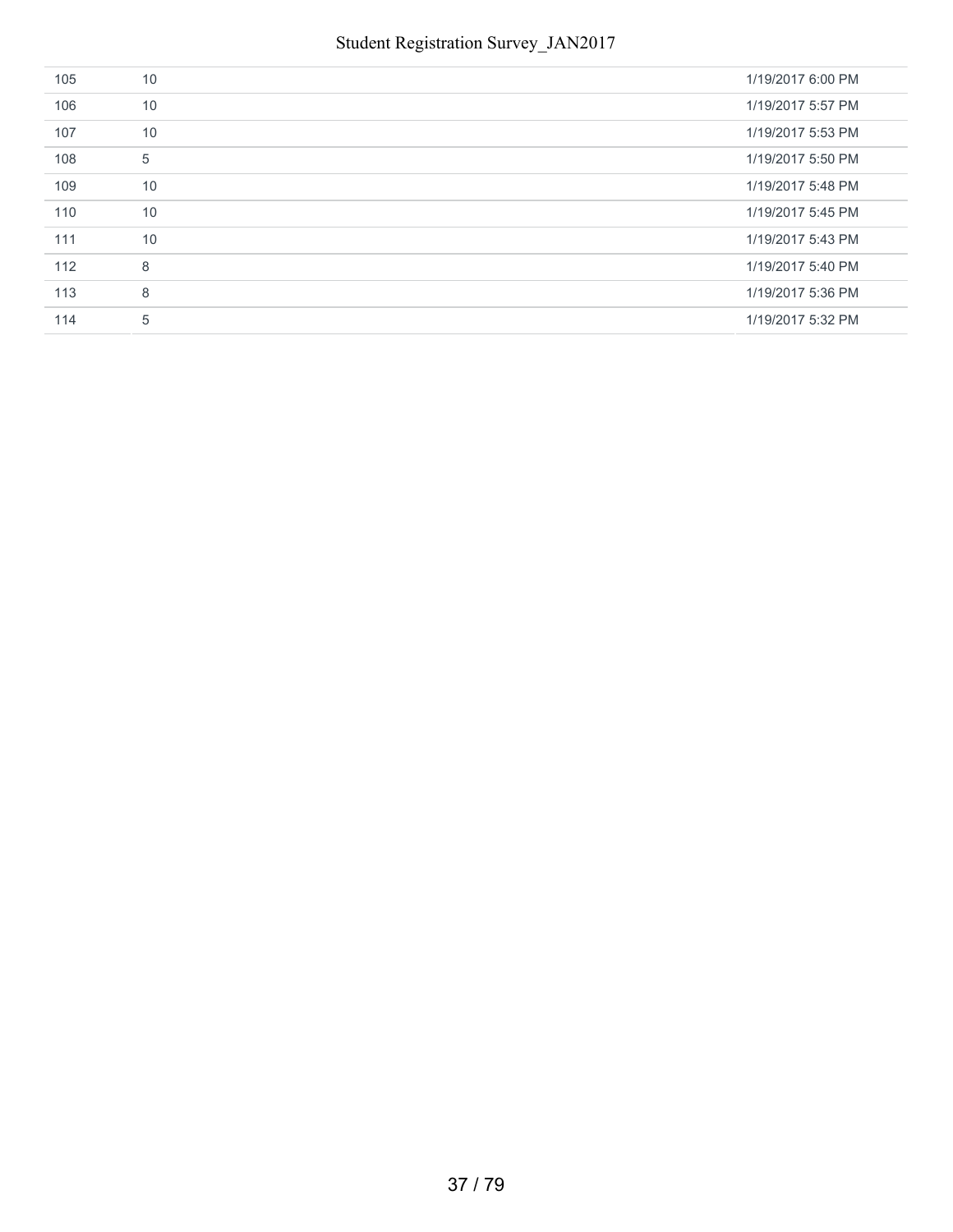# Q19 Helpfulness of Business Office Staff.



| <b>ANSWER CHOICES</b>  | <b>AVERAGE NUMBER</b> | <b>TOTAL NUMBER</b> | <b>RESPONSES</b> |  |
|------------------------|-----------------------|---------------------|------------------|--|
|                        |                       | 908                 |                  |  |
| Total Respondents: 113 |                       |                     |                  |  |

| #              |                | <b>DATE</b>        |
|----------------|----------------|--------------------|
| 1.             | 5              | 6/29/2017 3:15 PM  |
| 2              | 10             | 6/29/2017 3:11 PM  |
| 3              | 10             | 6/29/2017 3:09 PM  |
| 4              | 6              | 1/31/2017 12:15 PM |
| 5              | 10             | 1/31/2017 12:13 PM |
| 6              | 10             | 1/31/2017 12:11 PM |
| $\overline{7}$ | $\overline{5}$ | 1/31/2017 12:09 PM |
| 8              | $9$            | 1/31/2017 12:06 PM |
| 9              | 9              | 1/31/2017 12:04 PM |
| 10             | $\mathbf{1}$   | 1/31/2017 12:02 PM |
| 11             | 10             | 1/31/2017 12:00 PM |
| 12             | 10             | 1/31/2017 11:56 AM |
| 13             | $\overline{4}$ | 1/31/2017 11:54 AM |
| 14             | 10             | 1/31/2017 11:49 AM |
| 15             | 10             | 1/31/2017 11:48 AM |
| 16             | 10             | 1/31/2017 11:45 AM |
| 17             | 3              | 1/31/2017 11:43 AM |
| 18             | 10             | 1/31/2017 11:39 AM |
| 19             | 5              | 1/31/2017 11:34 AM |
| 20             | 2              | 1/31/2017 11:32 AM |
| 21             | 10             | 1/31/2017 11:28 AM |
| 22             | 10             | 1/31/2017 11:26 AM |
|                |                |                    |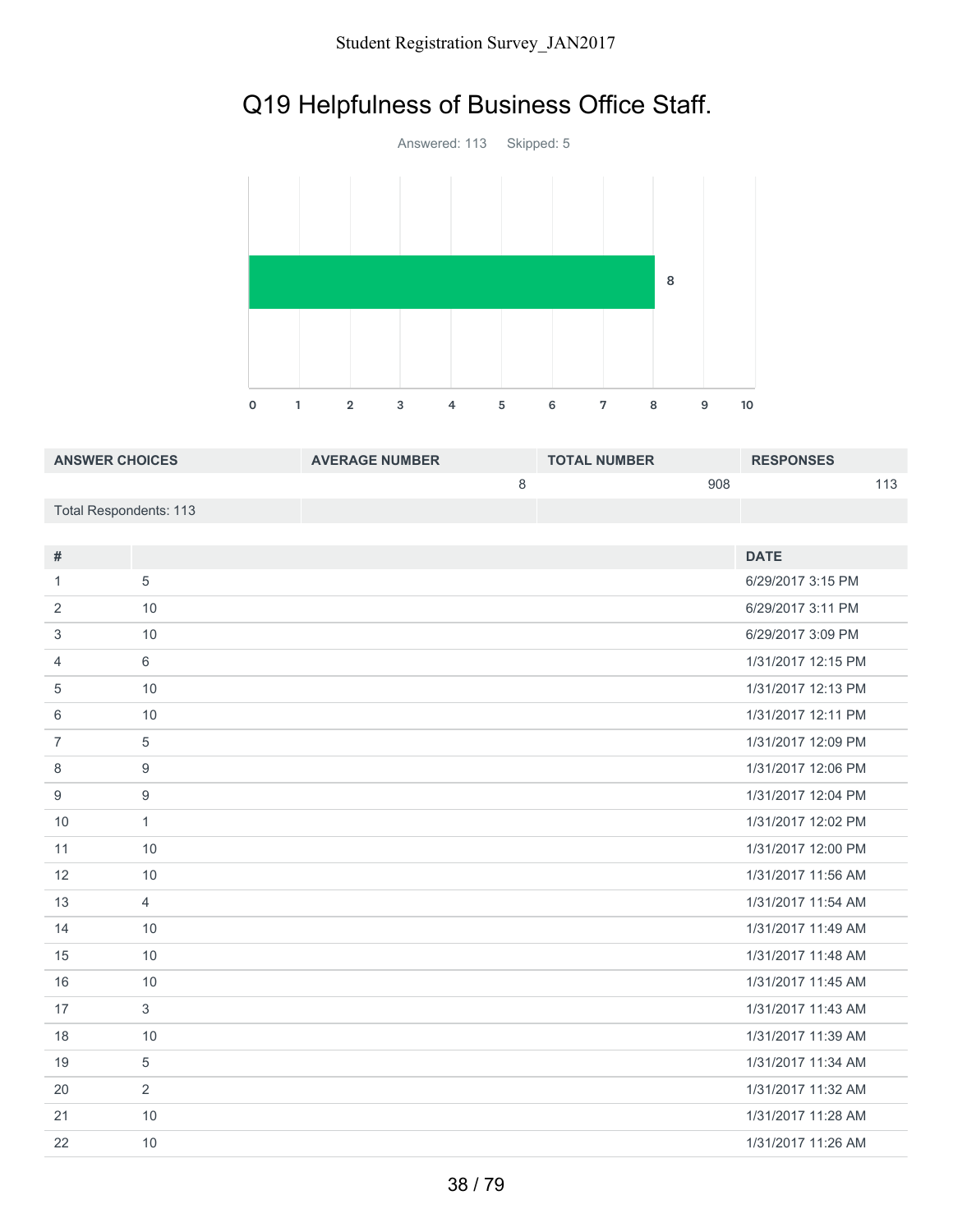| 23 | $\overline{7}$      | 1/30/2017 2:58 PM |
|----|---------------------|-------------------|
| 24 | 5                   | 1/30/2017 2:51 PM |
| 25 | 10                  | 1/30/2017 2:42 PM |
| 26 | 10                  | 1/30/2017 2:40 PM |
| 27 | 5                   | 1/30/2017 2:34 PM |
| 28 | 9                   | 1/30/2017 2:24 PM |
| 29 | 9                   | 1/30/2017 2:20 PM |
| 30 | 9                   | 1/30/2017 2:18 PM |
| 31 | 9                   | 1/30/2017 2:15 PM |
| 32 | 10                  | 1/30/2017 2:04 PM |
| 33 | $\overline{7}$      | 1/30/2017 2:00 PM |
| 34 | 10                  | 1/30/2017 1:57 PM |
| 35 | 10                  | 1/30/2017 1:55 PM |
| 36 | 10                  | 1/30/2017 1:52 PM |
| 37 | 10                  | 1/30/2017 1:50 PM |
| 38 | 10                  | 1/30/2017 1:46 PM |
| 39 | 5                   | 1/30/2017 1:44 PM |
| 40 | 10                  | 1/30/2017 1:41 PM |
| 41 | 10                  | 1/30/2017 1:37 PM |
| 42 | 10                  | 1/30/2017 1:35 PM |
| 43 | 8                   | 1/30/2017 1:32 PM |
| 44 | 10                  | 1/30/2017 1:29 PM |
| 45 | 10                  | 1/30/2017 1:26 PM |
| 46 | 10                  | 1/30/2017 1:25 PM |
| 47 | $\mathsf{O}\xspace$ | 1/30/2017 1:23 PM |
| 48 | 10                  | 1/30/2017 1:17 PM |
| 49 | 9                   | 1/30/2017 1:15 PM |
| 50 | 10                  | 1/27/2017 2:54 PM |
| 51 | 10                  | 1/27/2017 2:52 PM |
| 52 | 10                  | 1/27/2017 2:46 PM |
| 53 | 10                  | 1/27/2017 2:43 PM |
| 54 | 10                  | 1/27/2017 2:36 PM |
| 55 | 8                   | 1/27/2017 2:31 PM |
| 56 | 3                   | 1/27/2017 2:27 PM |
| 57 | 10                  | 1/27/2017 2:22 PM |
| 58 | 8                   | 1/27/2017 2:19 PM |
| 59 | $\mathbf{1}$        | 1/27/2017 2:16 PM |
| 60 | $\overline{4}$      | 1/27/2017 2:04 PM |
| 61 | 10                  | 1/27/2017 2:01 PM |
| 62 | 10                  | 1/27/2017 1:58 PM |
| 63 | 10                  | 1/27/2017 1:57 PM |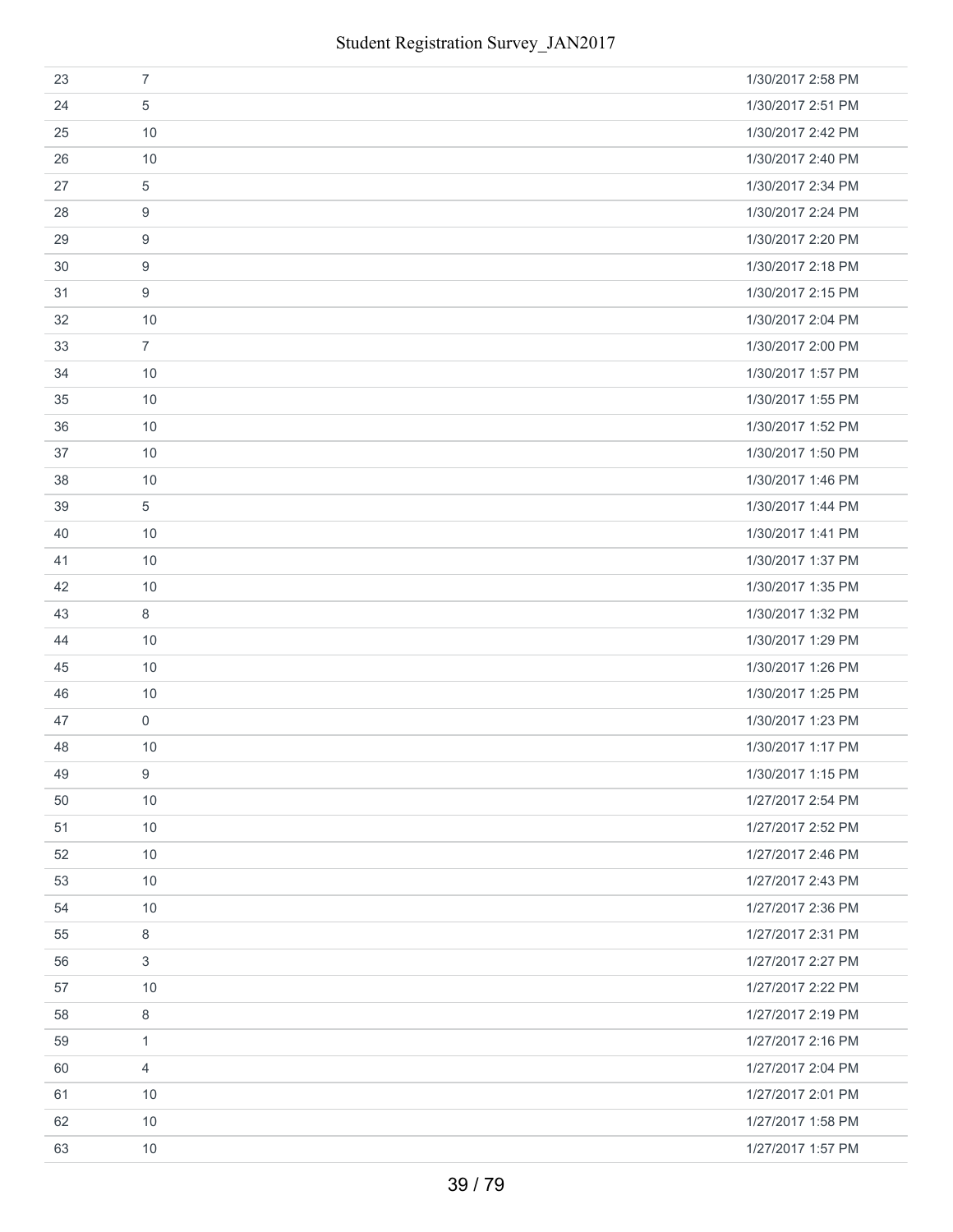| 64  | 8              | 1/27/2017 1:55 PM |
|-----|----------------|-------------------|
| 65  | 10             | 1/27/2017 1:51 PM |
| 66  | 10             | 1/27/2017 1:49 PM |
| 67  | 10             | 1/27/2017 1:33 PM |
| 68  | $\overline{7}$ | 1/27/2017 1:30 PM |
| 69  | 10             | 1/27/2017 1:25 PM |
| 70  | $\overline{7}$ | 1/27/2017 1:18 PM |
| 71  | 10             | 1/27/2017 1:12 PM |
| 72  | 10             | 1/27/2017 1:09 PM |
| 73  | 10             | 1/27/2017 1:07 PM |
| 74  | 5              | 1/27/2017 1:04 PM |
| 75  | 10             | 1/27/2017 1:01 PM |
| 76  | 10             | 1/19/2017 7:17 PM |
| 77  | 5              | 1/19/2017 7:15 PM |
| 78  | 5              | 1/19/2017 7:11 PM |
| 79  | 10             | 1/19/2017 7:09 PM |
| 80  | 5              | 1/19/2017 7:07 PM |
| 81  | 2              | 1/19/2017 7:04 PM |
| 82  | 8              | 1/19/2017 7:02 PM |
| 83  | 8              | 1/19/2017 7:00 PM |
| 84  | 5              | 1/19/2017 6:58 PM |
| 85  | 8              | 1/19/2017 6:57 PM |
| 86  | 8              | 1/19/2017 6:54 PM |
| 87  | 10             | 1/19/2017 6:52 PM |
| 88  | 8              | 1/19/2017 6:50 PM |
| 89  | 10             | 1/19/2017 6:48 PM |
| 90  | 10             | 1/19/2017 6:45 PM |
| 91  | 10             | 1/19/2017 6:42 PM |
| 92  | $\overline{2}$ | 1/19/2017 6:36 PM |
| 93  | $\overline{2}$ | 1/19/2017 6:33 PM |
| 94  | 8              | 1/19/2017 6:29 PM |
| 95  | 10             | 1/19/2017 6:26 PM |
| 96  | 5              | 1/19/2017 6:23 PM |
| 97  | 5              | 1/19/2017 6:21 PM |
| 98  | 8              | 1/19/2017 6:18 PM |
| 99  | 8              | 1/19/2017 6:10 PM |
| 100 | 8              | 1/19/2017 6:08 PM |
| 101 | 5              | 1/19/2017 6:05 PM |
| 102 | 5              | 1/19/2017 6:03 PM |
| 103 | 10             | 1/19/2017 6:01 PM |
| 104 | 10             | 1/19/2017 6:00 PM |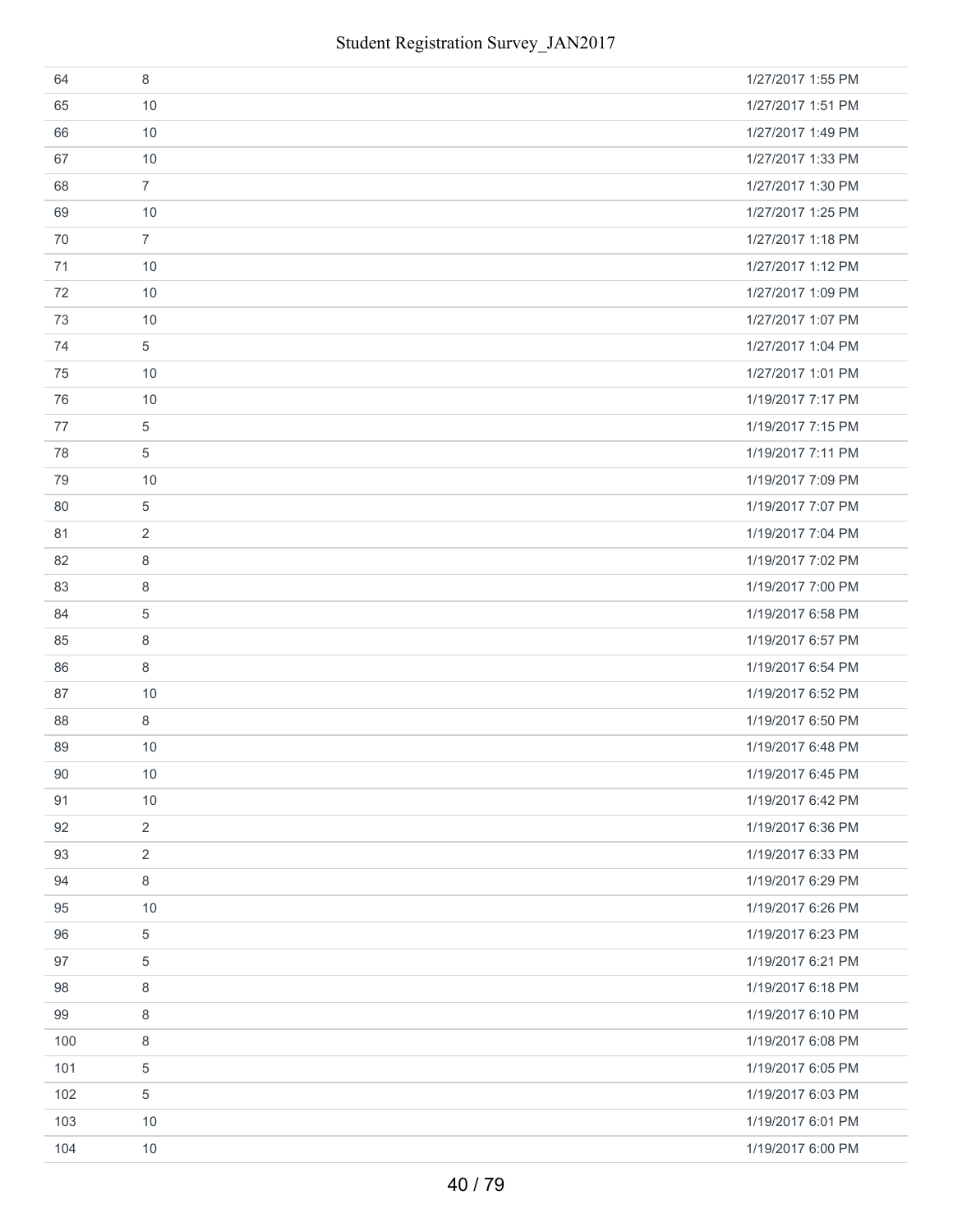| 105 | 10 | 1/19/2017 5:57 PM |
|-----|----|-------------------|
| 106 | 10 | 1/19/2017 5:53 PM |
| 107 | 10 | 1/19/2017 5:50 PM |
| 108 | 10 | 1/19/2017 5:48 PM |
| 109 | 10 | 1/19/2017 5:45 PM |
| 110 | 10 | 1/19/2017 5:43 PM |
| 111 | 5  | 1/19/2017 5:40 PM |
| 112 | 8  | 1/19/2017 5:36 PM |
| 113 | 5  | 1/19/2017 5:32 PM |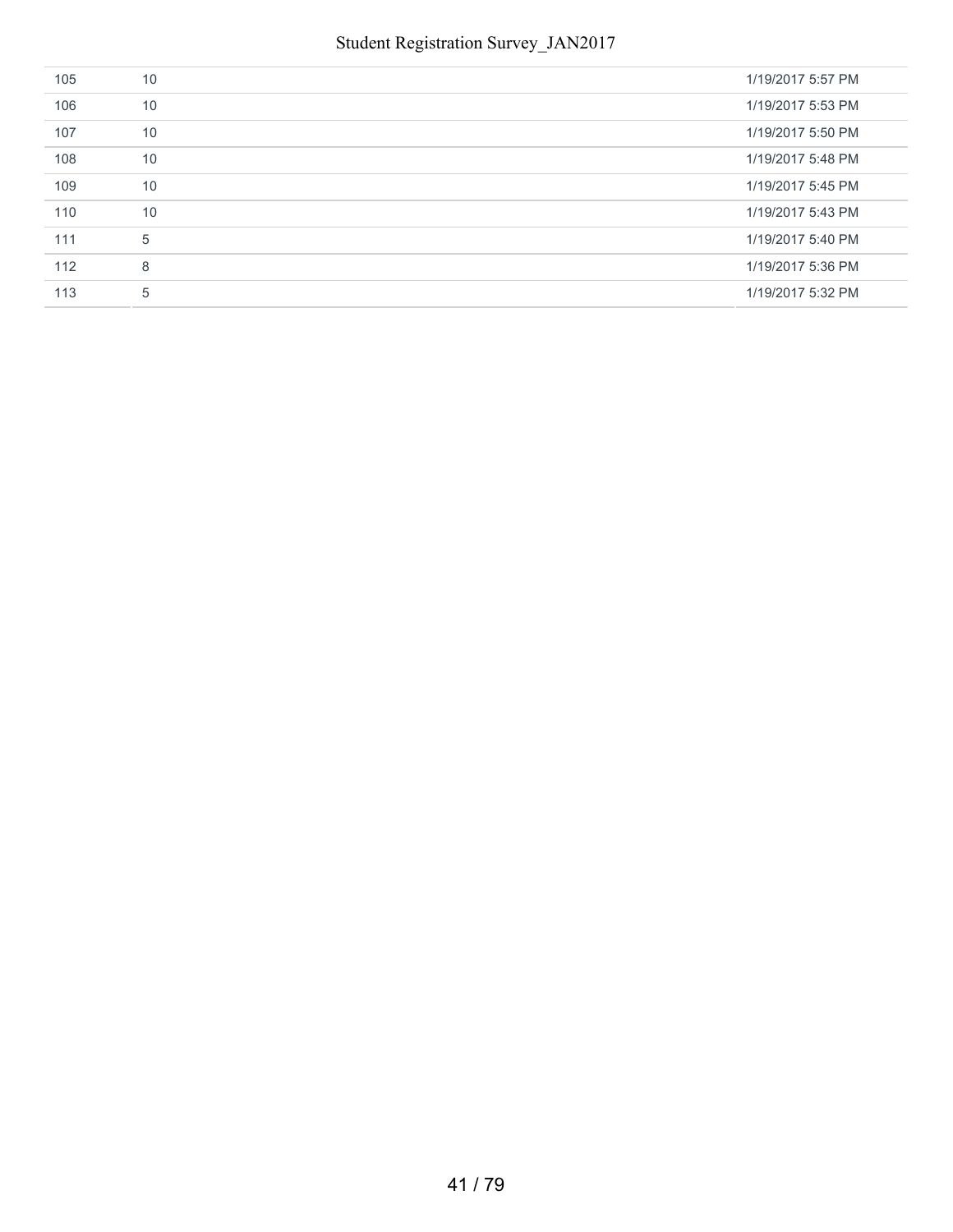# Q20 Helpfulness of Peer Coaches/Peer Advisors.



| <b>ANSWER CHOICES</b>  | <b>AVERAGE NUMBER</b> | <b>TOTAL NUMBER</b> | <b>RESPONSES</b> |
|------------------------|-----------------------|---------------------|------------------|
|                        |                       | 830                 | 114              |
| Total Respondents: 114 |                       |                     |                  |

| $\#$           |                | <b>DATE</b>        |
|----------------|----------------|--------------------|
| 1              | 5              | 6/29/2017 3:15 PM  |
| 2              | 10             | 6/29/2017 3:11 PM  |
| 3              | 5              | 6/29/2017 3:09 PM  |
| 4              | 6              | 1/31/2017 12:15 PM |
| 5              | 10             | 1/31/2017 12:13 PM |
| 6              | 10             | 1/31/2017 12:11 PM |
| $\overline{7}$ | 3              | 1/31/2017 12:09 PM |
| 8              | 9              | 1/31/2017 12:06 PM |
| 9              | 9              | 1/31/2017 12:04 PM |
| 10             | $\mathbf 0$    | 1/31/2017 12:02 PM |
| 11             | 10             | 1/31/2017 12:00 PM |
| 12             | 10             | 1/31/2017 11:56 AM |
| 13             | $\mathsf{O}$   | 1/31/2017 11:54 AM |
| 14             | 10             | 1/31/2017 11:49 AM |
| 15             | 5              | 1/31/2017 11:48 AM |
| 16             | $\mathbf{0}$   | 1/31/2017 11:45 AM |
| 17             | 3              | 1/31/2017 11:43 AM |
| 18             | 10             | 1/31/2017 11:39 AM |
| 19             | 5              | 1/31/2017 11:34 AM |
| 20             | 1              | 1/31/2017 11:32 AM |
| 21             | 10             | 1/31/2017 11:28 AM |
| 22             | $\overline{4}$ | 1/31/2017 11:26 AM |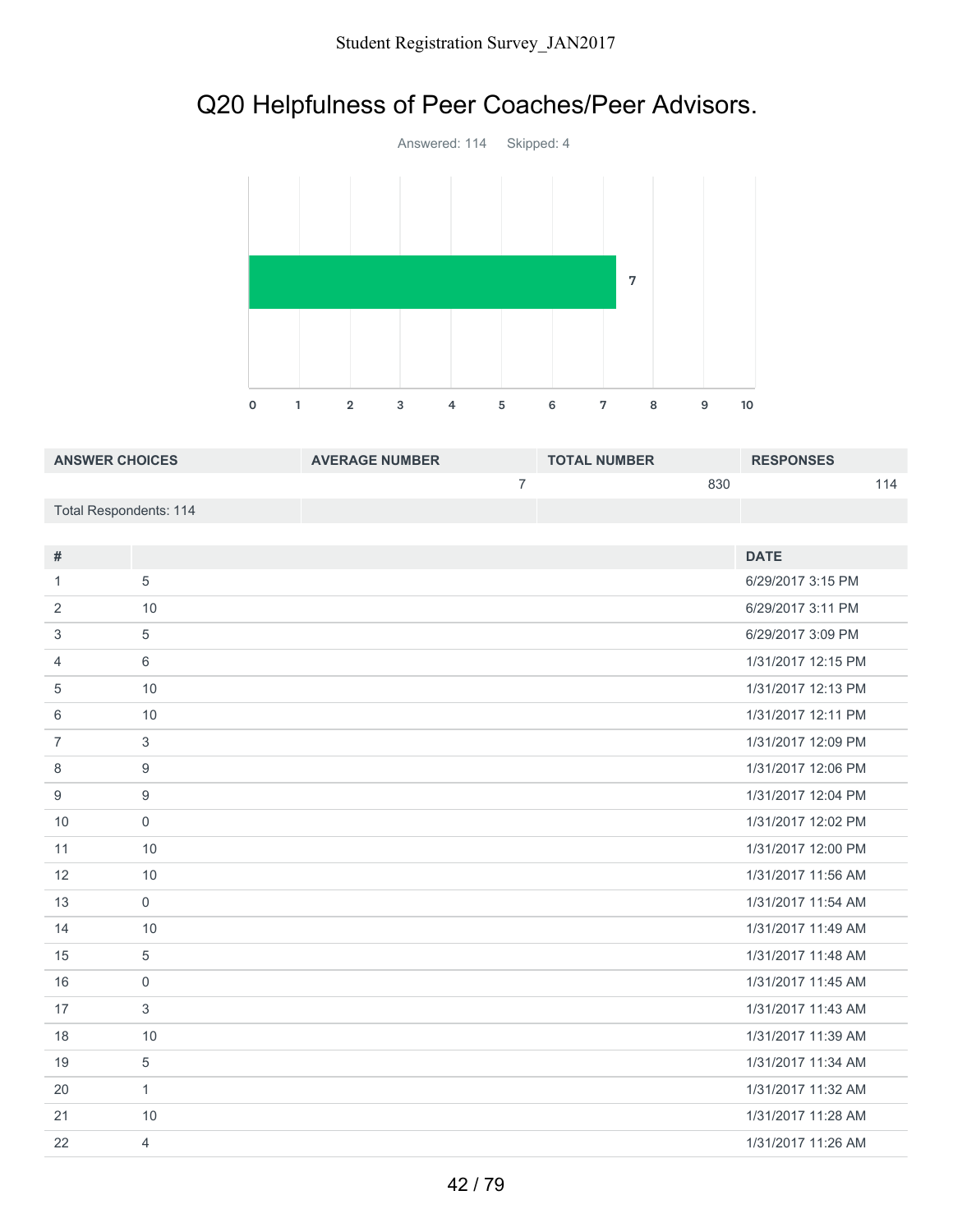| 23 | $\overline{7}$      | 1/30/2017 2:58 PM |
|----|---------------------|-------------------|
| 24 | 5                   | 1/30/2017 2:51 PM |
| 25 | 10                  | 1/30/2017 2:42 PM |
| 26 | 6                   | 1/30/2017 2:40 PM |
| 27 | $\boldsymbol{0}$    | 1/30/2017 2:34 PM |
| 28 | $\boldsymbol{0}$    | 1/30/2017 2:24 PM |
| 29 | $\overline{4}$      | 1/30/2017 2:22 PM |
| 30 | 5                   | 1/30/2017 2:20 PM |
| 31 | 9                   | 1/30/2017 2:18 PM |
| 32 | 9                   | 1/30/2017 2:15 PM |
| 33 | 10                  | 1/30/2017 2:04 PM |
| 34 | $\overline{7}$      | 1/30/2017 2:00 PM |
| 35 | 10                  | 1/30/2017 1:57 PM |
| 36 | 10                  | 1/30/2017 1:55 PM |
| 37 | 10                  | 1/30/2017 1:52 PM |
| 38 | 10                  | 1/30/2017 1:50 PM |
| 39 | 10                  | 1/30/2017 1:46 PM |
| 40 | $\overline{5}$      | 1/30/2017 1:44 PM |
| 41 | 9                   | 1/30/2017 1:41 PM |
| 42 | 10                  | 1/30/2017 1:37 PM |
| 43 | 10                  | 1/30/2017 1:35 PM |
| 44 | 8                   | 1/30/2017 1:32 PM |
| 45 | 10                  | 1/30/2017 1:29 PM |
| 46 | 5                   | 1/30/2017 1:26 PM |
| 47 | 10                  | 1/30/2017 1:25 PM |
| 48 | $\mathsf{O}\xspace$ | 1/30/2017 1:23 PM |
| 49 | 10                  | 1/30/2017 1:17 PM |
| 50 | 9                   | 1/30/2017 1:15 PM |
| 51 | 9                   | 1/27/2017 2:54 PM |
| 52 | 10                  | 1/27/2017 2:52 PM |
| 53 | 10                  | 1/27/2017 2:46 PM |
| 54 | 9                   | 1/27/2017 2:43 PM |
| 55 | 10                  | 1/27/2017 2:36 PM |
| 56 | $\mathbf 0$         | 1/27/2017 2:31 PM |
| 57 | $\overline{2}$      | 1/27/2017 2:27 PM |
| 58 | 10                  | 1/27/2017 2:22 PM |
| 59 | 5                   | 1/27/2017 2:19 PM |
| 60 | $\overline{2}$      | 1/27/2017 2:16 PM |
| 61 | 5                   | 1/27/2017 2:04 PM |
| 62 | 9                   | 1/27/2017 2:01 PM |
| 63 | 10                  | 1/27/2017 1:58 PM |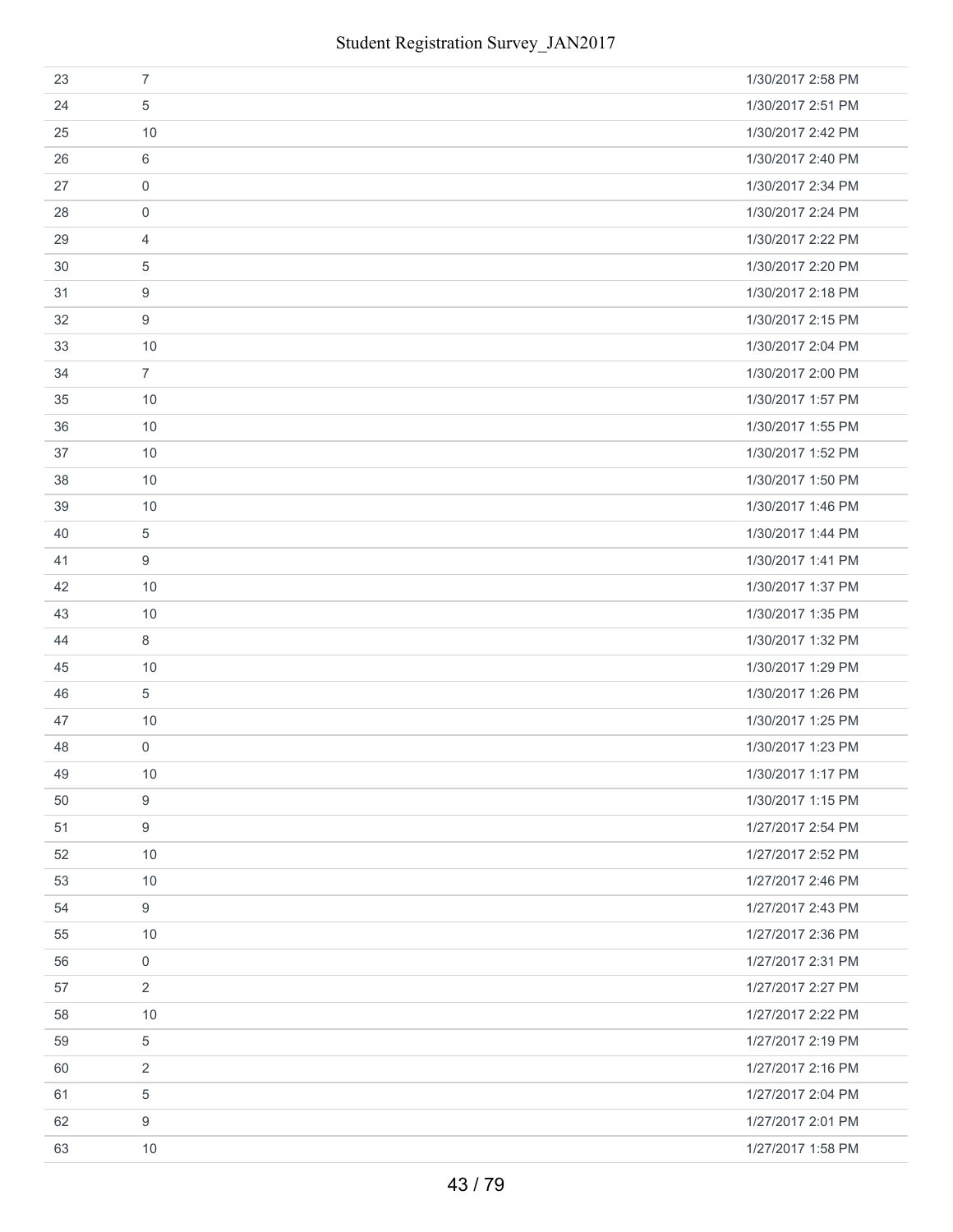| 64  | 10                  | 1/27/2017 1:57 PM |
|-----|---------------------|-------------------|
| 65  | 8                   | 1/27/2017 1:55 PM |
| 66  | $\overline{7}$      | 1/27/2017 1:51 PM |
| 67  | 10                  | 1/27/2017 1:49 PM |
| 68  | 10                  | 1/27/2017 1:33 PM |
| 69  | 6                   | 1/27/2017 1:30 PM |
| 70  | 10                  | 1/27/2017 1:25 PM |
| 71  | 8                   | 1/27/2017 1:18 PM |
| 72  | 10                  | 1/27/2017 1:12 PM |
| 73  | 10                  | 1/27/2017 1:09 PM |
| 74  | 10                  | 1/27/2017 1:07 PM |
| 75  | 5                   | 1/27/2017 1:04 PM |
| 76  | 10                  | 1/27/2017 1:01 PM |
| 77  | 8                   | 1/19/2017 7:17 PM |
| 78  | 10                  | 1/19/2017 7:15 PM |
| 79  | 2                   | 1/19/2017 7:11 PM |
| 80  | 8                   | 1/19/2017 7:09 PM |
| 81  | $\overline{5}$      | 1/19/2017 7:07 PM |
| 82  | 5                   | 1/19/2017 7:04 PM |
| 83  | 8                   | 1/19/2017 7:02 PM |
| 84  | 8                   | 1/19/2017 7:00 PM |
| 85  | 5                   | 1/19/2017 6:58 PM |
| 86  | 8                   | 1/19/2017 6:57 PM |
| 87  | 5                   | 1/19/2017 6:54 PM |
| 88  | 8                   | 1/19/2017 6:52 PM |
| 89  | 8                   | 1/19/2017 6:50 PM |
| 90  | 10                  | 1/19/2017 6:48 PM |
| 91  | 10                  | 1/19/2017 6:45 PM |
| 92  | $\mathsf{O}\xspace$ | 1/19/2017 6:42 PM |
| 93  | 8                   | 1/19/2017 6:36 PM |
| 94  | 10                  | 1/19/2017 6:33 PM |
| 95  | 8                   | 1/19/2017 6:29 PM |
| 96  | 10                  | 1/19/2017 6:26 PM |
| 97  | 5                   | 1/19/2017 6:23 PM |
| 98  | 5                   | 1/19/2017 6:21 PM |
| 99  | 8                   | 1/19/2017 6:18 PM |
| 100 | 8                   | 1/19/2017 6:10 PM |
| 101 | 8                   | 1/19/2017 6:08 PM |
| 102 | 5                   | 1/19/2017 6:05 PM |
| 103 | 5                   | 1/19/2017 6:03 PM |
| 104 | 10                  | 1/19/2017 6:01 PM |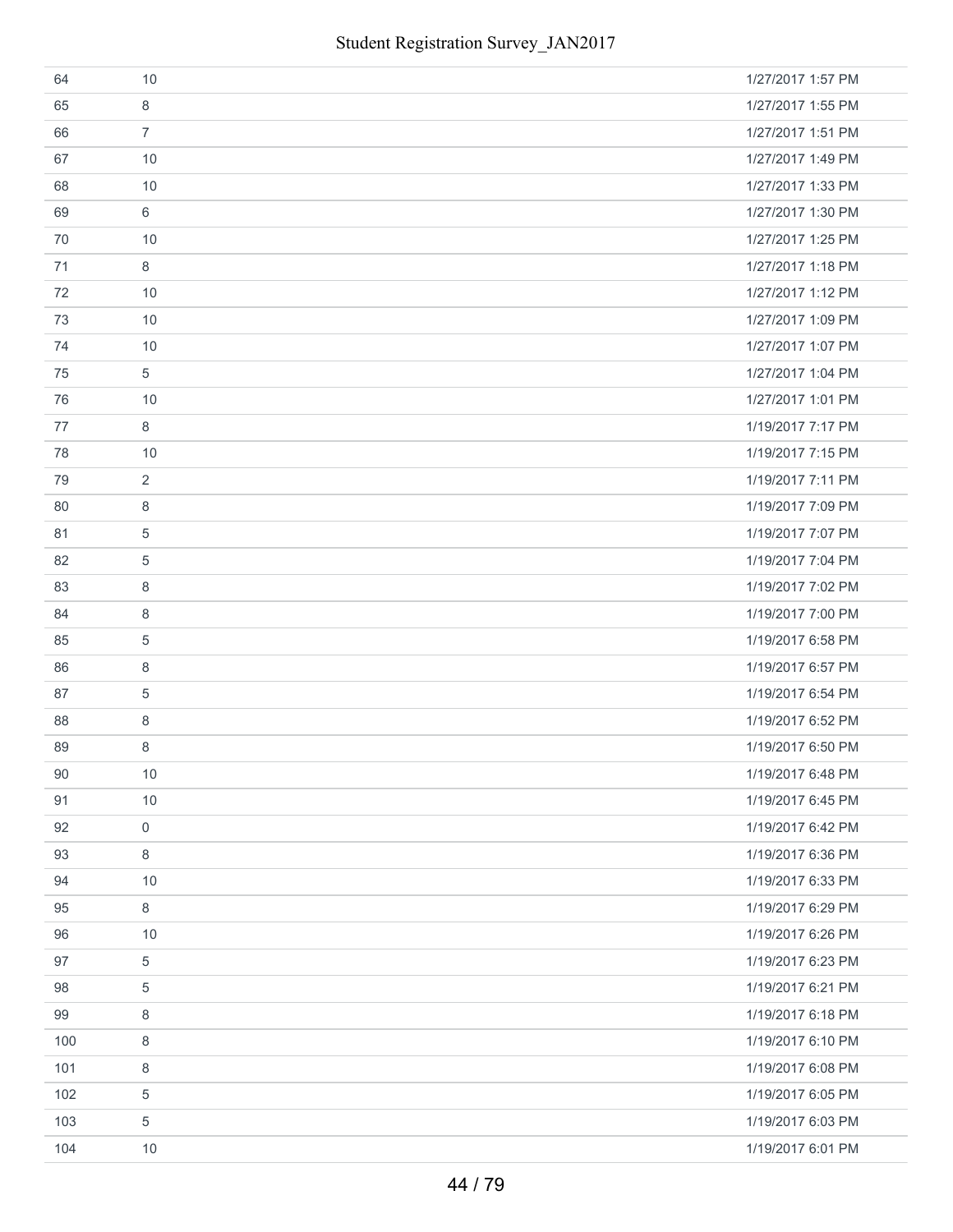| 105 | 10 | 1/19/2017 6:00 PM |
|-----|----|-------------------|
| 106 | 10 | 1/19/2017 5:57 PM |
| 107 | 5  | 1/19/2017 5:53 PM |
| 108 | 8  | 1/19/2017 5:50 PM |
| 109 | 10 | 1/19/2017 5:48 PM |
| 110 | 10 | 1/19/2017 5:45 PM |
| 111 | 10 | 1/19/2017 5:43 PM |
| 112 | 8  | 1/19/2017 5:40 PM |
| 113 | 8  | 1/19/2017 5:36 PM |
| 114 | 5  | 1/19/2017 5:32 PM |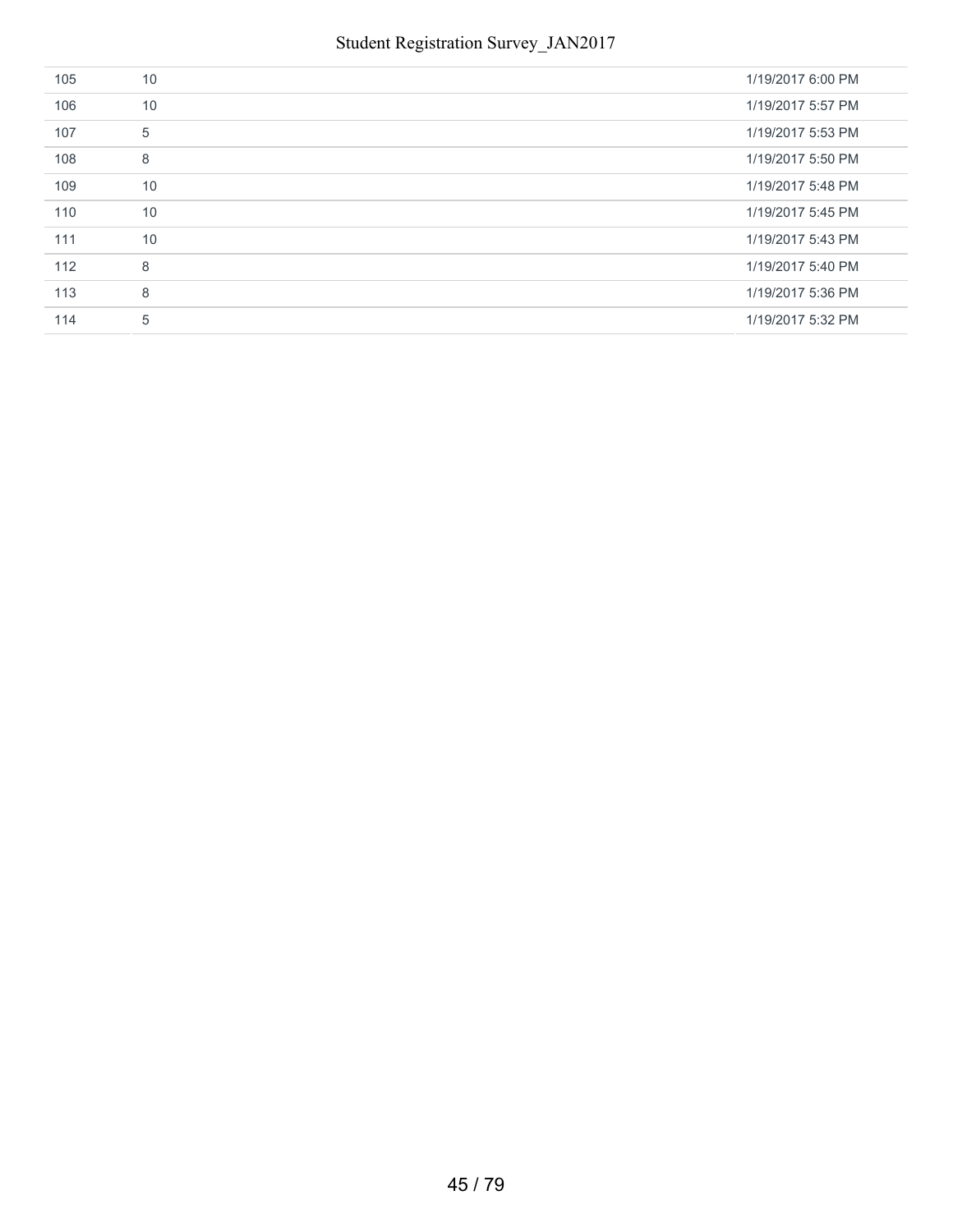# Q21 Helpfulness of Information Technology Office Staff.



| <b>ANSWER CHOICES</b>  | <b>AVERAGE NUMBER</b> | <b>TOTAL NUMBER</b> | <b>RESPONSES</b> |
|------------------------|-----------------------|---------------------|------------------|
|                        |                       | 839                 |                  |
| Total Respondents: 113 |                       |                     |                  |

| #              |                | <b>DATE</b>        |
|----------------|----------------|--------------------|
| 1              | 5              | 6/29/2017 3:15 PM  |
| 2              | 10             | 6/29/2017 3:11 PM  |
| 3              | 5              | 6/29/2017 3:09 PM  |
| 4              | 6              | 1/31/2017 12:15 PM |
| 5              | 10             | 1/31/2017 12:13 PM |
| 6              | 10             | 1/31/2017 12:11 PM |
| $\overline{7}$ | 3              | 1/31/2017 12:09 PM |
| 8              | 10             | 1/31/2017 12:06 PM |
| 9              | 9              | 1/31/2017 12:04 PM |
| 10             | $\mathbf 0$    | 1/31/2017 12:02 PM |
| 11             | $\mathbf 0$    | 1/31/2017 12:00 PM |
| 12             | 10             | 1/31/2017 11:56 AM |
| 13             | 10             | 1/31/2017 11:49 AM |
| 14             | $\overline{7}$ | 1/31/2017 11:48 AM |
| 15             | $\mathbf 0$    | 1/31/2017 11:45 AM |
| 16             | 3              | 1/31/2017 11:43 AM |
| 17             | 10             | 1/31/2017 11:39 AM |
| 18             | 5              | 1/31/2017 11:34 AM |
| 19             | 2              | 1/31/2017 11:32 AM |
| 20             | 10             | 1/31/2017 11:28 AM |
| 21             | 2              | 1/31/2017 11:26 AM |
| 22             | 8              | 1/30/2017 2:58 PM  |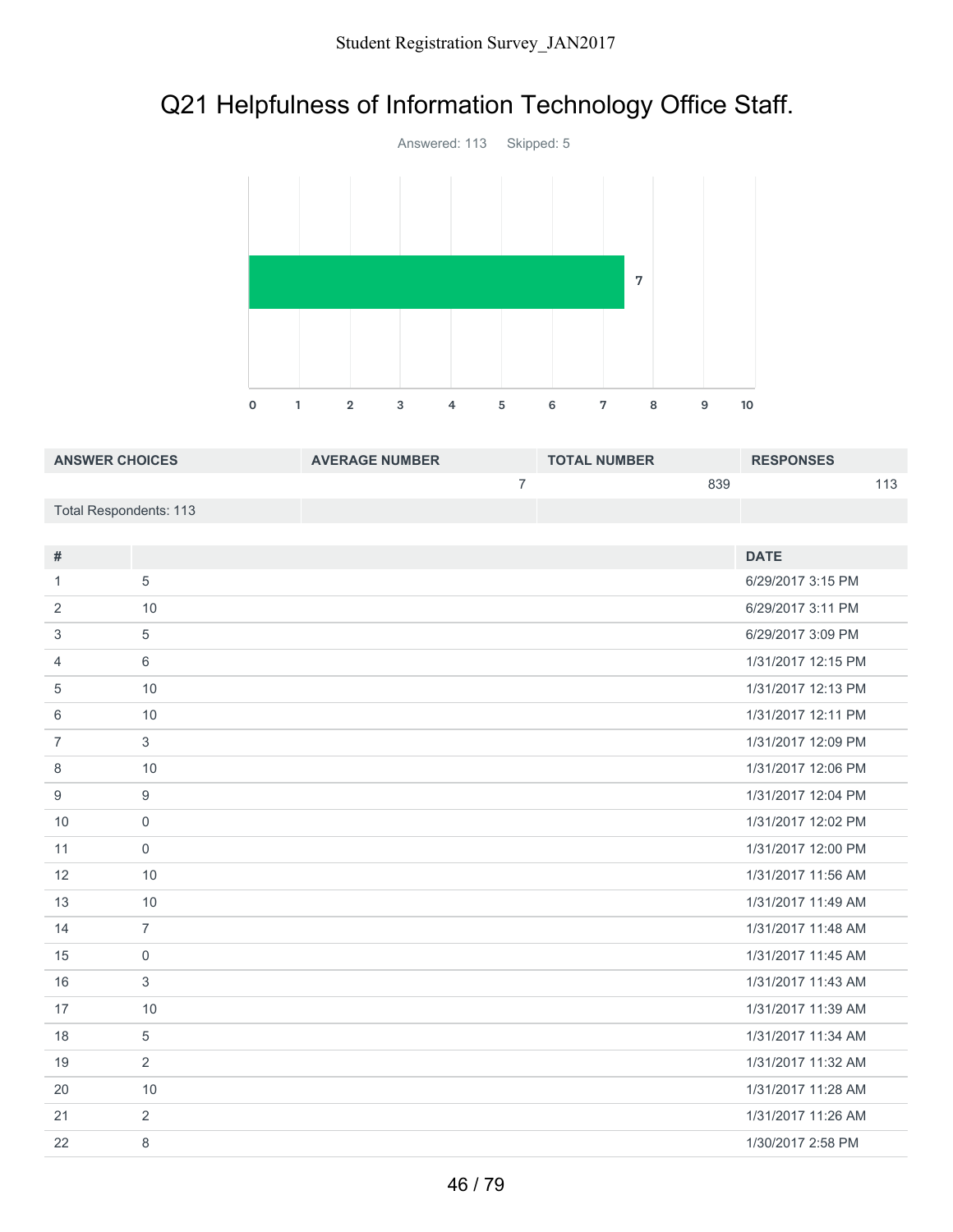| 23 | 5                   | 1/30/2017 2:51 PM |
|----|---------------------|-------------------|
| 24 | 10                  | 1/30/2017 2:42 PM |
| 25 | 10                  | 1/30/2017 2:40 PM |
| 26 | 5                   | 1/30/2017 2:34 PM |
| 27 | 5                   | 1/30/2017 2:24 PM |
| 28 | 6                   | 1/30/2017 2:22 PM |
| 29 | 5                   | 1/30/2017 2:20 PM |
| 30 | 9                   | 1/30/2017 2:18 PM |
| 31 | 9                   | 1/30/2017 2:15 PM |
| 32 | 10                  | 1/30/2017 2:04 PM |
| 33 | $\overline{7}$      | 1/30/2017 2:00 PM |
| 34 | 10                  | 1/30/2017 1:57 PM |
| 35 | 10                  | 1/30/2017 1:55 PM |
| 36 | 10                  | 1/30/2017 1:52 PM |
| 37 | 10                  | 1/30/2017 1:50 PM |
| 38 | 10                  | 1/30/2017 1:46 PM |
| 39 | 5                   | 1/30/2017 1:44 PM |
| 40 | 10                  | 1/30/2017 1:41 PM |
| 41 | 10                  | 1/30/2017 1:37 PM |
| 42 | 10                  | 1/30/2017 1:35 PM |
| 43 | 8                   | 1/30/2017 1:32 PM |
| 44 | 10                  | 1/30/2017 1:29 PM |
| 45 | 9                   | 1/30/2017 1:26 PM |
| 46 | 10                  | 1/30/2017 1:25 PM |
| 47 | $\mathsf{O}\xspace$ | 1/30/2017 1:23 PM |
| 48 | 10                  | 1/30/2017 1:17 PM |
| 49 | 9                   | 1/30/2017 1:15 PM |
| 50 | 10                  | 1/27/2017 2:54 PM |
| 51 | 10                  | 1/27/2017 2:52 PM |
| 52 | 10                  | 1/27/2017 2:46 PM |
| 53 | 10                  | 1/27/2017 2:43 PM |
| 54 | $\overline{7}$      | 1/27/2017 2:36 PM |
| 55 | 10                  | 1/27/2017 2:31 PM |
| 56 | $\overline{2}$      | 1/27/2017 2:27 PM |
| 57 | $\overline{4}$      | 1/27/2017 2:22 PM |
| 58 | $\sqrt{5}$          | 1/27/2017 2:19 PM |
| 59 | $\mathbf{1}$        | 1/27/2017 2:16 PM |
| 60 | $\mathbf 0$         | 1/27/2017 2:04 PM |
| 61 | 10                  | 1/27/2017 2:01 PM |
| 62 | 10                  | 1/27/2017 1:58 PM |
| 63 | 10                  | 1/27/2017 1:57 PM |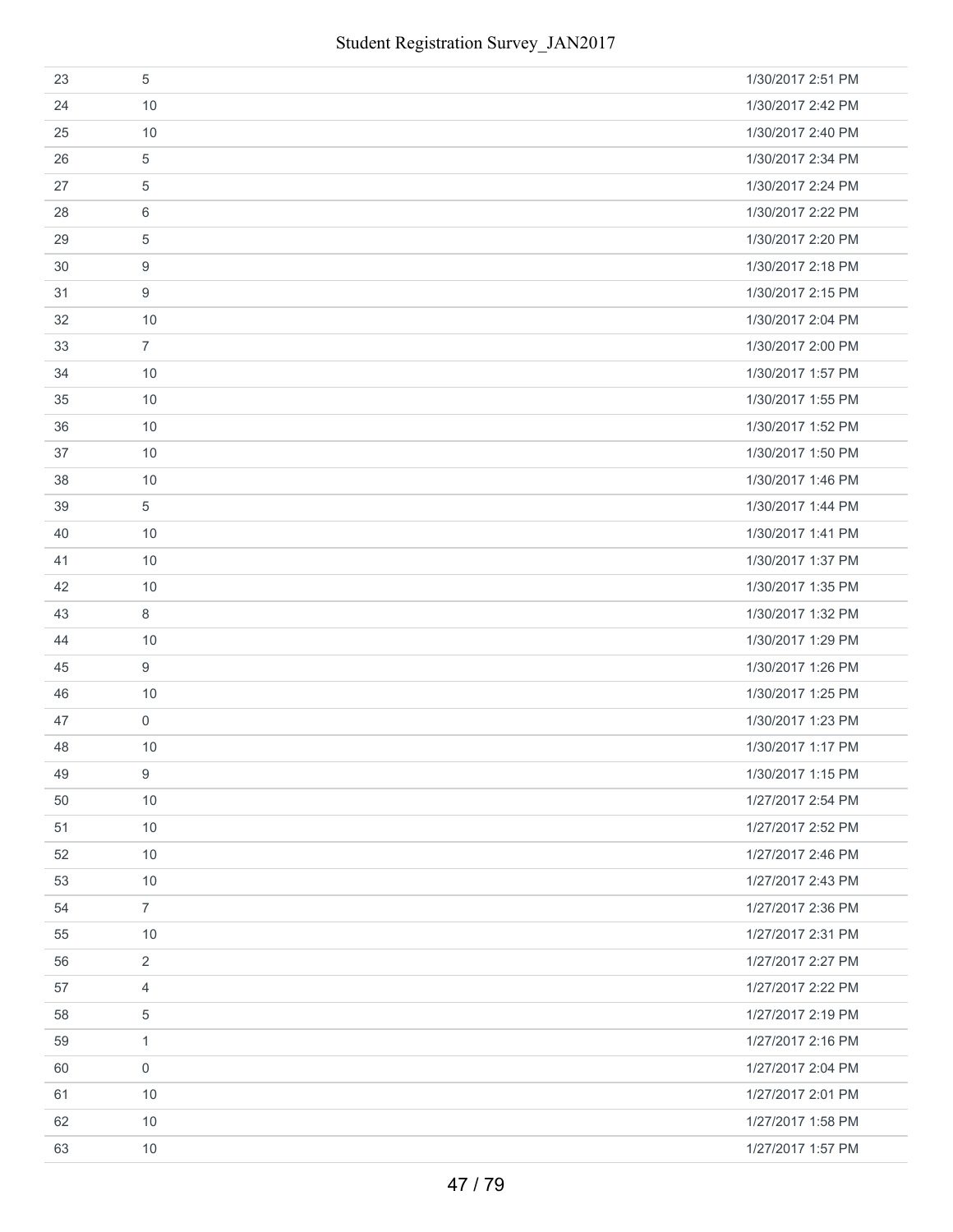| 64  | 8              | 1/27/2017 1:55 PM |
|-----|----------------|-------------------|
| 65  | 10             | 1/27/2017 1:51 PM |
| 66  | 10             | 1/27/2017 1:49 PM |
| 67  | 10             | 1/27/2017 1:33 PM |
| 68  | $\overline{4}$ | 1/27/2017 1:30 PM |
| 69  | 10             | 1/27/2017 1:25 PM |
| 70  | $\overline{7}$ | 1/27/2017 1:18 PM |
| 71  | 10             | 1/27/2017 1:12 PM |
| 72  | 10             | 1/27/2017 1:09 PM |
| 73  | 10             | 1/27/2017 1:07 PM |
| 74  | $\sqrt{5}$     | 1/27/2017 1:04 PM |
| 75  | 10             | 1/27/2017 1:01 PM |
| 76  | 10             | 1/19/2017 7:17 PM |
| 77  | 8              | 1/19/2017 7:15 PM |
| 78  | 8              | 1/19/2017 7:11 PM |
| 79  | 8              | 1/19/2017 7:09 PM |
| 80  | 5              | 1/19/2017 7:07 PM |
| 81  | $\overline{5}$ | 1/19/2017 7:04 PM |
| 82  | 8              | 1/19/2017 7:02 PM |
| 83  | 8              | 1/19/2017 7:00 PM |
| 84  | $\overline{5}$ | 1/19/2017 6:58 PM |
| 85  | 8              | 1/19/2017 6:57 PM |
| 86  | $\overline{5}$ | 1/19/2017 6:54 PM |
| 87  | 8              | 1/19/2017 6:52 PM |
| 88  | $\overline{5}$ | 1/19/2017 6:50 PM |
| 89  | 10             | 1/19/2017 6:48 PM |
| 90  | 10             | 1/19/2017 6:45 PM |
| 91  | 8              | 1/19/2017 6:42 PM |
| 92  | $\overline{2}$ | 1/19/2017 6:36 PM |
| 93  | 5              | 1/19/2017 6:33 PM |
| 94  | 8              | 1/19/2017 6:29 PM |
| 95  | 10             | 1/19/2017 6:26 PM |
| 96  | $\overline{5}$ | 1/19/2017 6:23 PM |
| 97  | 5              | 1/19/2017 6:21 PM |
| 98  | 8              | 1/19/2017 6:18 PM |
| 99  | 8              | 1/19/2017 6:10 PM |
| 100 | 8              | 1/19/2017 6:08 PM |
| 101 | $\sqrt{5}$     | 1/19/2017 6:05 PM |
| 102 | $\,$ 5 $\,$    | 1/19/2017 6:03 PM |
| 103 | 10             | 1/19/2017 6:01 PM |
| 104 | 10             | 1/19/2017 6:00 PM |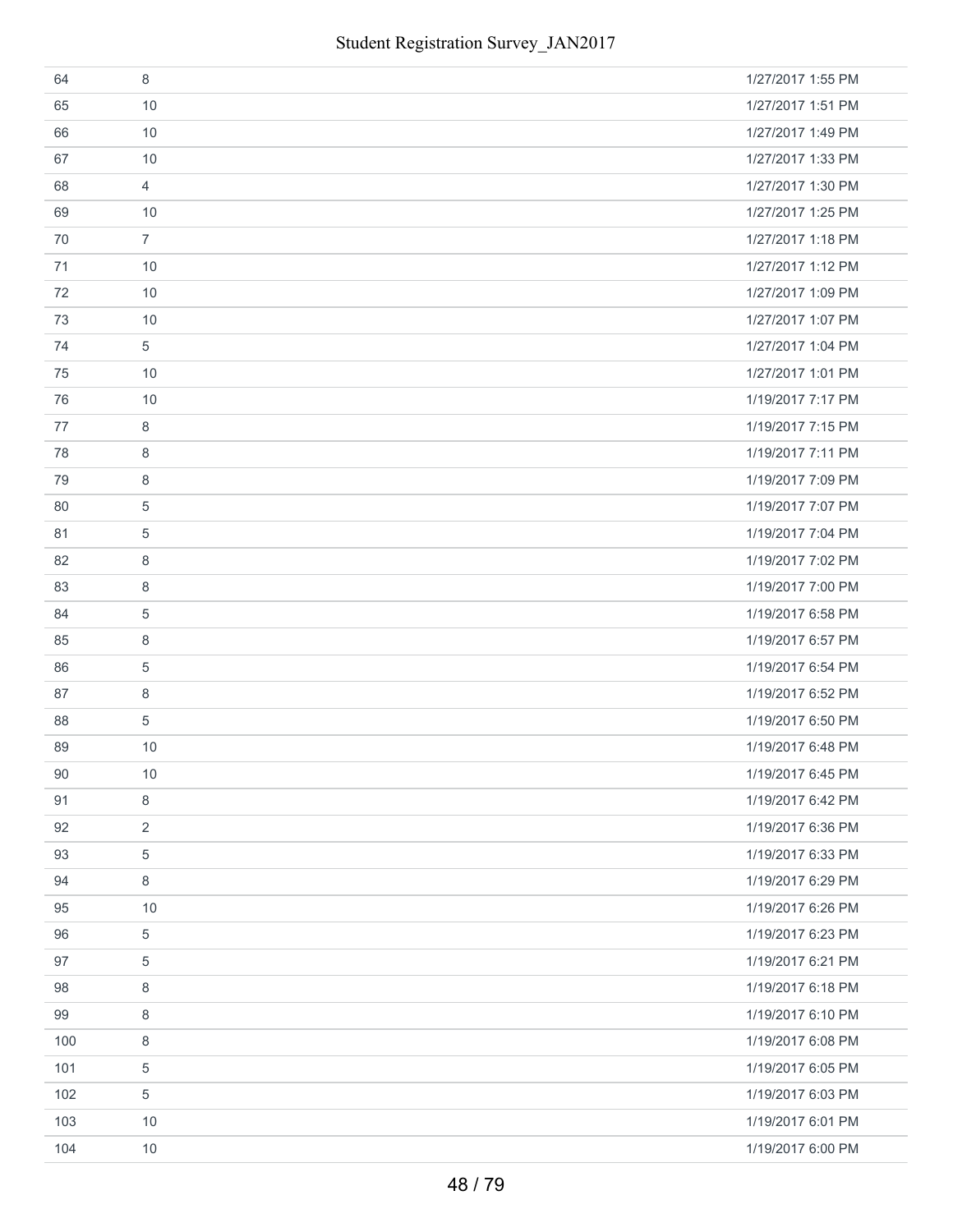| 105 | 10 | 1/19/2017 5:57 PM |
|-----|----|-------------------|
| 106 | 5  | 1/19/2017 5:53 PM |
| 107 | 8  | 1/19/2017 5:50 PM |
| 108 | 10 | 1/19/2017 5:48 PM |
| 109 | 10 | 1/19/2017 5:45 PM |
| 110 | 10 | 1/19/2017 5:43 PM |
| 111 | 5  | 1/19/2017 5:40 PM |
| 112 | 8  | 1/19/2017 5:36 PM |
| 113 | 5  | 1/19/2017 5:32 PM |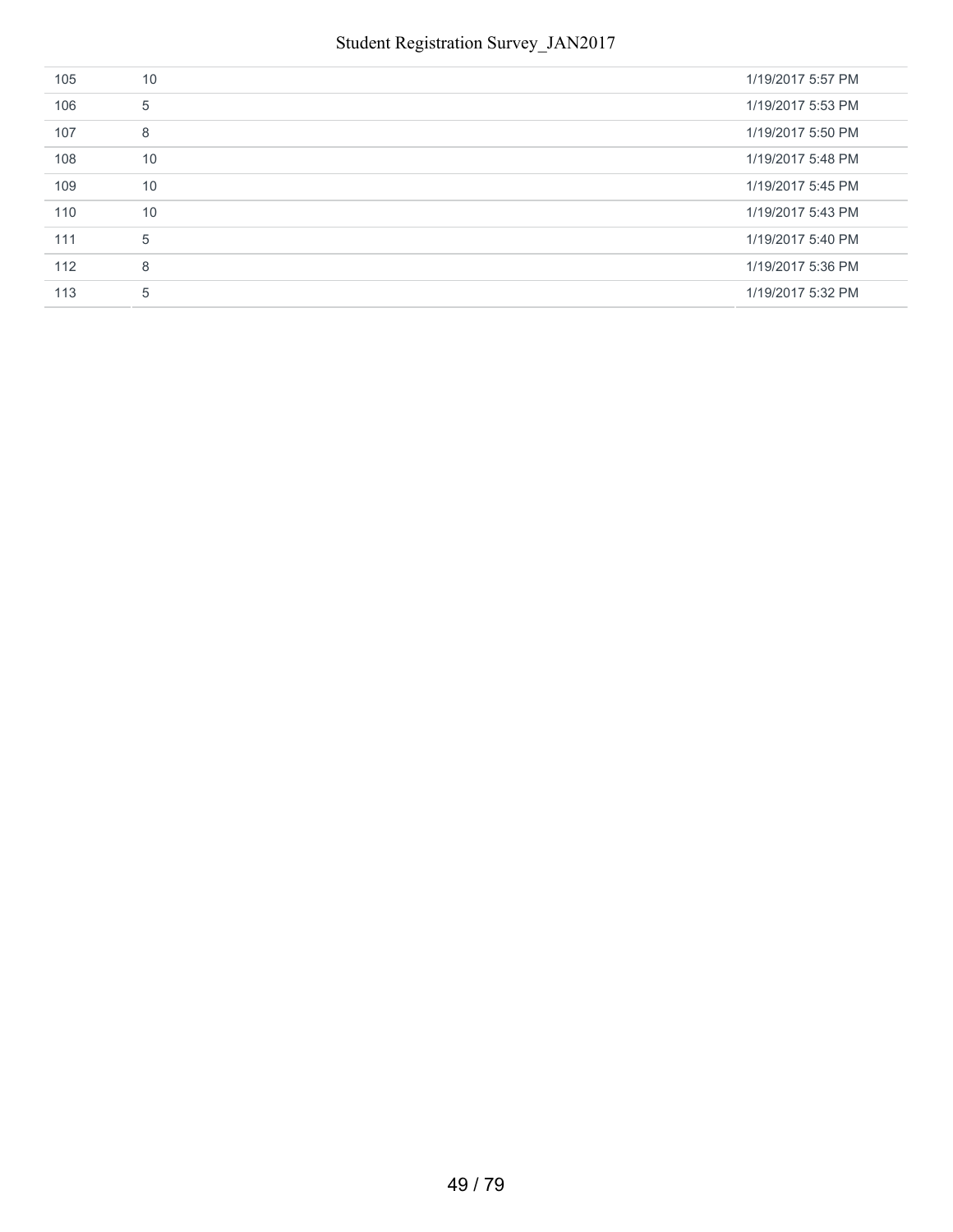# Q22 Academic advising courses for my program.



| <b>ANSWER CHOICES</b>  | <b>AVERAGE NUMBER</b> | <b>TOTAL NUMBER</b> | <b>RESPONSES</b> |
|------------------------|-----------------------|---------------------|------------------|
|                        |                       | 904                 |                  |
| Total Respondents: 113 |                       |                     |                  |

| #              |                  | <b>DATE</b>        |
|----------------|------------------|--------------------|
| 1              | 5                | 6/29/2017 3:15 PM  |
| 2              | 10               | 6/29/2017 3:11 PM  |
| 3              | 10               | 6/29/2017 3:09 PM  |
| 4              | 6                | 1/31/2017 12:15 PM |
| 5              | 10               | 1/31/2017 12:13 PM |
| 6              | 10               | 1/31/2017 12:11 PM |
| $\overline{7}$ | $\mathbf 0$      | 1/31/2017 12:09 PM |
| 8              | $\boldsymbol{9}$ | 1/31/2017 12:06 PM |
| 9              | $\boldsymbol{9}$ | 1/31/2017 12:04 PM |
| 10             | $\mathbf{1}$     | 1/31/2017 12:02 PM |
| 11             | 10               | 1/31/2017 12:00 PM |
| 12             | 10               | 1/31/2017 11:56 AM |
| 13             | 9                | 1/31/2017 11:54 AM |
| 14             | 10               | 1/31/2017 11:49 AM |
| 15             | 5                | 1/31/2017 11:48 AM |
| 16             | $\mathbf 0$      | 1/31/2017 11:45 AM |
| 17             | $\overline{4}$   | 1/31/2017 11:43 AM |
| 18             | 10               | 1/31/2017 11:39 AM |
| 19             | 5                | 1/31/2017 11:34 AM |
| 20             | 2                | 1/31/2017 11:32 AM |
| 21             | 10               | 1/31/2017 11:28 AM |
| 22             | 9                | 1/31/2017 11:26 AM |
|                |                  |                    |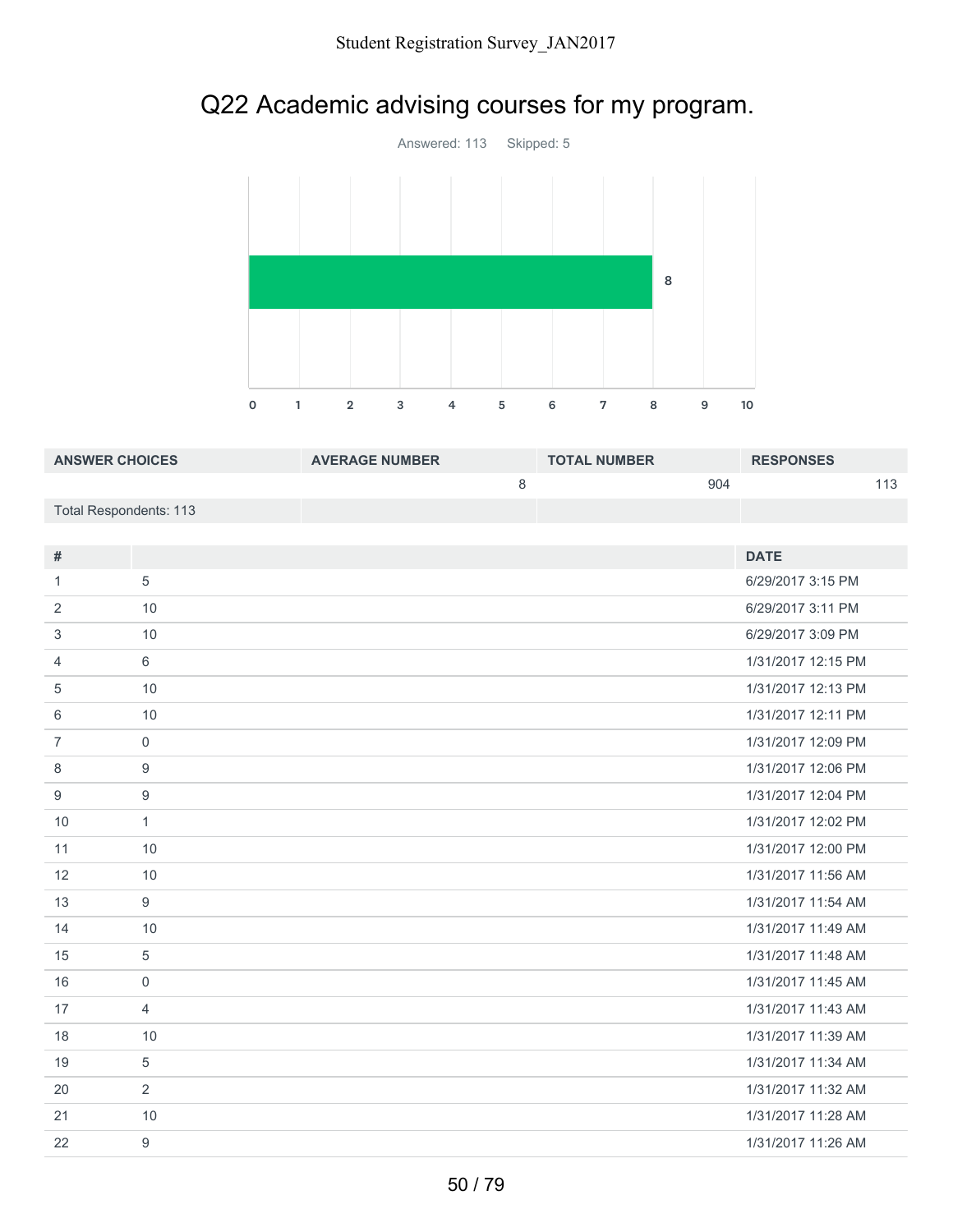| 23 | 9              | 1/30/2017 2:58 PM |
|----|----------------|-------------------|
| 24 | 3              | 1/30/2017 2:51 PM |
| 25 | 10             | 1/30/2017 2:42 PM |
| 26 | 10             | 1/30/2017 2:40 PM |
| 27 | 10             | 1/30/2017 2:34 PM |
| 28 | 5              | 1/30/2017 2:24 PM |
| 29 | 6              | 1/30/2017 2:22 PM |
| 30 | 8              | 1/30/2017 2:20 PM |
| 31 | 9              | 1/30/2017 2:18 PM |
| 32 | 9              | 1/30/2017 2:15 PM |
| 33 | 10             | 1/30/2017 2:04 PM |
| 34 | 10             | 1/30/2017 2:00 PM |
| 35 | 10             | 1/30/2017 1:55 PM |
| 36 | 10             | 1/30/2017 1:52 PM |
| 37 | 10             | 1/30/2017 1:50 PM |
| 38 | 10             | 1/30/2017 1:46 PM |
| 39 | 5              | 1/30/2017 1:44 PM |
| 40 | 10             | 1/30/2017 1:41 PM |
| 41 | 10             | 1/30/2017 1:37 PM |
| 42 | 10             | 1/30/2017 1:35 PM |
| 43 | 9              | 1/30/2017 1:32 PM |
| 44 | 10             | 1/30/2017 1:29 PM |
| 45 | 9              | 1/30/2017 1:26 PM |
| 46 | 10             | 1/30/2017 1:25 PM |
| 47 | $\mathbf 0$    | 1/30/2017 1:23 PM |
| 48 | 10             | 1/30/2017 1:17 PM |
| 49 | 9              | 1/30/2017 1:15 PM |
| 50 | 10             | 1/27/2017 2:54 PM |
| 51 | 10             | 1/27/2017 2:52 PM |
| 52 | 9              | 1/27/2017 2:46 PM |
| 53 | 8              | 1/27/2017 2:43 PM |
| 54 | 10             | 1/27/2017 2:36 PM |
| 55 | $\overline{5}$ | 1/27/2017 2:31 PM |
| 56 | $\overline{2}$ | 1/27/2017 2:27 PM |
| 57 | 10             | 1/27/2017 2:22 PM |
| 58 | 9              | 1/27/2017 2:19 PM |
| 59 | $\overline{2}$ | 1/27/2017 2:16 PM |
| 60 | 10             | 1/27/2017 2:04 PM |
| 61 | 10             | 1/27/2017 2:01 PM |
| 62 | 10             | 1/27/2017 1:58 PM |
| 63 | 10             | 1/27/2017 1:57 PM |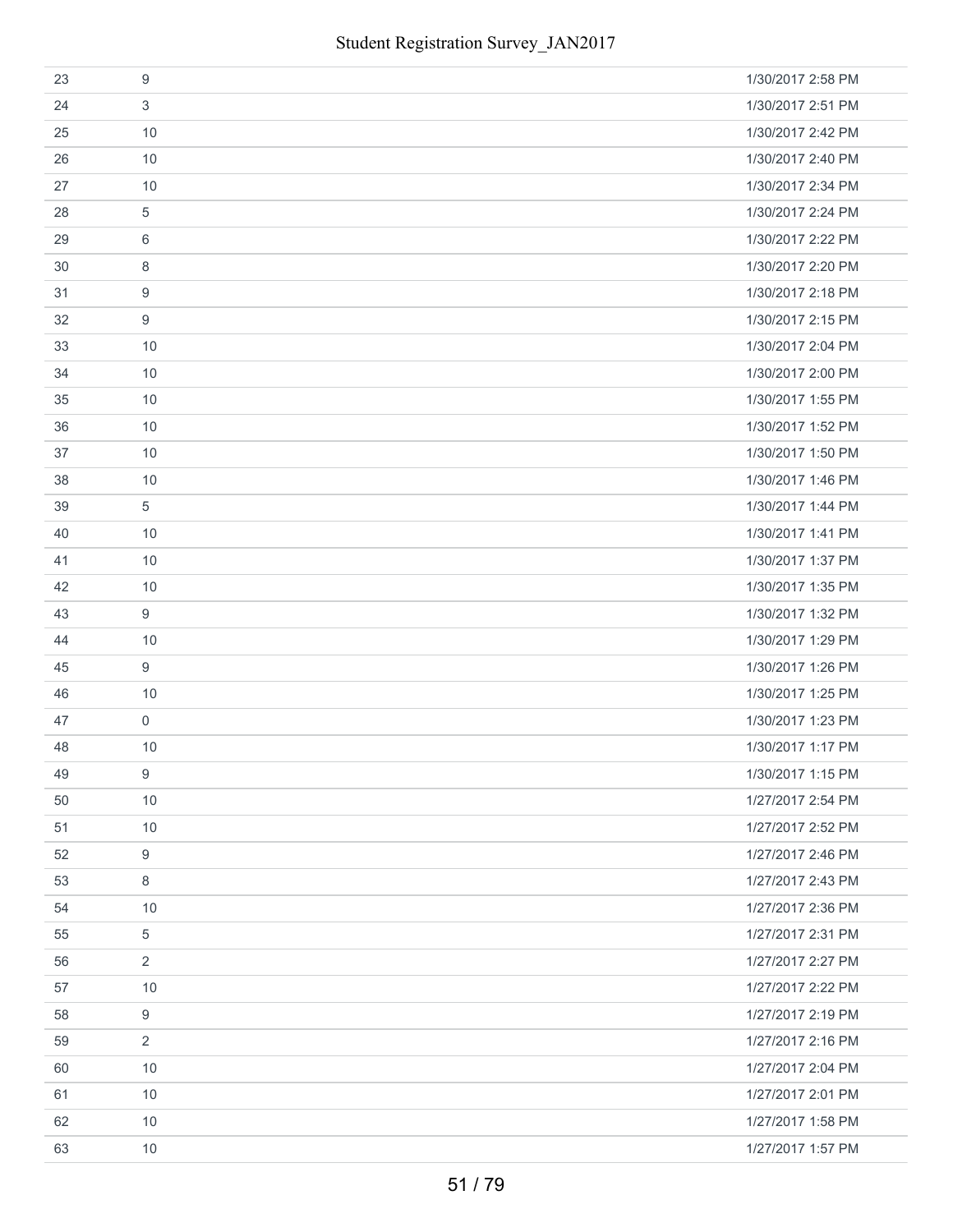| 64  | 8              | 1/27/2017 1:55 PM |
|-----|----------------|-------------------|
| 65  | 10             | 1/27/2017 1:51 PM |
| 66  | 10             | 1/27/2017 1:49 PM |
| 67  | 10             | 1/27/2017 1:33 PM |
| 68  | $\overline{7}$ | 1/27/2017 1:30 PM |
| 69  | 9              | 1/27/2017 1:25 PM |
| 70  | $\overline{7}$ | 1/27/2017 1:18 PM |
| 71  | 10             | 1/27/2017 1:12 PM |
| 72  | 10             | 1/27/2017 1:09 PM |
| 73  | 10             | 1/27/2017 1:07 PM |
| 74  | 5              | 1/27/2017 1:04 PM |
| 75  | 10             | 1/27/2017 1:01 PM |
| 76  | 10             | 1/19/2017 7:17 PM |
| 77  | 8              | 1/19/2017 7:15 PM |
| 78  | 5              | 1/19/2017 7:11 PM |
| 79  | 10             | 1/19/2017 7:09 PM |
| 80  | 8              | 1/19/2017 7:07 PM |
| 81  | 2              | 1/19/2017 7:04 PM |
| 82  | 8              | 1/19/2017 7:02 PM |
| 83  | 8              | 1/19/2017 7:00 PM |
| 84  | 5              | 1/19/2017 6:58 PM |
| 85  | 8              | 1/19/2017 6:57 PM |
| 86  | 10             | 1/19/2017 6:54 PM |
| 87  | 10             | 1/19/2017 6:52 PM |
| 88  | 8              | 1/19/2017 6:50 PM |
| 89  | 10             | 1/19/2017 6:48 PM |
| 90  | 10             | 1/19/2017 6:45 PM |
| 91  | 8              | 1/19/2017 6:42 PM |
| 92  | $\sqrt{5}$     | 1/19/2017 6:36 PM |
| 93  | 10             | 1/19/2017 6:33 PM |
| 94  | 8              | 1/19/2017 6:29 PM |
| 95  | 10             | 1/19/2017 6:26 PM |
| 96  | 5              | 1/19/2017 6:23 PM |
| 97  | 5              | 1/19/2017 6:21 PM |
| 98  | 8              | 1/19/2017 6:18 PM |
| 99  | 8              | 1/19/2017 6:10 PM |
| 100 | 8              | 1/19/2017 6:08 PM |
| 101 | 5              | 1/19/2017 6:05 PM |
| 102 | 5              | 1/19/2017 6:03 PM |
| 103 | 10             | 1/19/2017 6:01 PM |
| 104 | 8              | 1/19/2017 6:00 PM |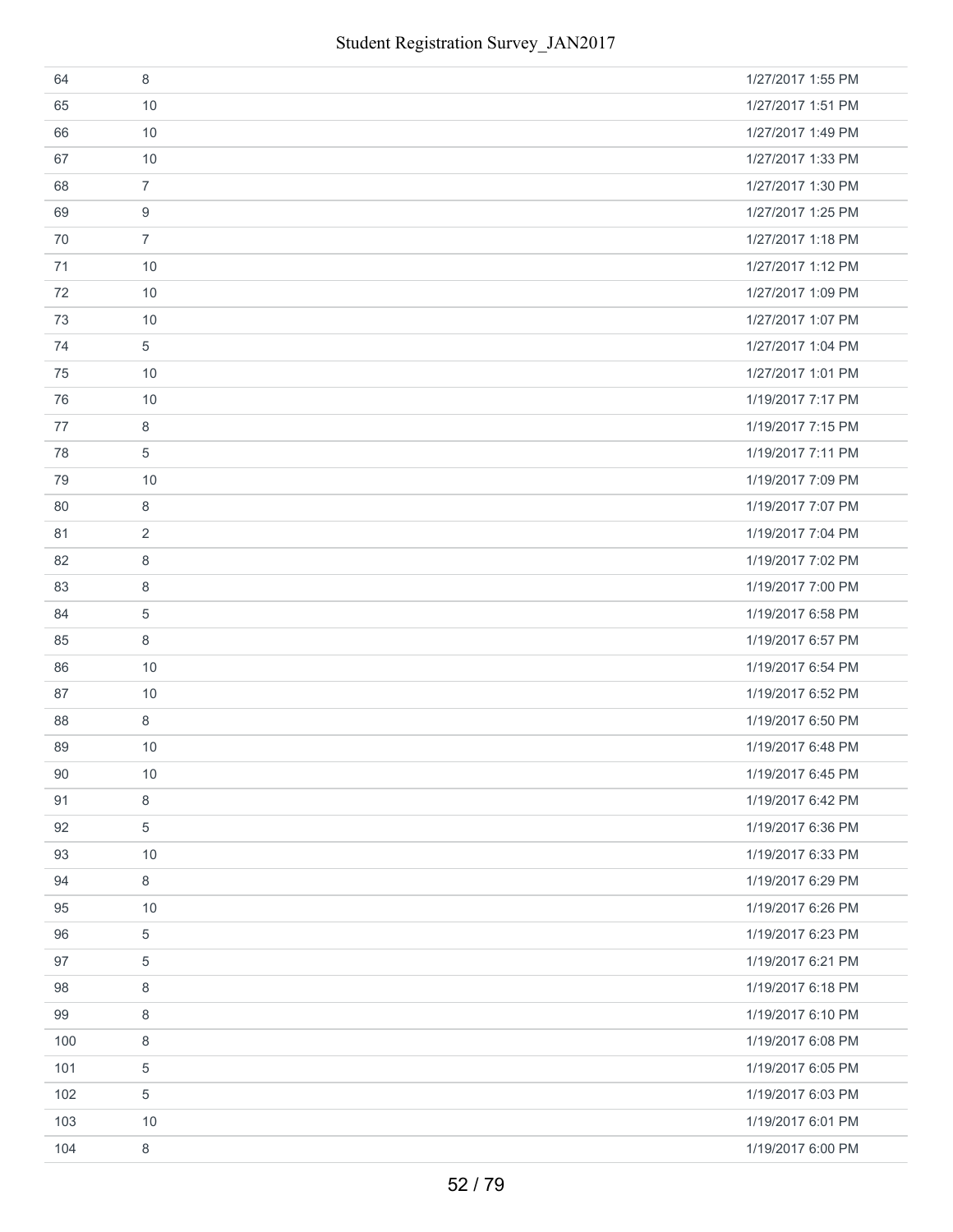| 105 | 8  | 1/19/2017 5:57 PM |
|-----|----|-------------------|
| 106 | 8  | 1/19/2017 5:53 PM |
| 107 | 8  | 1/19/2017 5:50 PM |
| 108 | 10 | 1/19/2017 5:48 PM |
| 109 | 10 | 1/19/2017 5:45 PM |
| 110 | 10 | 1/19/2017 5:43 PM |
| 111 | 8  | 1/19/2017 5:40 PM |
| 112 | 8  | 1/19/2017 5:36 PM |
| 113 | 5  | 1/19/2017 5:32 PM |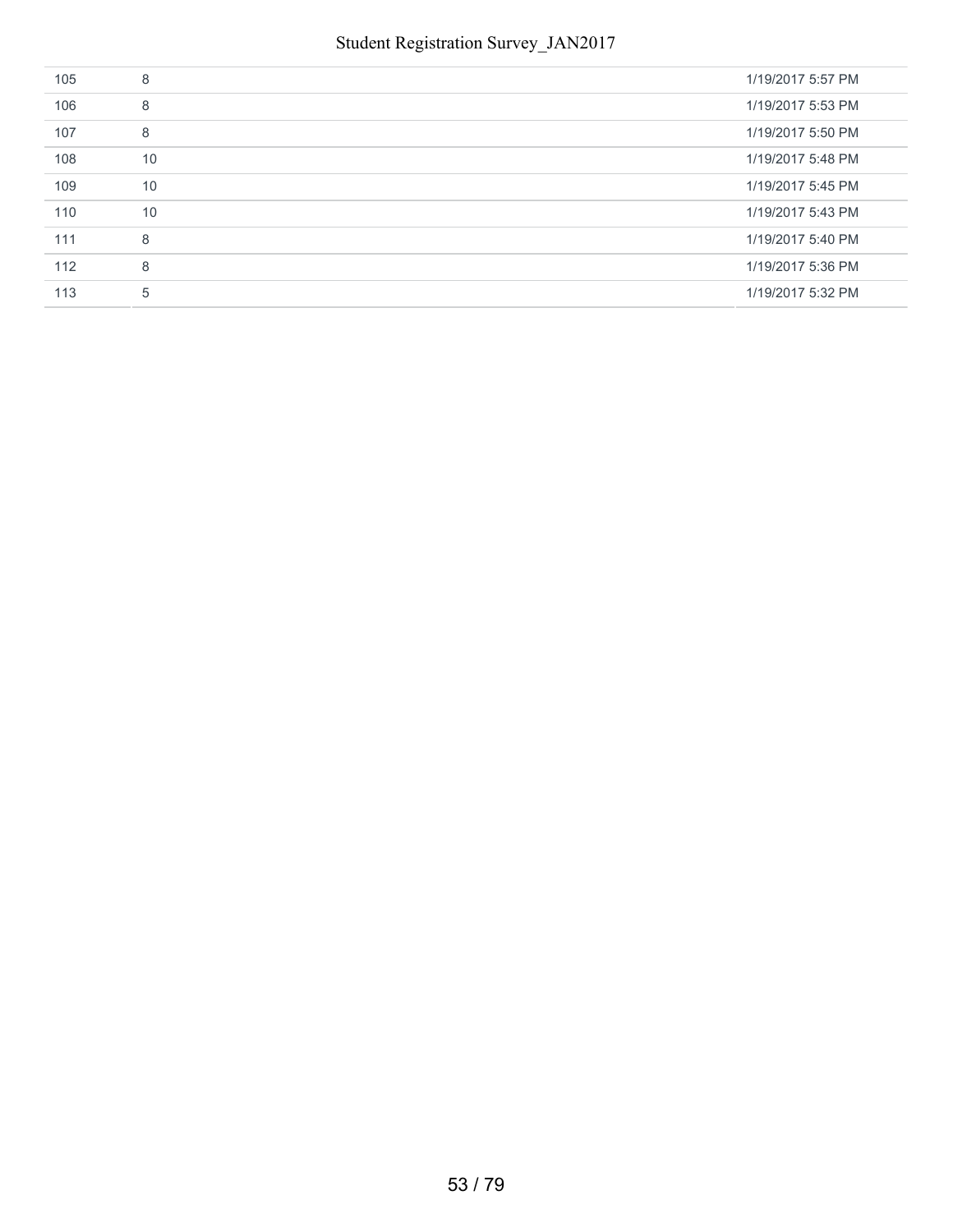# Q23 Availability of courses for my program.



| <b>ANSWER CHOICES</b> | <b>AVERAGE NUMBER</b> | <b>TOTAL NUMBER</b> | <b>RESPONSES</b> |
|-----------------------|-----------------------|---------------------|------------------|
|                       |                       | 532                 | 70               |
| Total Respondents: 70 |                       |                     |                  |
|                       |                       |                     |                  |

| #              |                | <b>DATE</b>        |
|----------------|----------------|--------------------|
| 1              | 5              | 6/29/2017 3:15 PM  |
| 2              | 10             | 6/29/2017 3:11 PM  |
| 3              | 5              | 6/29/2017 3:09 PM  |
| $\overline{4}$ | 6              | 1/31/2017 12:15 PM |
| 5              | 10             | 1/31/2017 12:13 PM |
| 6              | $\mathbf{1}$   | 1/31/2017 12:11 PM |
| $\overline{7}$ | $\mathbf 0$    | 1/31/2017 12:09 PM |
| 8              | 9              | 1/31/2017 12:06 PM |
| 9              | 9              | 1/31/2017 12:04 PM |
| 10             | 2              | 1/31/2017 12:02 PM |
| 11             | 10             | 1/31/2017 12:00 PM |
| 12             | 10             | 1/31/2017 11:56 AM |
| 13             | 2              | 1/31/2017 11:54 AM |
| 14             | 10             | 1/31/2017 11:49 AM |
| 15             | 5              | 1/31/2017 11:48 AM |
| 16             | 10             | 1/31/2017 11:45 AM |
| 17             | 5              | 1/31/2017 11:43 AM |
| 18             | $\overline{4}$ | 1/31/2017 11:39 AM |
| 19             | 5              | 1/31/2017 11:34 AM |
| 20             | 3              | 1/31/2017 11:32 AM |
| 21             | 10             | 1/31/2017 11:28 AM |
| 22             | 9              | 1/31/2017 11:26 AM |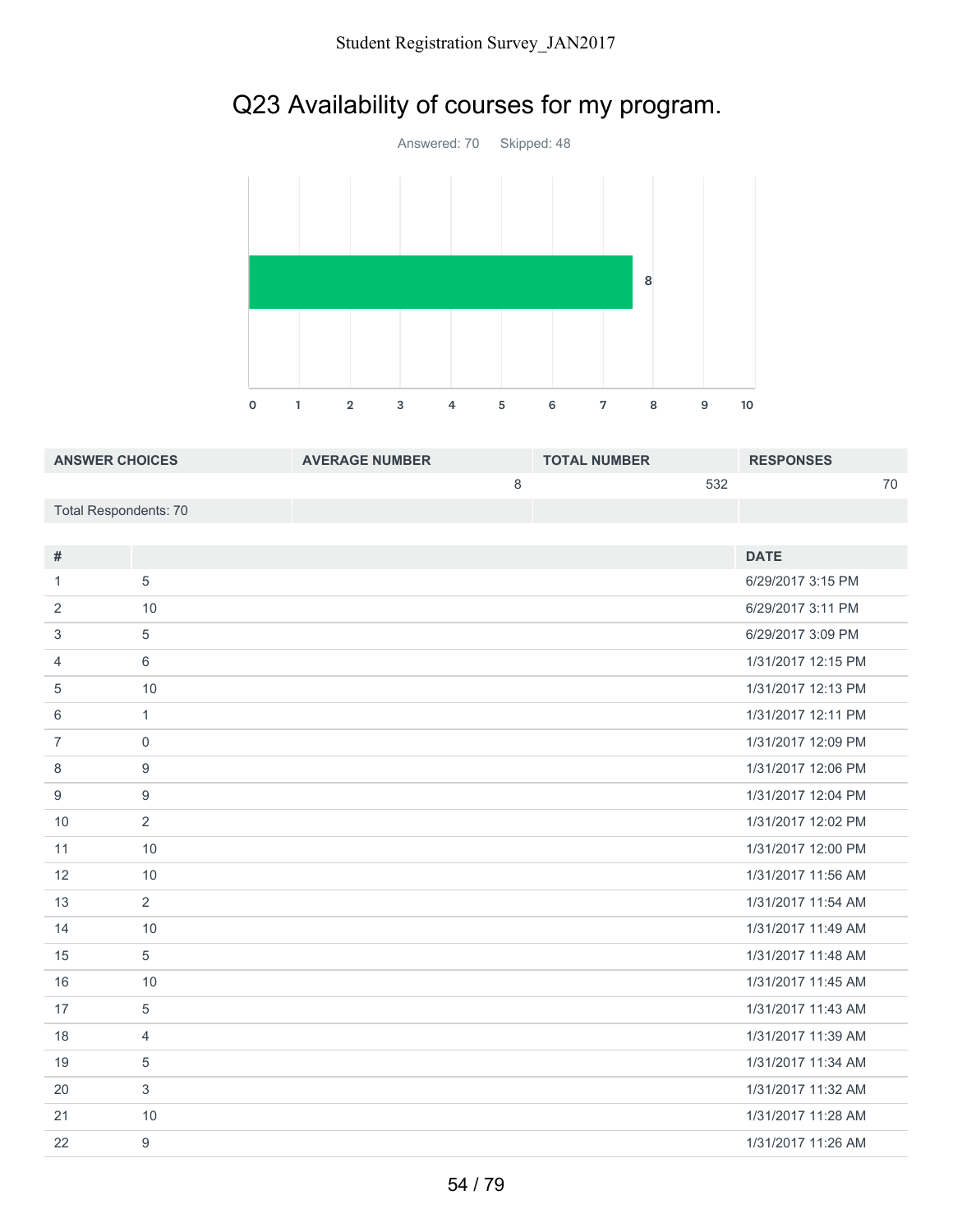| 23 | 8              | 1/30/2017 2:58 PM |
|----|----------------|-------------------|
| 24 | 10             | 1/30/2017 2:51 PM |
| 25 | 10             | 1/30/2017 2:42 PM |
| 26 | 10             | 1/30/2017 2:40 PM |
| 27 | 10             | 1/30/2017 2:34 PM |
| 28 | 5              | 1/30/2017 2:24 PM |
| 29 | 6              | 1/30/2017 2:22 PM |
| 30 | $\overline{7}$ | 1/30/2017 2:20 PM |
| 31 | 9              | 1/30/2017 2:18 PM |
| 32 | 9              | 1/30/2017 2:15 PM |
| 33 | 9              | 1/30/2017 2:04 PM |
| 34 | 6              | 1/30/2017 2:00 PM |
| 35 | $\overline{2}$ | 1/30/2017 1:57 PM |
| 36 | 10             | 1/30/2017 1:55 PM |
| 37 | 10             | 1/30/2017 1:52 PM |
| 38 | 10             | 1/30/2017 1:50 PM |
| 39 | 10             | 1/30/2017 1:46 PM |
| 40 | 5              | 1/30/2017 1:44 PM |
| 41 | 10             | 1/30/2017 1:41 PM |
| 42 | 10             | 1/30/2017 1:37 PM |
| 43 | 10             | 1/30/2017 1:35 PM |
| 44 | 6              | 1/30/2017 1:32 PM |
| 45 | 10             | 1/30/2017 1:29 PM |
| 46 | 9              | 1/30/2017 1:26 PM |
| 47 | 10             | 1/30/2017 1:25 PM |
| 48 | $\mathbf 0$    | 1/30/2017 1:23 PM |
| 49 | 10             | 1/30/2017 1:17 PM |
| 50 | 9              | 1/30/2017 1:15 PM |
| 51 | 9              | 1/27/2017 2:54 PM |
| 52 | 10             | 1/27/2017 2:52 PM |
| 53 | 10             | 1/27/2017 2:46 PM |
| 54 | 10             | 1/27/2017 2:43 PM |
| 55 | 10             | 1/27/2017 2:36 PM |
| 56 | 6              | 1/27/2017 2:31 PM |
| 57 | $\overline{2}$ | 1/27/2017 2:27 PM |
| 58 | 10             | 1/27/2017 2:22 PM |
| 59 | $\overline{2}$ | 1/27/2017 2:19 PM |
| 60 | $\mathbf{1}$   | 1/27/2017 2:16 PM |
| 61 | 9              | 1/27/2017 2:04 PM |
| 62 | 10             | 1/27/2017 2:01 PM |
| 63 | 10             | 1/27/2017 1:58 PM |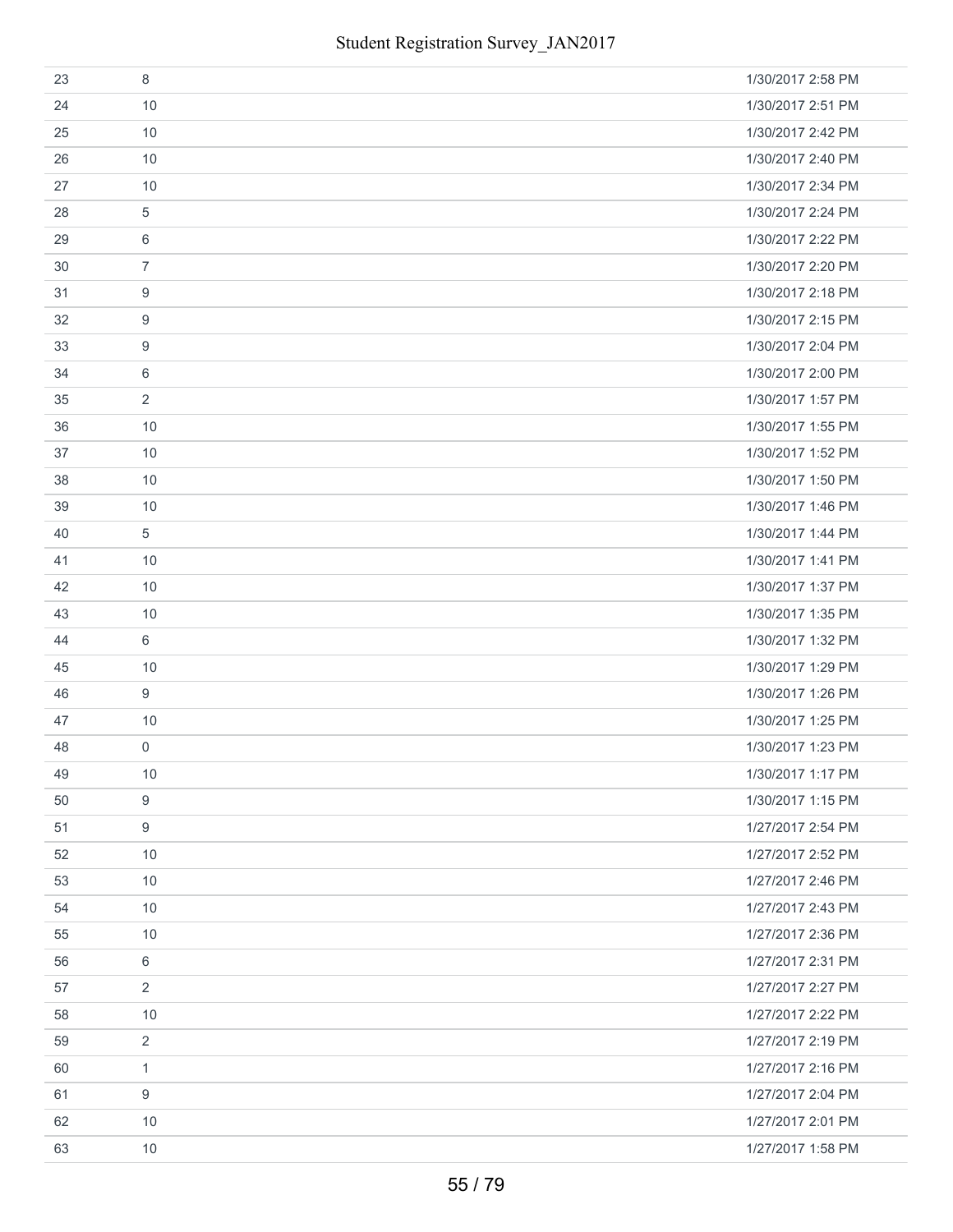#### Student Registration Survey\_JAN2017

| 64 | 10 | 1/27/2017 1:57 PM |
|----|----|-------------------|
| 65 | 6  | 1/27/2017 1:55 PM |
| 66 | 10 | 1/27/2017 1:51 PM |
| 67 | 10 | 1/27/2017 1:49 PM |
| 68 | 10 | 1/27/2017 1:33 PM |
| 69 | 8  | 1/27/2017 1:30 PM |
| 70 | 9  | 1/27/2017 1:25 PM |
|    |    |                   |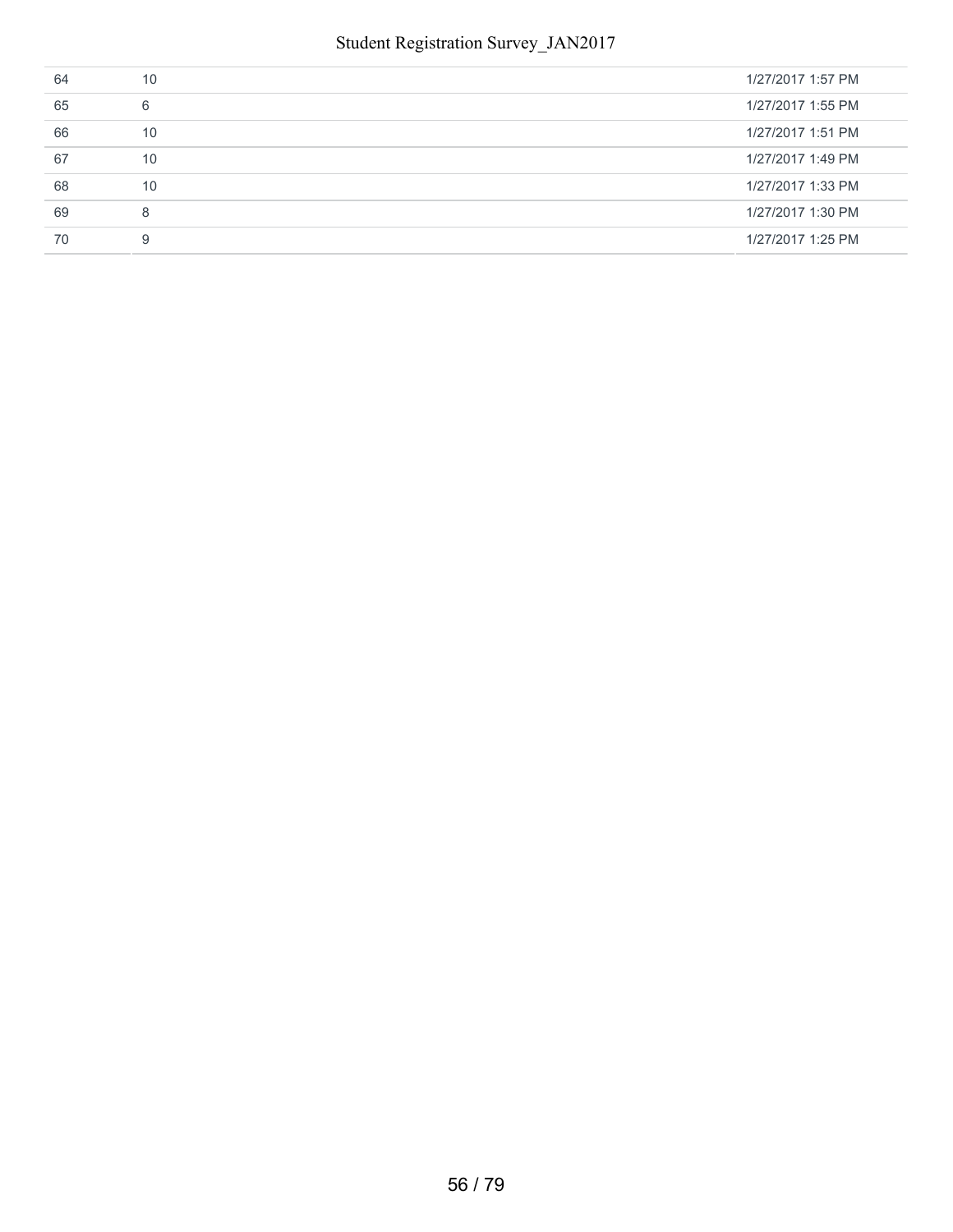# Q24 Bill paying process.

Answered: 112 Skipped: 6



| <b>ANSWER CHOICES</b>  | <b>AVERAGE NUMBER</b> | <b>TOTAL NUMBER</b> | <b>RESPONSES</b> |     |
|------------------------|-----------------------|---------------------|------------------|-----|
|                        |                       |                     | 861              | 11つ |
| Total Respondents: 112 |                       |                     |                  |     |

| #              |                | <b>DATE</b>        |
|----------------|----------------|--------------------|
| 1.             | 5              | 6/29/2017 3:15 PM  |
| 2              | 10             | 6/29/2017 3:11 PM  |
| 3              | 5              | 6/29/2017 3:09 PM  |
| 4              | 6              | 1/31/2017 12:15 PM |
| 5              | 10             | 1/31/2017 12:13 PM |
| 6              | $\overline{4}$ | 1/31/2017 12:11 PM |
| $\overline{7}$ | $\mathbf 0$    | 1/31/2017 12:09 PM |
| 8              | $\overline{7}$ | 1/31/2017 12:06 PM |
| 9              | 9              | 1/31/2017 12:04 PM |
| 10             | $\mathbf{1}$   | 1/31/2017 12:02 PM |
| 11             | 10             | 1/31/2017 12:00 PM |
| 12             | 9              | 1/31/2017 11:56 AM |
| 13             | 3              | 1/31/2017 11:54 AM |
| 14             | 10             | 1/31/2017 11:49 AM |
| 15             | 5              | 1/31/2017 11:48 AM |
| 16             | 10             | 1/31/2017 11:45 AM |
| 17             | 8              | 1/31/2017 11:39 AM |
| 18             | $\sqrt{5}$     | 1/31/2017 11:34 AM |
| 19             | $\mathbf{1}$   | 1/31/2017 11:32 AM |
| 20             | 10             | 1/31/2017 11:28 AM |
| 21             | 6              | 1/31/2017 11:26 AM |
| 22             | 8              | 1/30/2017 2:58 PM  |
|                |                |                    |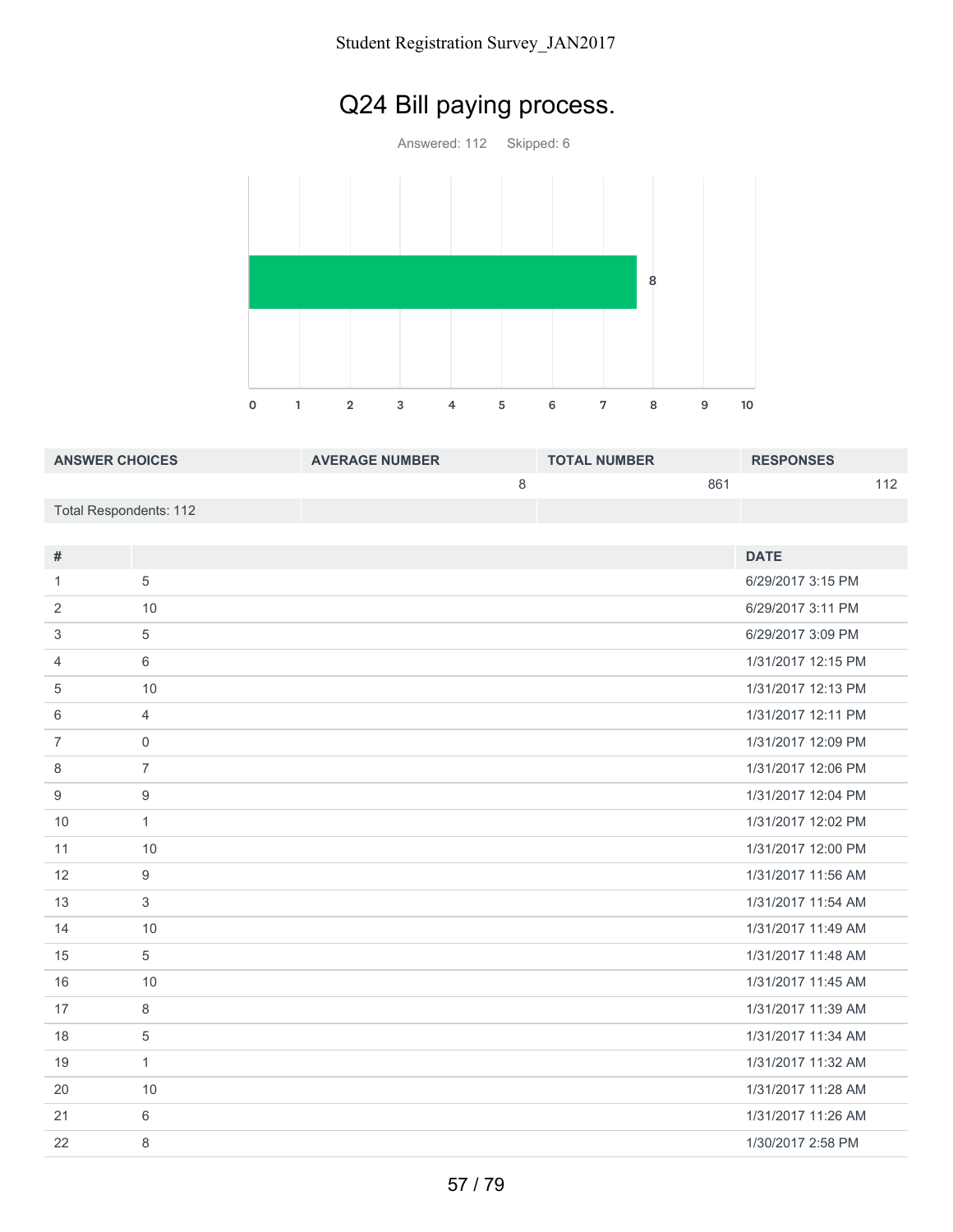| 23 | 10                  | 1/30/2017 2:51 PM |
|----|---------------------|-------------------|
| 24 | 10                  | 1/30/2017 2:42 PM |
| 25 | $\overline{7}$      | 1/30/2017 2:40 PM |
| 26 | 5                   | 1/30/2017 2:34 PM |
| 27 | 9                   | 1/30/2017 2:24 PM |
| 28 | 6                   | 1/30/2017 2:22 PM |
| 29 | 9                   | 1/30/2017 2:20 PM |
| 30 | 9                   | 1/30/2017 2:18 PM |
| 31 | 9                   | 1/30/2017 2:15 PM |
| 32 | 10                  | 1/30/2017 2:04 PM |
| 33 | 8                   | 1/30/2017 2:00 PM |
| 34 | 10                  | 1/30/2017 1:57 PM |
| 35 | 6                   | 1/30/2017 1:55 PM |
| 36 | 10                  | 1/30/2017 1:52 PM |
| 37 | 10                  | 1/30/2017 1:50 PM |
| 38 | 10                  | 1/30/2017 1:46 PM |
| 39 | $\overline{5}$      | 1/30/2017 1:44 PM |
| 40 | 10                  | 1/30/2017 1:41 PM |
| 41 | 10                  | 1/30/2017 1:37 PM |
| 42 | 10                  | 1/30/2017 1:35 PM |
| 43 | 9                   | 1/30/2017 1:32 PM |
| 44 | 10                  | 1/30/2017 1:29 PM |
| 45 | 9                   | 1/30/2017 1:26 PM |
| 46 | 10                  | 1/30/2017 1:25 PM |
| 47 | $\mathsf{O}\xspace$ | 1/30/2017 1:23 PM |
| 48 | 10                  | 1/30/2017 1:17 PM |
| 49 | 9                   | 1/30/2017 1:15 PM |
| 50 | 10                  | 1/27/2017 2:52 PM |
| 51 | $\overline{7}$      | 1/27/2017 2:46 PM |
| 52 | 8                   | 1/27/2017 2:43 PM |
| 53 | 9                   | 1/27/2017 2:36 PM |
| 54 | $\overline{5}$      | 1/27/2017 2:31 PM |
| 55 | $\mathbf{1}$        | 1/27/2017 2:27 PM |
| 56 | 10                  | 1/27/2017 2:22 PM |
| 57 | 9                   | 1/27/2017 2:19 PM |
| 58 | $\mathbf{1}$        | 1/27/2017 2:16 PM |
| 59 | $\mathbf 0$         | 1/27/2017 2:04 PM |
| 60 | 10                  | 1/27/2017 2:01 PM |
| 61 | 10                  | 1/27/2017 1:58 PM |
| 62 | 10                  | 1/27/2017 1:57 PM |
| 63 | 8                   | 1/27/2017 1:55 PM |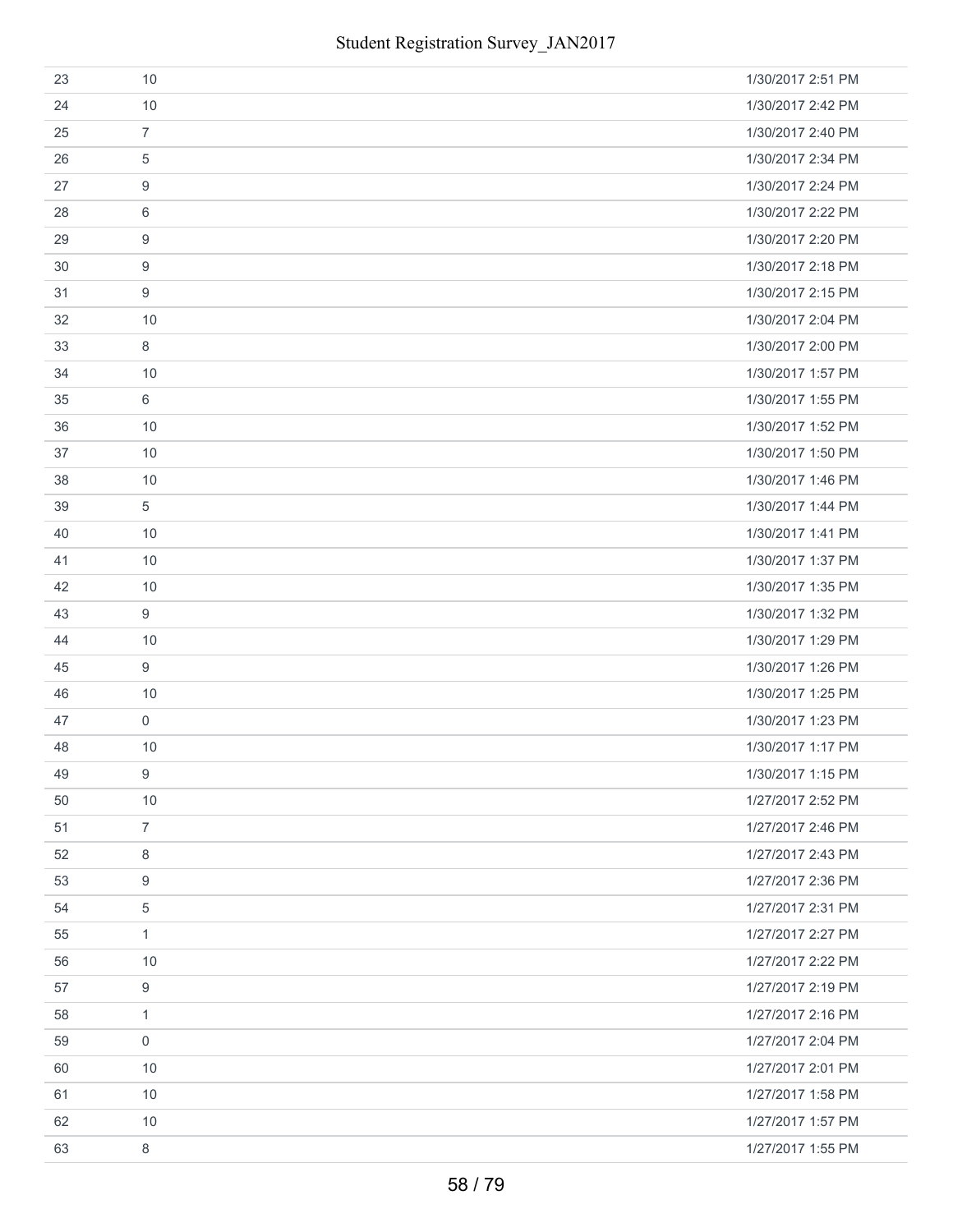| 64  | 9              | 1/27/2017 1:51 PM |
|-----|----------------|-------------------|
| 65  | 10             | 1/27/2017 1:49 PM |
| 66  | 9              | 1/27/2017 1:33 PM |
| 67  | 3              | 1/27/2017 1:30 PM |
| 68  | 9              | 1/27/2017 1:25 PM |
| 69  | 8              | 1/27/2017 1:18 PM |
| 70  | 10             | 1/27/2017 1:12 PM |
| 71  | 10             | 1/27/2017 1:09 PM |
| 72  | 10             | 1/27/2017 1:07 PM |
| 73  | $\overline{2}$ | 1/27/2017 1:04 PM |
| 74  | 10             | 1/27/2017 1:01 PM |
| 75  | 10             | 1/19/2017 7:17 PM |
| 76  | 10             | 1/19/2017 7:15 PM |
| 77  | $\overline{5}$ | 1/19/2017 7:11 PM |
| 78  | 10             | 1/19/2017 7:09 PM |
| 79  | 8              | 1/19/2017 7:07 PM |
| 80  | 2              | 1/19/2017 7:04 PM |
| 81  | 8              | 1/19/2017 7:02 PM |
| 82  | 8              | 1/19/2017 7:00 PM |
| 83  | 5              | 1/19/2017 6:58 PM |
| 84  | 10             | 1/19/2017 6:57 PM |
| 85  | 10             | 1/19/2017 6:54 PM |
| 86  | 10             | 1/19/2017 6:52 PM |
| 87  | 8              | 1/19/2017 6:50 PM |
| 88  | 10             | 1/19/2017 6:48 PM |
| 89  | 10             | 1/19/2017 6:45 PM |
| 90  | 10             | 1/19/2017 6:42 PM |
| 91  | 5              | 1/19/2017 6:36 PM |
| 92  | 5              | 1/19/2017 6:33 PM |
| 93  | 8              | 1/19/2017 6:29 PM |
| 94  | 10             | 1/19/2017 6:26 PM |
| 95  | 5              | 1/19/2017 6:23 PM |
| 96  | 5              | 1/19/2017 6:21 PM |
| 97  | 8              | 1/19/2017 6:18 PM |
| 98  | 8              | 1/19/2017 6:10 PM |
| 99  | 8              | 1/19/2017 6:08 PM |
| 100 | 5              | 1/19/2017 6:05 PM |
| 101 | 5              | 1/19/2017 6:03 PM |
| 102 | 10             | 1/19/2017 6:01 PM |
| 103 | 10             | 1/19/2017 6:00 PM |
| 104 | 8              | 1/19/2017 5:57 PM |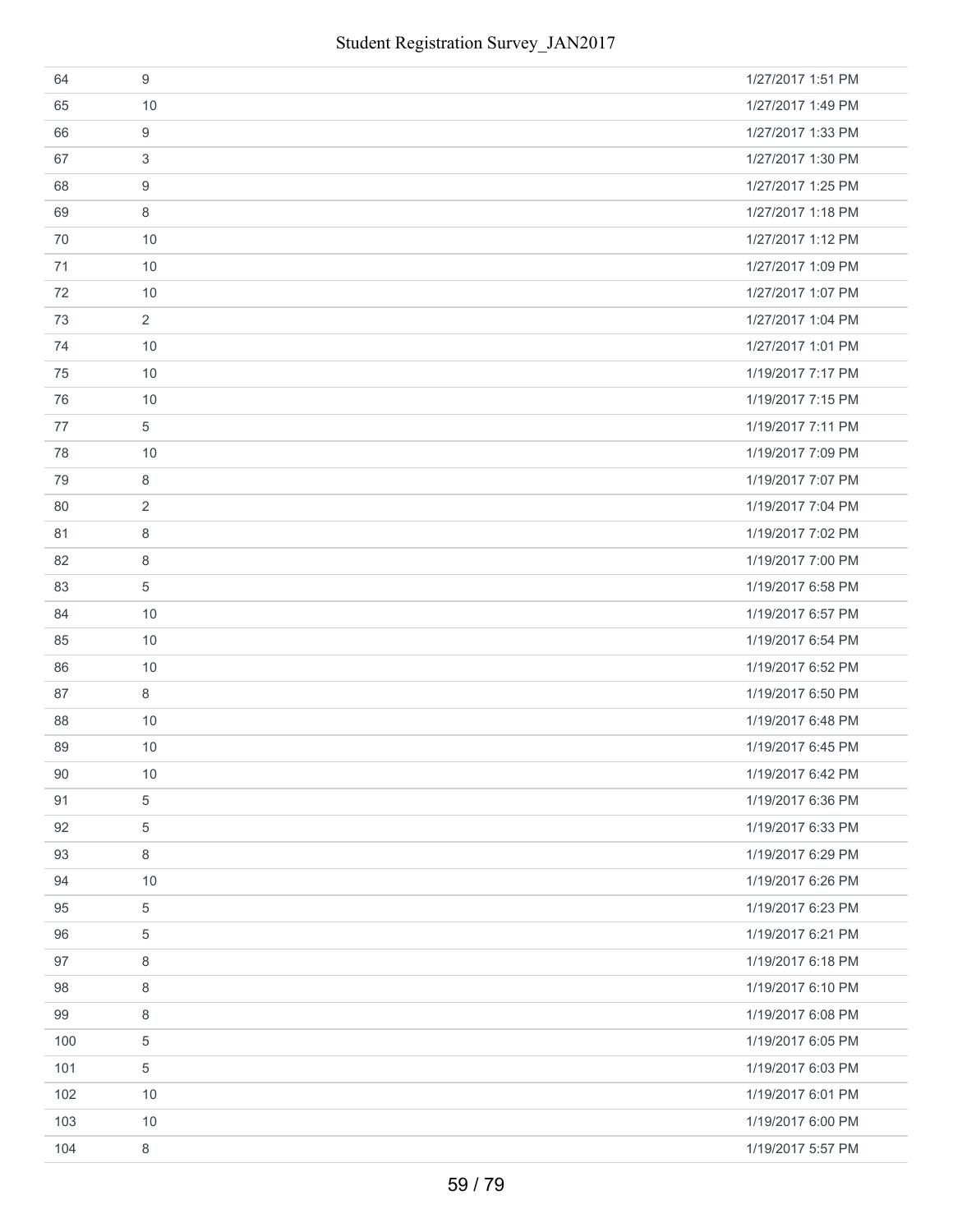| 105 | 8  | 1/19/2017 5:53 PM |
|-----|----|-------------------|
| 106 | 8  | 1/19/2017 5:50 PM |
| 107 | 10 | 1/19/2017 5:48 PM |
| 108 | 10 | 1/19/2017 5:45 PM |
| 109 | 10 | 1/19/2017 5:43 PM |
| 110 | 8  | 1/19/2017 5:40 PM |
| 111 | 8  | 1/19/2017 5:36 PM |
| 112 | 5  | 1/19/2017 5:32 PM |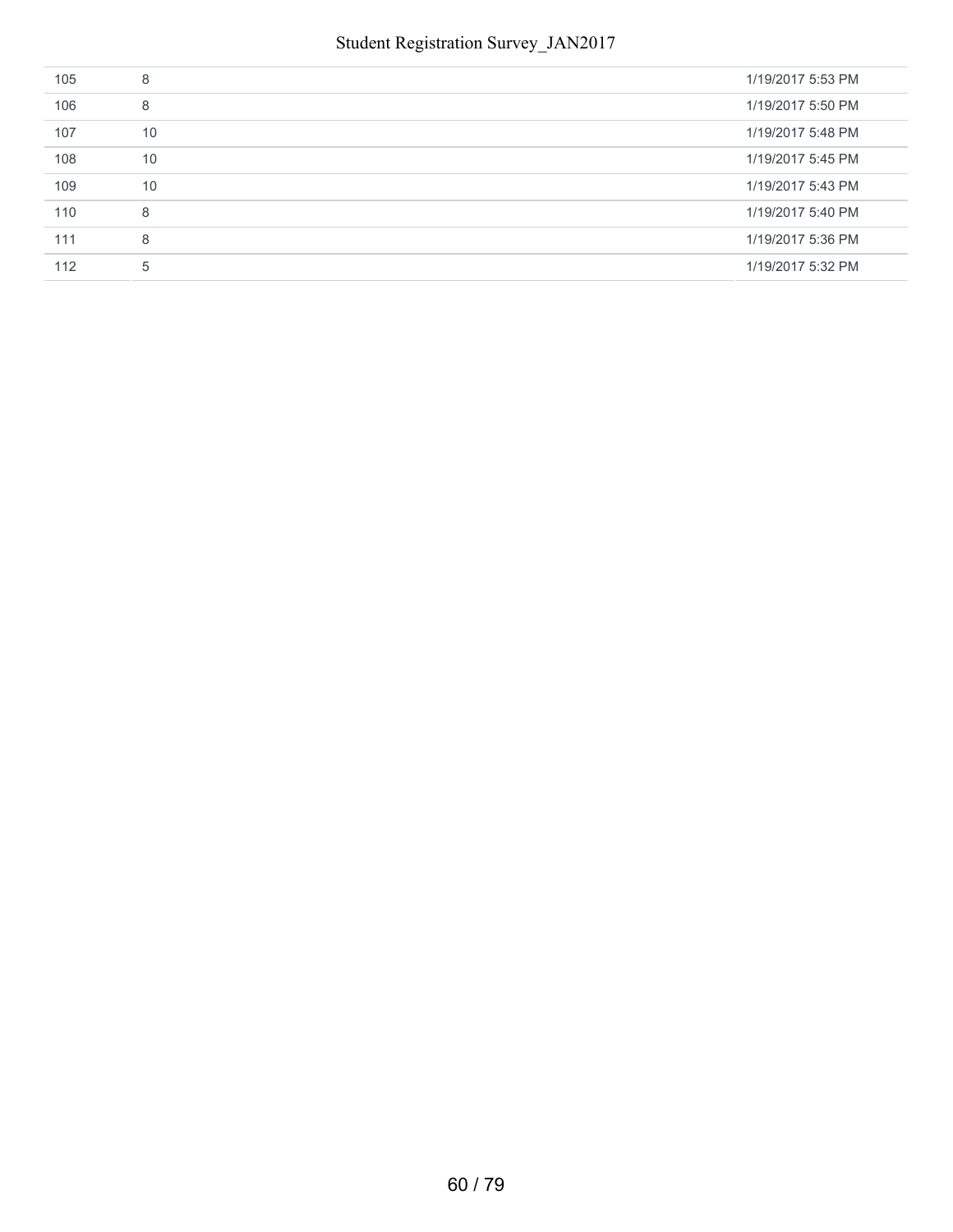# Q25 Time involved in completing the registration process.



| <b>ANSWER CHOICES</b>  | <b>AVERAGE NUMBER</b> | <b>TOTAL NUMBER</b> | <b>RESPONSES</b> |
|------------------------|-----------------------|---------------------|------------------|
|                        |                       | 767                 |                  |
| Total Respondents: 113 |                       |                     |                  |

| #              |                  | <b>DATE</b>        |
|----------------|------------------|--------------------|
| 1              | 5                | 6/29/2017 3:15 PM  |
| 2              | 10               | 6/29/2017 3:11 PM  |
| 3              | 5                | 6/29/2017 3:09 PM  |
| 4              | 6                | 1/31/2017 12:15 PM |
| 5              | 10               | 1/31/2017 12:13 PM |
| 6              | 3                | 1/31/2017 12:11 PM |
| $\overline{7}$ | $\mathbf 0$      | 1/31/2017 12:09 PM |
| 8              | $\overline{2}$   | 1/31/2017 12:06 PM |
| 9              | $\boldsymbol{9}$ | 1/31/2017 12:04 PM |
| 10             | $\overline{4}$   | 1/31/2017 12:02 PM |
| 11             | 2                | 1/31/2017 12:00 PM |
| 12             | 6                | 1/31/2017 11:56 AM |
| 13             | $\overline{0}$   | 1/31/2017 11:54 AM |
| 14             | 10               | 1/31/2017 11:49 AM |
| 15             | 8                | 1/31/2017 11:48 AM |
| 16             | $\mathbf 0$      | 1/31/2017 11:45 AM |
| 17             | 3                | 1/31/2017 11:43 AM |
| 18             | $\mathbf{1}$     | 1/31/2017 11:39 AM |
| 19             | 5                | 1/31/2017 11:34 AM |
| 20             | 2                | 1/31/2017 11:32 AM |
| 21             | $\overline{4}$   | 1/31/2017 11:28 AM |
| 22             | 2                | 1/31/2017 11:26 AM |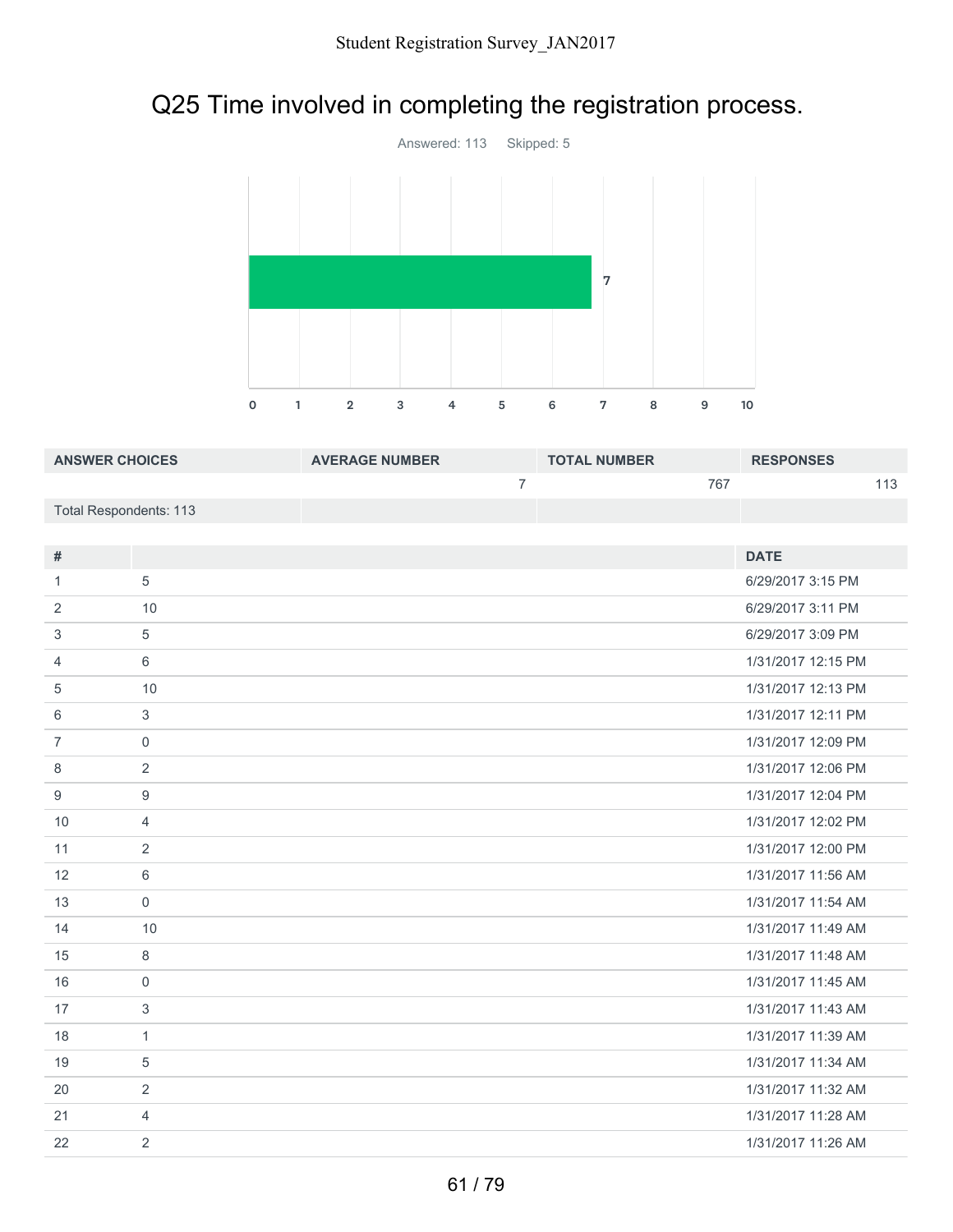| 23 | 8              | 1/30/2017 2:58 PM |
|----|----------------|-------------------|
| 24 | $\overline{2}$ | 1/30/2017 2:51 PM |
| 25 | 10             | 1/30/2017 2:42 PM |
| 26 | 8              | 1/30/2017 2:40 PM |
| 27 | 5              | 1/30/2017 2:34 PM |
| 28 | 1              | 1/30/2017 2:24 PM |
| 29 | 6              | 1/30/2017 2:22 PM |
| 30 | 5              | 1/30/2017 2:20 PM |
| 31 | 9              | 1/30/2017 2:18 PM |
| 32 | 9              | 1/30/2017 2:15 PM |
| 33 | 9              | 1/30/2017 2:04 PM |
| 34 | $\overline{4}$ | 1/30/2017 2:00 PM |
| 35 | 4              | 1/30/2017 1:57 PM |
| 36 | $\overline{4}$ | 1/30/2017 1:55 PM |
| 37 | 10             | 1/30/2017 1:52 PM |
| 38 | 10             | 1/30/2017 1:50 PM |
| 39 | 10             | 1/30/2017 1:46 PM |
| 40 | 5              | 1/30/2017 1:44 PM |
| 41 | 10             | 1/30/2017 1:41 PM |
| 42 | 10             | 1/30/2017 1:37 PM |
| 43 | 10             | 1/30/2017 1:35 PM |
| 44 | 10             | 1/30/2017 1:32 PM |
| 45 | 10             | 1/30/2017 1:29 PM |
| 46 | 9              | 1/30/2017 1:26 PM |
| 47 | 10             | 1/30/2017 1:25 PM |
| 48 | 0              | 1/30/2017 1:23 PM |
| 49 | 10             | 1/30/2017 1:17 PM |
| 50 | 9              | 1/30/2017 1:15 PM |
| 51 | 9              | 1/27/2017 2:54 PM |
| 52 | 8              | 1/27/2017 2:52 PM |
| 53 | 10             | 1/27/2017 2:43 PM |
| 54 | 4              | 1/27/2017 2:36 PM |
| 55 | 3              | 1/27/2017 2:31 PM |
| 56 | $\mathbf{1}$   | 1/27/2017 2:27 PM |
| 57 | 10             | 1/27/2017 2:22 PM |
| 58 | $\mathbf{1}$   | 1/27/2017 2:19 PM |
| 59 | $\overline{2}$ | 1/27/2017 2:16 PM |
| 60 | 10             | 1/27/2017 2:04 PM |
| 61 | 10             | 1/27/2017 2:01 PM |
| 62 | 10             | 1/27/2017 1:58 PM |
| 63 | 10             | 1/27/2017 1:57 PM |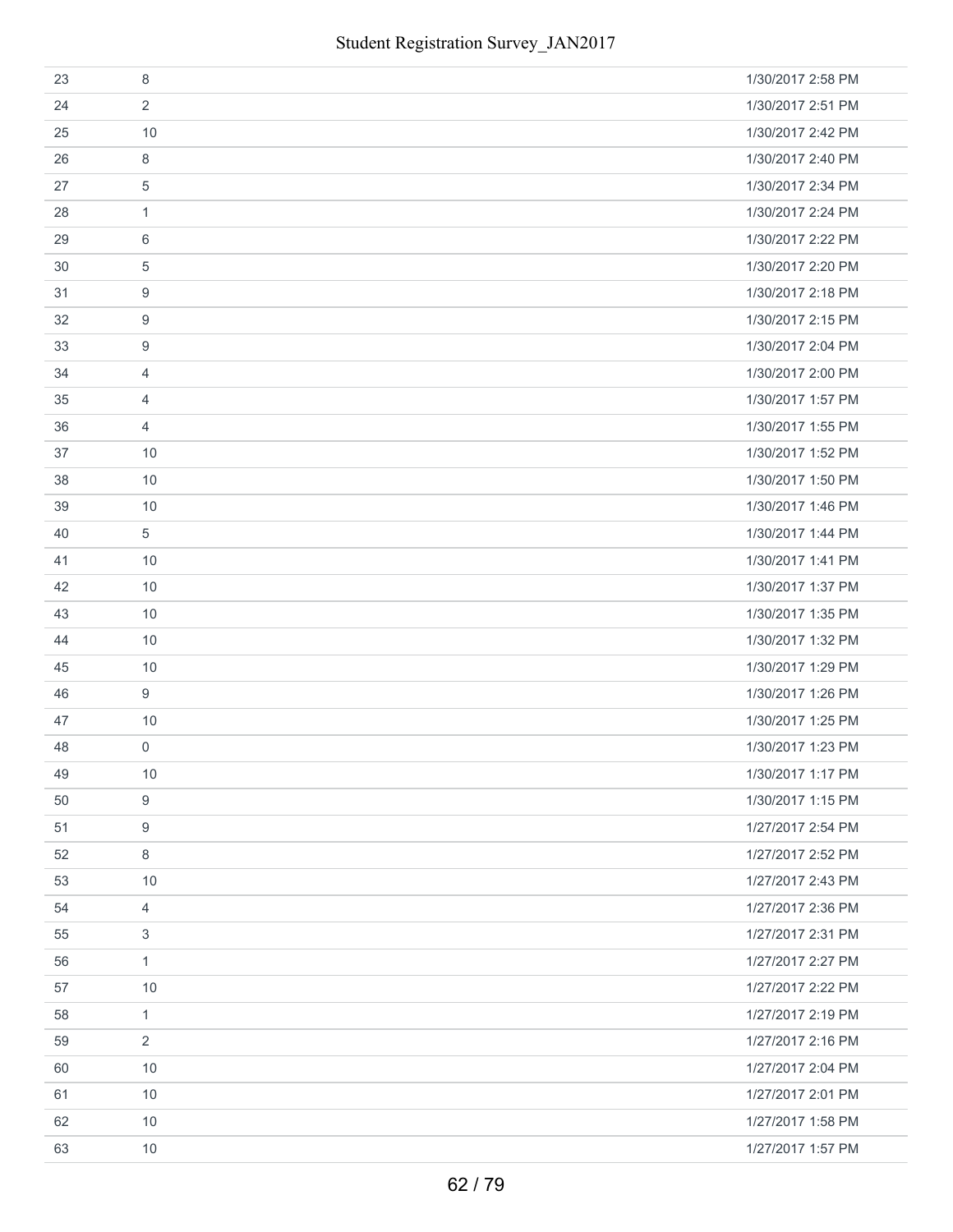| 64  | 8              | 1/27/2017 1:55 PM |
|-----|----------------|-------------------|
| 65  | 10             | 1/27/2017 1:51 PM |
| 66  | 10             | 1/27/2017 1:49 PM |
| 67  | 10             | 1/27/2017 1:33 PM |
| 68  | $\overline{4}$ | 1/27/2017 1:30 PM |
| 69  | 9              | 1/27/2017 1:25 PM |
| 70  | $\overline{7}$ | 1/27/2017 1:18 PM |
| 71  | 10             | 1/27/2017 1:12 PM |
| 72  | 3              | 1/27/2017 1:09 PM |
| 73  | 6              | 1/27/2017 1:07 PM |
| 74  | 2              | 1/27/2017 1:04 PM |
| 75  | $\overline{4}$ | 1/27/2017 1:01 PM |
| 76  | 10             | 1/19/2017 7:17 PM |
| 77  | $\overline{2}$ | 1/19/2017 7:15 PM |
| 78  | 5              | 1/19/2017 7:11 PM |
| 79  | 10             | 1/19/2017 7:09 PM |
| 80  | 5              | 1/19/2017 7:07 PM |
| 81  | 8              | 1/19/2017 7:04 PM |
| 82  | 8              | 1/19/2017 7:02 PM |
| 83  | 8              | 1/19/2017 7:00 PM |
| 84  | 5              | 1/19/2017 6:58 PM |
| 85  | 8              | 1/19/2017 6:57 PM |
| 86  | 10             | 1/19/2017 6:54 PM |
| 87  | 10             | 1/19/2017 6:52 PM |
| 88  | 10             | 1/19/2017 6:50 PM |
| 89  | 10             | 1/19/2017 6:48 PM |
| 90  | 8              | 1/19/2017 6:45 PM |
| 91  | 2              | 1/19/2017 6:42 PM |
| 92  | $\,8\,$        | 1/19/2017 6:36 PM |
| 93  | 10             | 1/19/2017 6:33 PM |
| 94  | 8              | 1/19/2017 6:29 PM |
| 95  | 8              | 1/19/2017 6:26 PM |
| 96  | 5              | 1/19/2017 6:23 PM |
| 97  | 5              | 1/19/2017 6:21 PM |
| 98  | 8              | 1/19/2017 6:18 PM |
| 99  | 8              | 1/19/2017 6:10 PM |
| 100 | 8              | 1/19/2017 6:08 PM |
| 101 | 5              | 1/19/2017 6:05 PM |
| 102 | 5              | 1/19/2017 6:03 PM |
| 103 | 10             | 1/19/2017 6:01 PM |
| 104 | 10             | 1/19/2017 6:00 PM |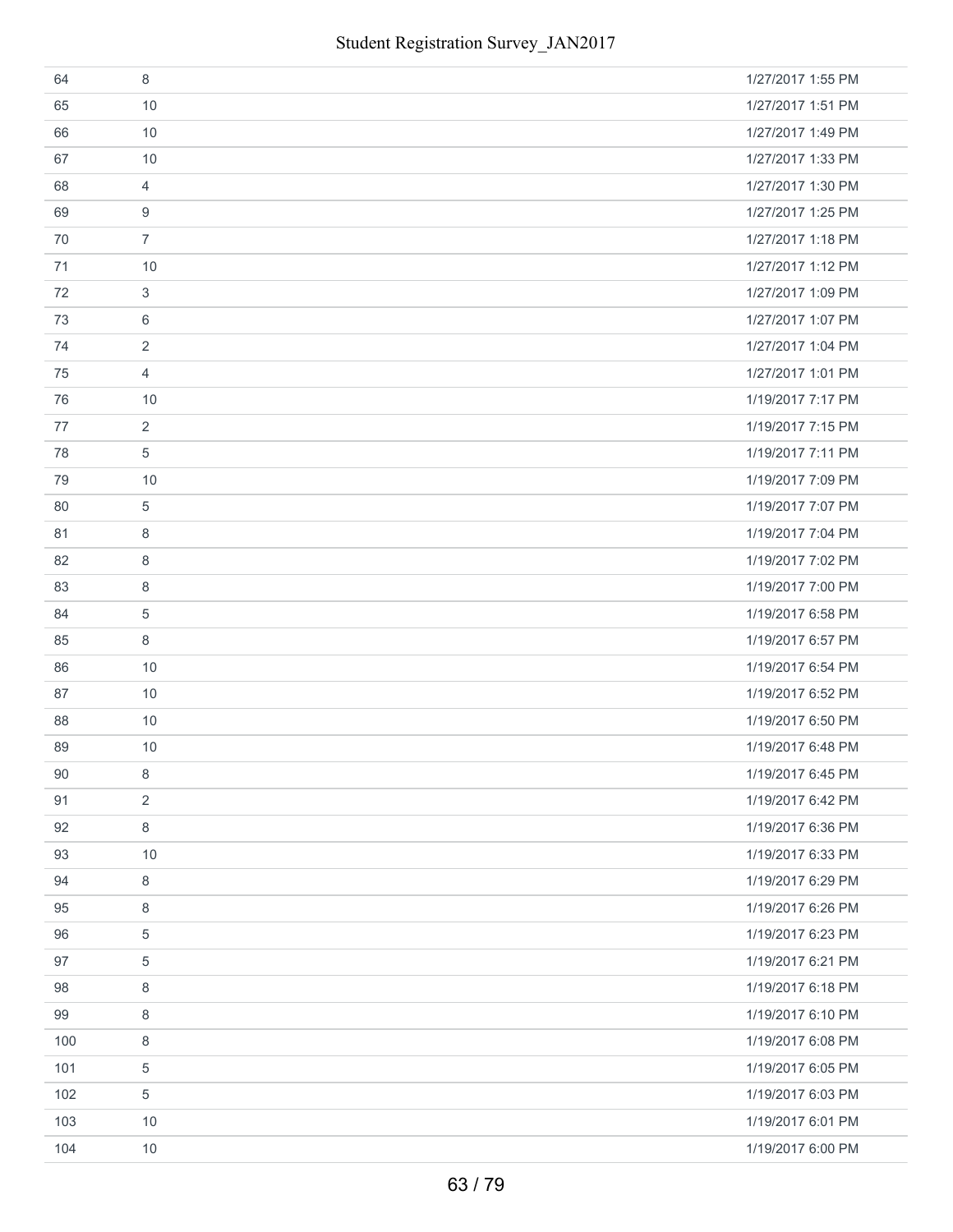| 105 | 8  | 1/19/2017 5:57 PM |
|-----|----|-------------------|
| 106 | 8  | 1/19/2017 5:53 PM |
| 107 | 8  | 1/19/2017 5:50 PM |
| 108 | 10 | 1/19/2017 5:48 PM |
| 109 | 10 | 1/19/2017 5:45 PM |
| 110 | 10 | 1/19/2017 5:43 PM |
| 111 | 8  | 1/19/2017 5:40 PM |
| 112 | 8  | 1/19/2017 5:36 PM |
| 113 | 5  | 1/19/2017 5:32 PM |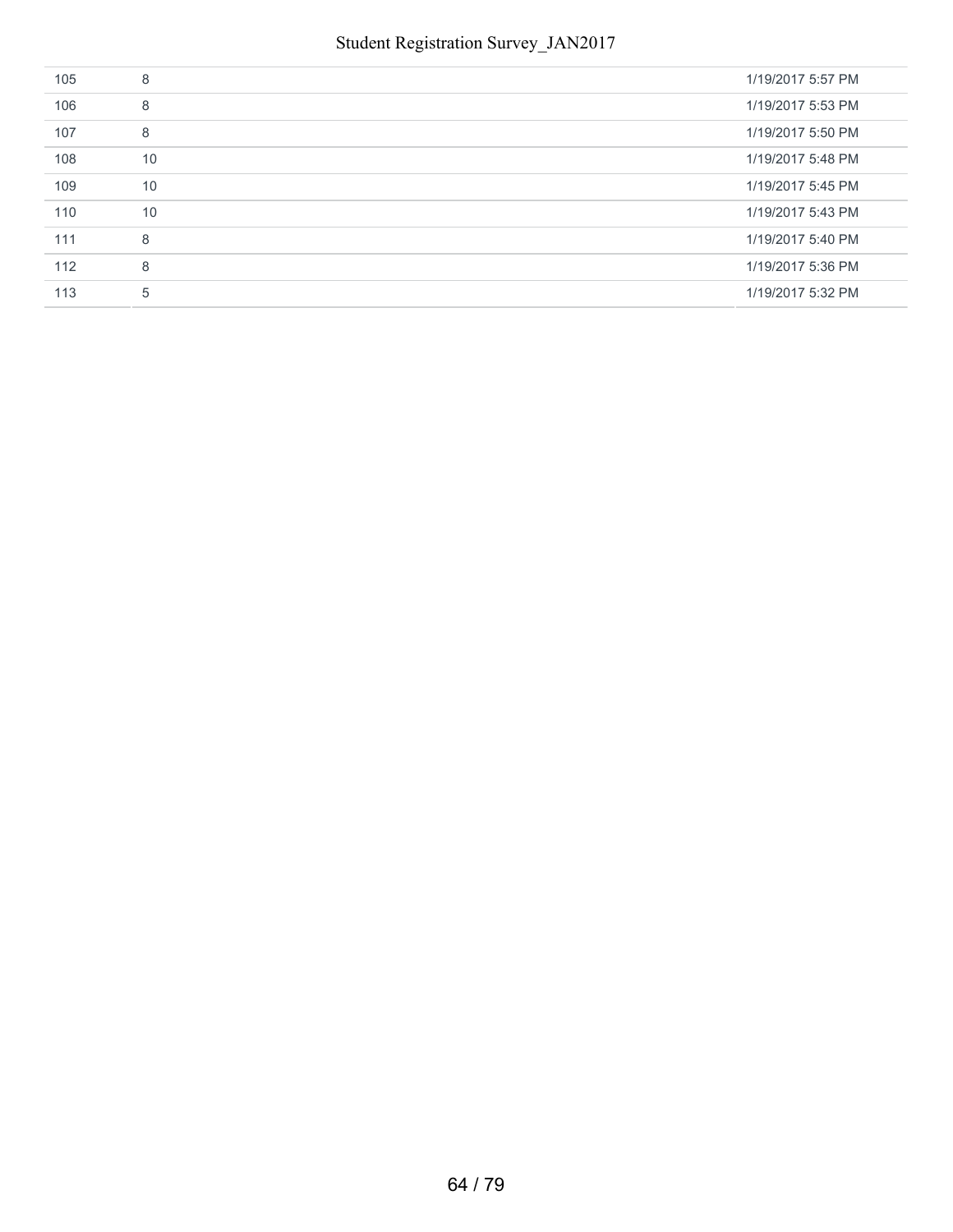# Q26 Overall satisfaction with the registration process.



| <b>ANSWER CHOICES</b>  | <b>AVERAGE NUMBER</b> | <b>TOTAL NUMBER</b> | <b>RESPONSES</b> |
|------------------------|-----------------------|---------------------|------------------|
|                        |                       | 847                 | 112              |
| Total Respondents: 113 |                       |                     |                  |

| $\#$           |                | <b>DATE</b>        |
|----------------|----------------|--------------------|
| 1              | 5              | 6/29/2017 3:15 PM  |
| 2              | 10             | 6/29/2017 3:11 PM  |
| 3              | 10             | 6/29/2017 3:09 PM  |
| 4              | 6              | 1/31/2017 12:15 PM |
| 5              | 10             | 1/31/2017 12:13 PM |
| 6              | 6              | 1/31/2017 12:11 PM |
| $\overline{7}$ | $\mathbf{0}$   | 1/31/2017 12:09 PM |
| 8              | 5              | 1/31/2017 12:06 PM |
| 9              | 9              | 1/31/2017 12:04 PM |
| 10             | 3              | 1/31/2017 12:02 PM |
| 11             | 5              | 1/31/2017 12:00 PM |
| 12             | 8              | 1/31/2017 11:56 AM |
| 13             | 2              | 1/31/2017 11:54 AM |
| 14             | 10             | 1/31/2017 11:49 AM |
| 15             | 10             | 1/31/2017 11:48 AM |
| 16             | $\mathbf{0}$   | 1/31/2017 11:45 AM |
| 17             | 6              | 1/31/2017 11:43 AM |
| 18             | 2              | 1/31/2017 11:39 AM |
| 19             | 5              | 1/31/2017 11:34 AM |
| 20             | 2              | 1/31/2017 11:32 AM |
| 21             | $\mathbf{1}$   | 1/31/2017 11:28 AM |
| 22             | $\overline{7}$ | 1/31/2017 11:26 AM |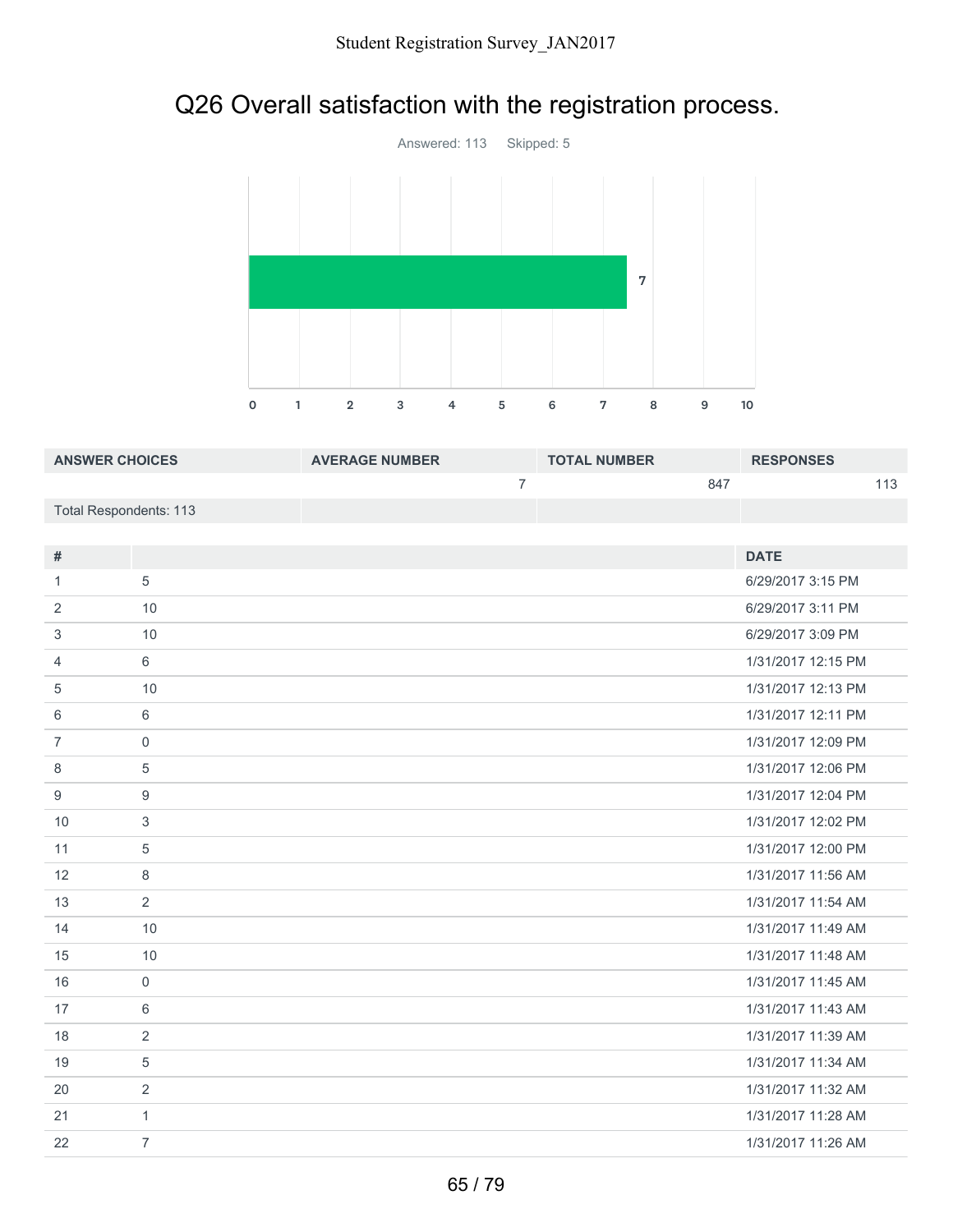| 23 | 10             | 1/30/2017 2:58 PM |
|----|----------------|-------------------|
| 24 | 5              | 1/30/2017 2:51 PM |
| 25 | 10             | 1/30/2017 2:42 PM |
| 26 | 8              | 1/30/2017 2:40 PM |
| 27 | $\mathbf 0$    | 1/30/2017 2:34 PM |
| 28 | 5              | 1/30/2017 2:24 PM |
| 29 | 6              | 1/30/2017 2:22 PM |
| 30 | 8              | 1/30/2017 2:20 PM |
| 31 | 9              | 1/30/2017 2:18 PM |
| 32 | 9              | 1/30/2017 2:15 PM |
| 33 | 9              | 1/30/2017 2:04 PM |
| 34 | $\overline{7}$ | 1/30/2017 2:00 PM |
| 35 | 6              | 1/30/2017 1:57 PM |
| 36 | 9              | 1/30/2017 1:55 PM |
| 37 | 10             | 1/30/2017 1:52 PM |
| 38 | 10             | 1/30/2017 1:50 PM |
| 39 | 10             | 1/30/2017 1:46 PM |
| 40 | 5              | 1/30/2017 1:44 PM |
| 41 | 10             | 1/30/2017 1:41 PM |
| 42 | 10             | 1/30/2017 1:37 PM |
| 43 | 10             | 1/30/2017 1:35 PM |
| 44 | 8              | 1/30/2017 1:32 PM |
| 45 | 10             | 1/30/2017 1:29 PM |
| 46 | 8              | 1/30/2017 1:26 PM |
| 47 | 10             | 1/30/2017 1:25 PM |
| 48 | $\mathbf 0$    | 1/30/2017 1:23 PM |
| 49 | 10             | 1/30/2017 1:17 PM |
| 50 | 9              | 1/30/2017 1:15 PM |
| 51 | 9              | 1/27/2017 2:54 PM |
| 52 | 10             | 1/27/2017 2:52 PM |
| 53 | 10             | 1/27/2017 2:46 PM |
| 54 | 8              | 1/27/2017 2:43 PM |
| 55 | $\overline{7}$ | 1/27/2017 2:36 PM |
| 56 | 8              | 1/27/2017 2:31 PM |
| 57 | $\mathbf{1}$   | 1/27/2017 2:27 PM |
| 58 | 10             | 1/27/2017 2:22 PM |
| 59 | 5              | 1/27/2017 2:19 PM |
| 60 | $\mathbf{1}$   | 1/27/2017 2:16 PM |
| 61 | 10             | 1/27/2017 2:04 PM |
| 62 | 10             | 1/27/2017 2:01 PM |
| 63 | 10             | 1/27/2017 1:58 PM |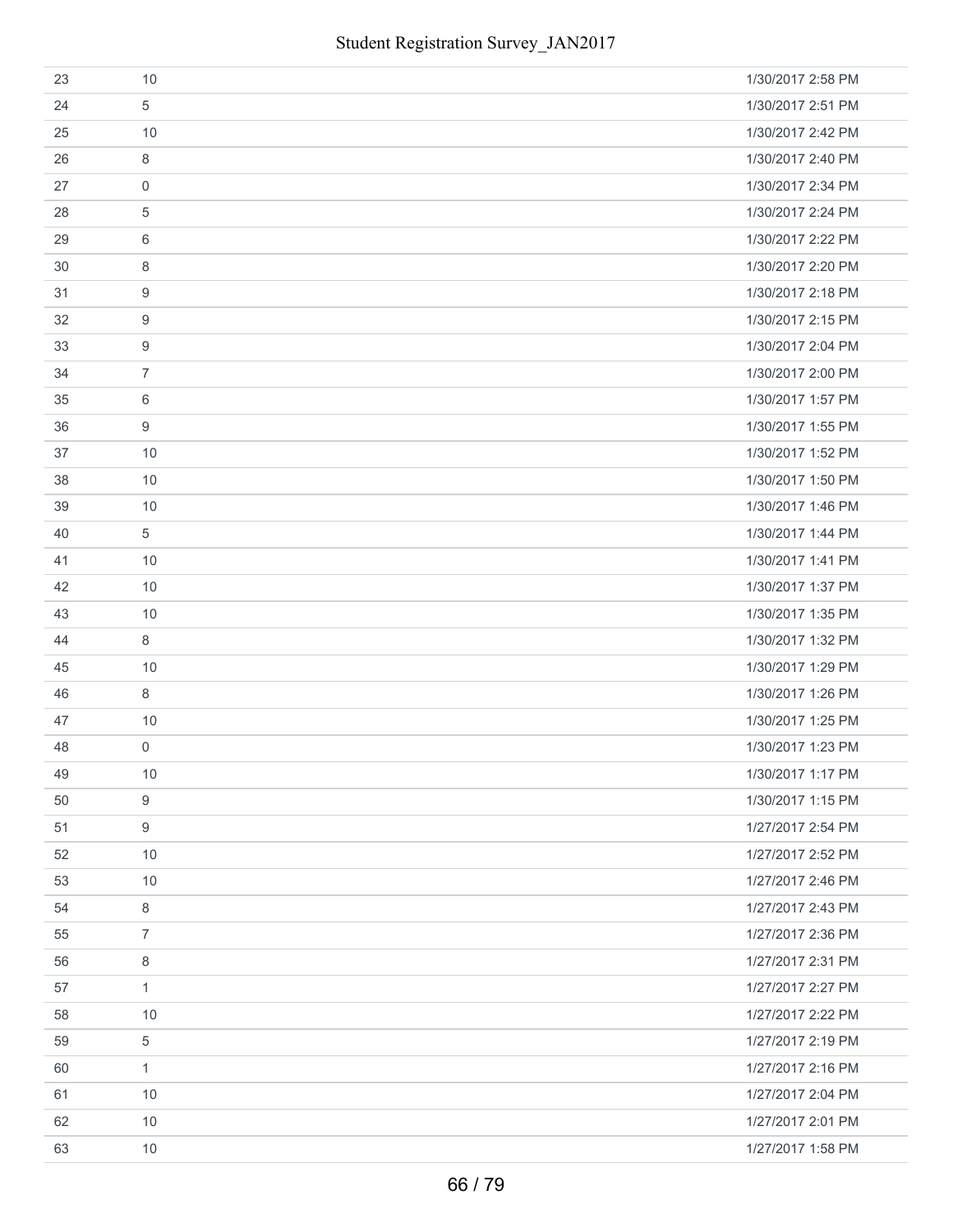| 64  | 10             | 1/27/2017 1:57 PM |
|-----|----------------|-------------------|
| 65  | 8              | 1/27/2017 1:55 PM |
| 66  | 10             | 1/27/2017 1:51 PM |
| 67  | 10             | 1/27/2017 1:49 PM |
| 68  | 10             | 1/27/2017 1:33 PM |
| 69  | 5              | 1/27/2017 1:30 PM |
| 70  | 10             | 1/27/2017 1:25 PM |
| 71  | $\overline{7}$ | 1/27/2017 1:18 PM |
| 72  | 10             | 1/27/2017 1:12 PM |
| 73  | $\overline{7}$ | 1/27/2017 1:09 PM |
| 74  | 10             | 1/27/2017 1:07 PM |
| 75  | $\overline{5}$ | 1/27/2017 1:04 PM |
| 76  | 9              | 1/27/2017 1:01 PM |
| 77  | 10             | 1/19/2017 7:17 PM |
| 78  | 8              | 1/19/2017 7:15 PM |
| 79  | 8              | 1/19/2017 7:11 PM |
| 80  | 10             | 1/19/2017 7:09 PM |
| 81  | 8              | 1/19/2017 7:04 PM |
| 82  | 8              | 1/19/2017 7:02 PM |
| 83  | 8              | 1/19/2017 7:00 PM |
| 84  | $\overline{5}$ | 1/19/2017 6:58 PM |
| 85  | 10             | 1/19/2017 6:57 PM |
| 86  | 10             | 1/19/2017 6:54 PM |
| 87  | 10             | 1/19/2017 6:52 PM |
| 88  | 5              | 1/19/2017 6:50 PM |
| 89  | 10             | 1/19/2017 6:48 PM |
| 90  | 5              | 1/19/2017 6:45 PM |
| 91  | 2              | 1/19/2017 6:42 PM |
| 92  | $\,8\,$        | 1/19/2017 6:36 PM |
| 93  | 10             | 1/19/2017 6:33 PM |
| 94  | 8              | 1/19/2017 6:29 PM |
| 95  | 10             | 1/19/2017 6:26 PM |
| 96  | 5              | 1/19/2017 6:23 PM |
| 97  | $\overline{5}$ | 1/19/2017 6:21 PM |
| 98  | 8              | 1/19/2017 6:18 PM |
| 99  | 8              | 1/19/2017 6:10 PM |
| 100 | $\,8\,$        | 1/19/2017 6:08 PM |
| 101 | 5              | 1/19/2017 6:05 PM |
| 102 | $\,$ 5 $\,$    | 1/19/2017 6:03 PM |
| 103 | 10             | 1/19/2017 6:01 PM |
| 104 | 10             | 1/19/2017 6:00 PM |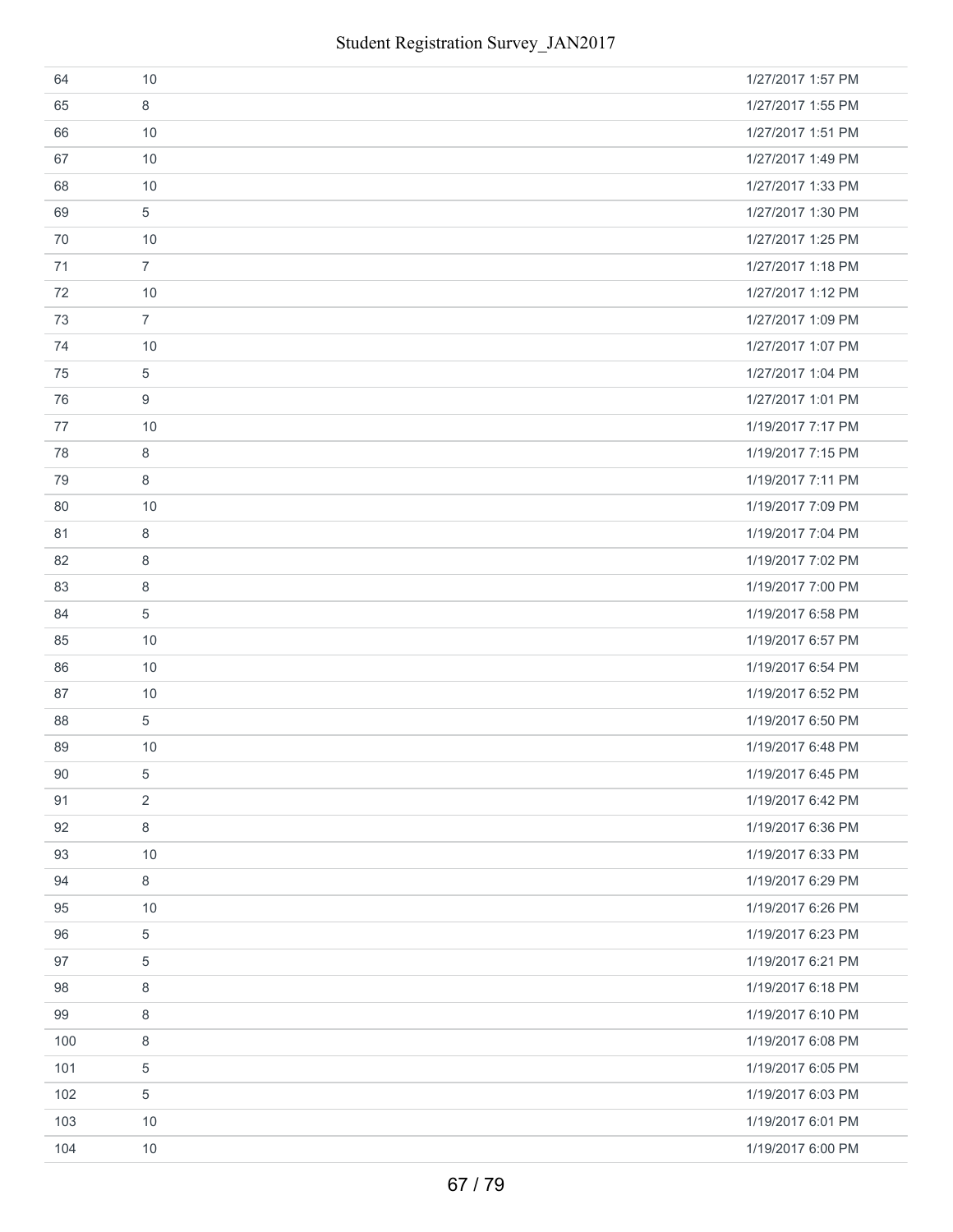| 105 | 10 | 1/19/2017 5:57 PM |
|-----|----|-------------------|
| 106 | 8  | 1/19/2017 5:53 PM |
| 107 | 8  | 1/19/2017 5:50 PM |
| 108 | 10 | 1/19/2017 5:48 PM |
| 109 | 10 | 1/19/2017 5:45 PM |
| 110 | 10 | 1/19/2017 5:43 PM |
| 111 | 8  | 1/19/2017 5:40 PM |
| 112 | 8  | 1/19/2017 5:36 PM |
| 113 | 5  | 1/19/2017 5:32 PM |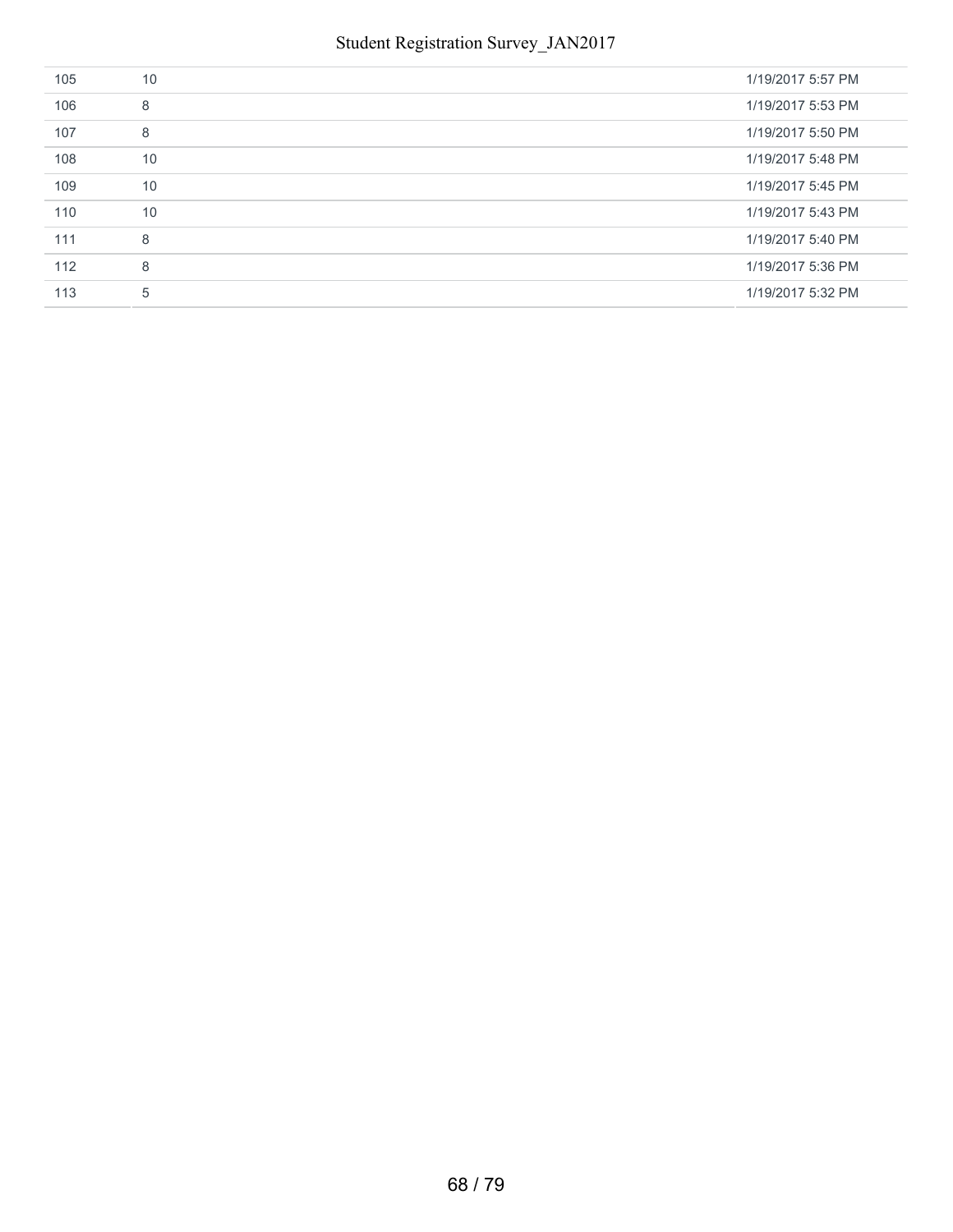#### Q27 Please let us know how you will pay for your classes this semester. I am able to finance my spring semester courses. (Check all that apply):



| <b>ANSWER CHOICES</b>              |                                    | <b>RESPONSES</b> |                   |  |
|------------------------------------|------------------------------------|------------------|-------------------|--|
| Supplemental Education Grant (SEG) |                                    | 4.7%             | 5                 |  |
| Congressional assistance           |                                    | 1.9%             | 2                 |  |
|                                    | State scholarship assistance       | 1.9%             | 2                 |  |
| PELL grant                         |                                    | 84.0%            | 89                |  |
| Family assistance                  |                                    | 4.7%             | 5                 |  |
| Personal payment (pocket money)    |                                    | 1.9%             | 2                 |  |
| US VA educational assistance       |                                    | 0.9%             | 1                 |  |
| <b>TOTAL</b>                       |                                    |                  | 106               |  |
|                                    |                                    |                  |                   |  |
| #                                  | <b>OTHER (PLEASE SPECIFY)</b>      |                  | <b>DATE</b>       |  |
| 1                                  | Supplemental Education Grant (SEG) |                  | 1/27/2017 1:34 PM |  |
| 2                                  | As well as Family Assistance       |                  | 1/27/2017 1:19 PM |  |
| 3                                  | Supplemental Education Grant (SEG) |                  | 1/27/2017 1:05 PM |  |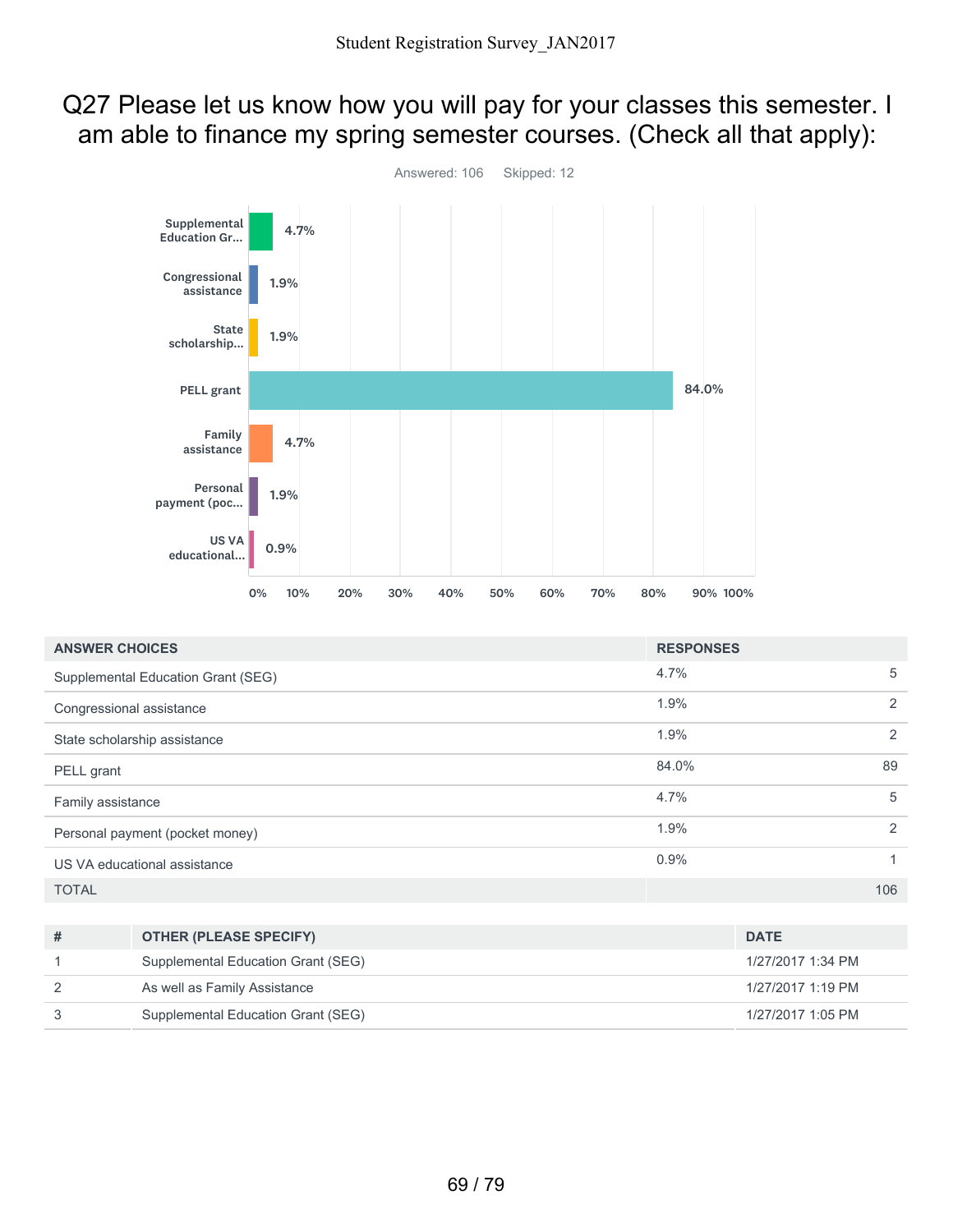#### Q28 Please let us know how you will pay for your classes this semester. I am able to finance my spring semester courses. (Check all that apply):

Answered: 0 Skipped: 118

#### A No matching responses.

| <b>ANSWER CHOICES</b>              |                               | <b>RESPONSES</b> |             |             |
|------------------------------------|-------------------------------|------------------|-------------|-------------|
| Supplemental Education Grant (SEG) |                               | $0.0\%$          |             | $\mathbf 0$ |
| Congressional assistance           |                               | $0.0\%$          |             | $\mathbf 0$ |
| State scholarship assistance       |                               | 0.0%             |             | $\Omega$    |
| PELL grant                         |                               | 0.0%             |             | $\mathbf 0$ |
| Family assistance                  |                               | 0.0%             |             | $\Omega$    |
| Personal payment (pocket money)    |                               | 0.0%             |             | $\Omega$    |
| US VA educational assistance       |                               | 0.0%             |             | $\Omega$    |
| Total Respondents: 0               |                               |                  |             |             |
|                                    |                               |                  |             |             |
| #                                  | <b>OTHER (PLEASE SPECIFY)</b> |                  | <b>DATE</b> |             |
|                                    | There are no responses.       |                  |             |             |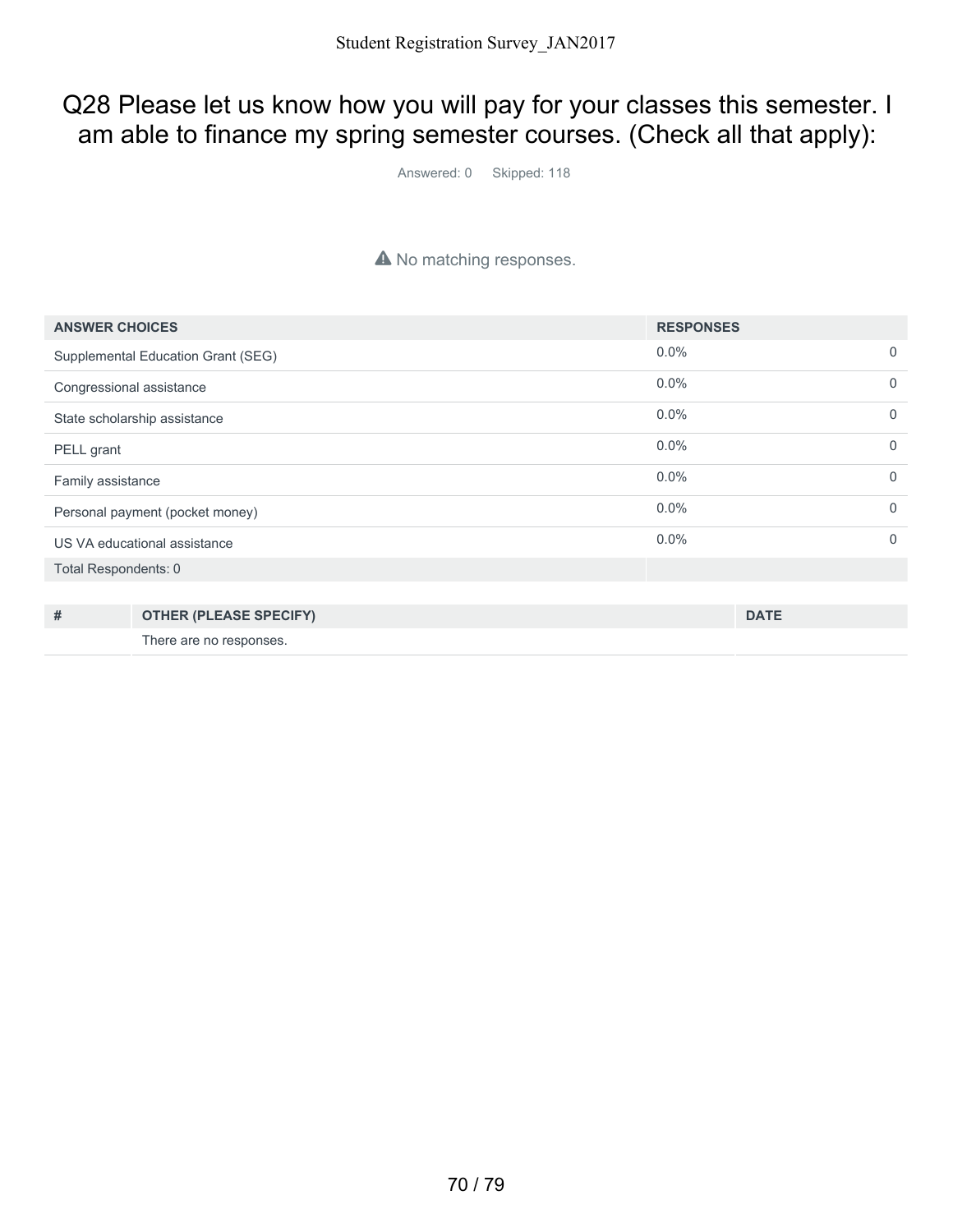

# Q29 How did you find out about the registration?

| <b>ANSWER CHOICES</b>                                                      | <b>RESPONSES</b> |     |
|----------------------------------------------------------------------------|------------------|-----|
| Heard about the announcement on the radio                                  | 14.3%            | 15  |
| Through internet/social media (COM-FSM news feed, tweeter, Facebook, etc.) | 42.9%            | 45  |
| Heard it from families and friends                                         | 34.3%            | 36  |
| Other promotions: Flyers, billboards, etc.                                 | 8.6%             | 9   |
| <b>TOTAL</b>                                                               |                  | 105 |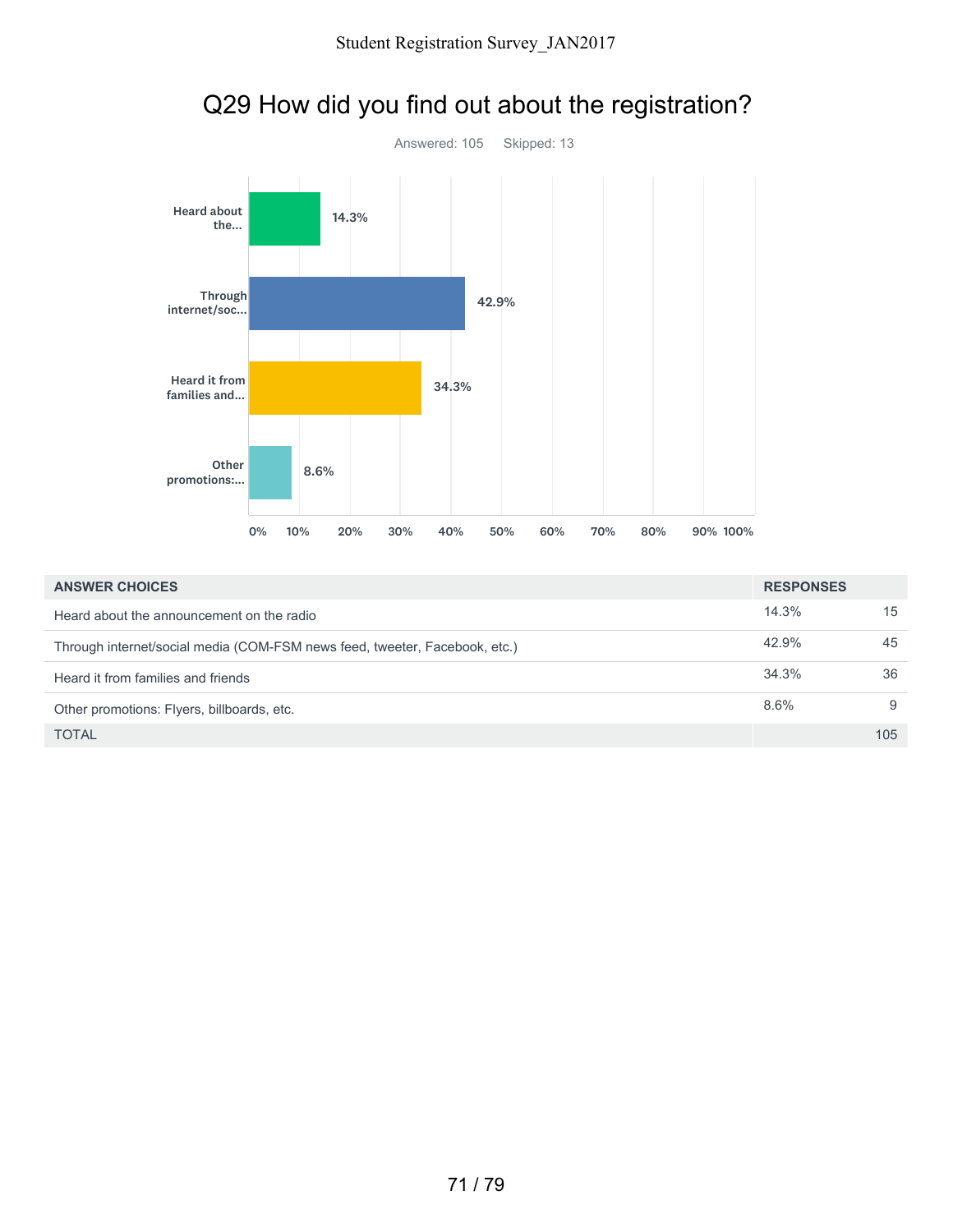### Q30 On a scale of 0 (zero=Very Unsafe) to 10 (ten=Very Safe), indicate the degree to which you feel safe and secure on campus.



| <b>ANSWER CHOICES</b>        |                | <b>AVERAGE NUMBER</b> |   | <b>TOTAL NUMBER</b> |     | <b>RESPONSES</b>   |    |
|------------------------------|----------------|-----------------------|---|---------------------|-----|--------------------|----|
|                              |                |                       | 8 |                     | 825 |                    | 98 |
| <b>Total Respondents: 98</b> |                |                       |   |                     |     |                    |    |
|                              |                |                       |   |                     |     |                    |    |
| #                            |                |                       |   |                     |     | <b>DATE</b>        |    |
| 1                            | 10             |                       |   |                     |     | 1/31/2017 12:16 PM |    |
| 2                            | 10             |                       |   |                     |     | 1/31/2017 12:14 PM |    |
| 3                            | $\sqrt{5}$     |                       |   |                     |     | 1/31/2017 12:11 PM |    |
| 4                            | 5              |                       |   |                     |     | 1/31/2017 12:09 PM |    |
| 5                            | $\overline{7}$ |                       |   |                     |     | 1/31/2017 12:07 PM |    |
| 6                            | $\overline{7}$ |                       |   |                     |     | 1/31/2017 12:05 PM |    |
| $\overline{7}$               | $\,8\,$        |                       |   |                     |     | 1/31/2017 12:02 PM |    |
| 8                            | 10             |                       |   |                     |     | 1/31/2017 12:00 PM |    |
| 9                            | $\,8\,$        |                       |   |                     |     | 1/31/2017 11:57 AM |    |
| 10                           | 8              |                       |   |                     |     | 1/31/2017 11:54 AM |    |
| 11                           | 10             |                       |   |                     |     | 1/31/2017 11:50 AM |    |
| 12                           | 10             |                       |   |                     |     | 1/31/2017 11:48 AM |    |
| 13                           | 10             |                       |   |                     |     | 1/31/2017 11:46 AM |    |
| 14                           | 10             |                       |   |                     |     | 1/31/2017 11:44 AM |    |
| 15                           | 5              |                       |   |                     |     | 1/31/2017 11:39 AM |    |
| 16                           | 10             |                       |   |                     |     | 1/31/2017 11:33 AM |    |
| 17                           | $\overline{9}$ |                       |   |                     |     | 1/31/2017 11:29 AM |    |
| 18                           | $\overline{7}$ |                       |   |                     |     | 1/31/2017 11:26 AM |    |
| 19                           | 10             |                       |   |                     |     | 1/30/2017 2:52 PM  |    |
| 20                           | $\overline{7}$ |                       |   |                     |     | 1/30/2017 2:40 PM  |    |
| 21                           | 10             |                       |   |                     |     | 1/30/2017 2:35 PM  |    |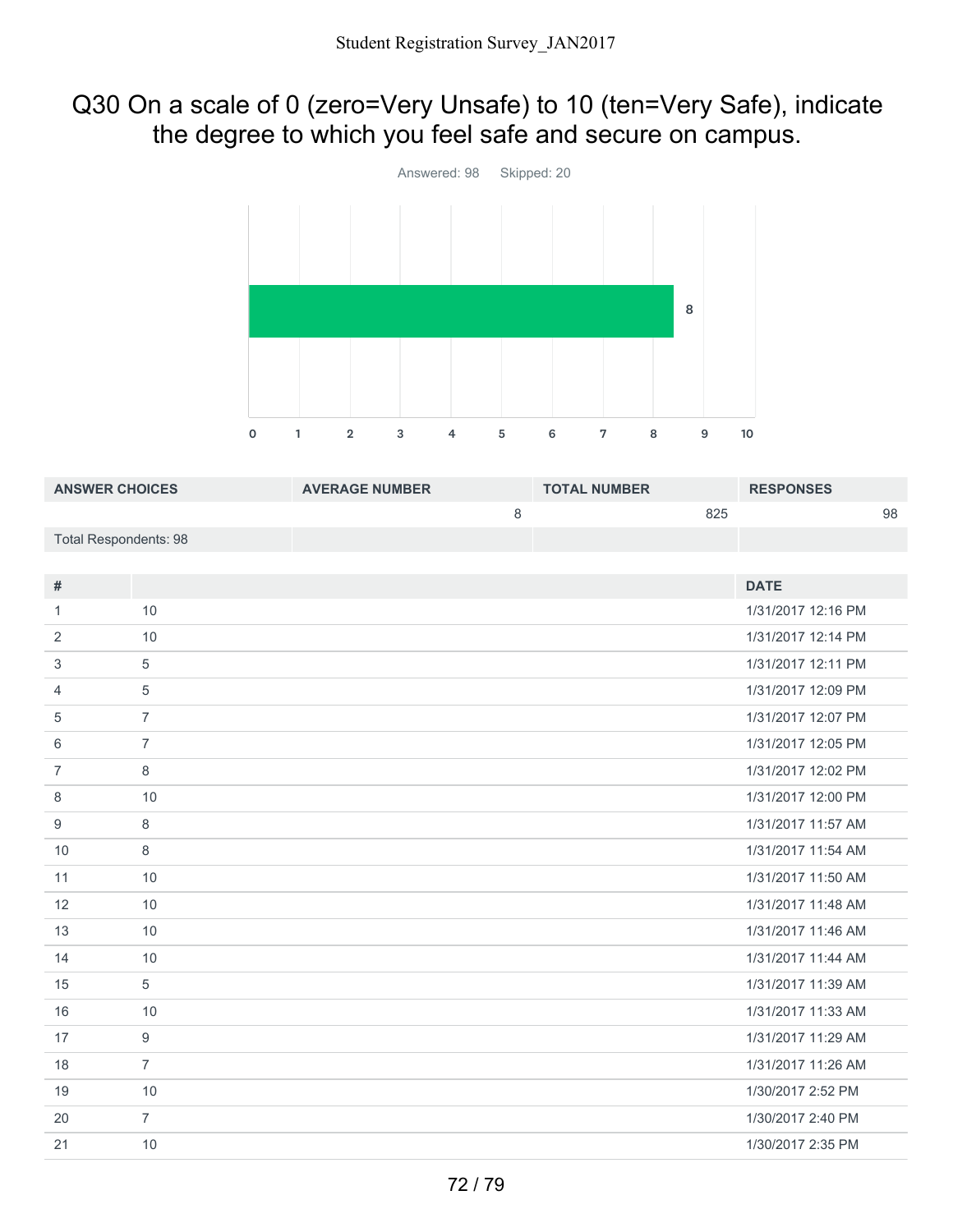| 22 | 10             | 1/30/2017 2:25 PM |
|----|----------------|-------------------|
| 23 | $\,8\,$        | 1/30/2017 2:22 PM |
| 24 | 10             | 1/30/2017 2:20 PM |
| 25 | 10             | 1/30/2017 2:18 PM |
| 26 | $\,8\,$        | 1/30/2017 2:17 PM |
| 27 | 10             | 1/30/2017 2:05 PM |
| 28 | 10             | 1/30/2017 2:01 PM |
| 29 | $9\,$          | 1/30/2017 1:58 PM |
| 30 | 10             | 1/30/2017 1:55 PM |
| 31 | 10             | 1/30/2017 1:53 PM |
| 32 | $9\,$          | 1/30/2017 1:50 PM |
| 33 | 10             | 1/30/2017 1:47 PM |
| 34 | 10             | 1/30/2017 1:45 PM |
| 35 | 10             | 1/30/2017 1:38 PM |
| 36 | 6              | 1/30/2017 1:36 PM |
| 37 | 9              | 1/30/2017 1:33 PM |
| 38 | 10             | 1/30/2017 1:30 PM |
| 39 | $\,8\,$        | 1/30/2017 1:27 PM |
| 40 | 10             | 1/30/2017 1:25 PM |
| 41 | $\overline{2}$ | 1/30/2017 1:23 PM |
| 42 | 10             | 1/30/2017 1:17 PM |
| 43 | 10             | 1/30/2017 1:15 PM |
| 44 | 10             | 1/27/2017 2:55 PM |
| 45 | 10             | 1/27/2017 2:52 PM |
| 46 | 10             | 1/27/2017 2:44 PM |
| 47 | 9              | 1/27/2017 2:38 PM |
| 48 | 5              | 1/27/2017 2:28 PM |
| 49 | $\overline{7}$ | 1/27/2017 2:23 PM |
| 50 | 5              | 1/27/2017 2:19 PM |
| 51 | $\overline{2}$ | 1/27/2017 2:17 PM |
| 52 | 10             | 1/27/2017 2:04 PM |
| 53 | 9              | 1/27/2017 2:02 PM |
| 54 | 10             | 1/27/2017 1:59 PM |
| 55 | $\,8\,$        | 1/27/2017 1:55 PM |
| 56 | 10             | 1/27/2017 1:52 PM |
| 57 | 10             | 1/27/2017 1:49 PM |
| 58 | 10             | 1/27/2017 1:34 PM |
| 59 | 10             | 1/27/2017 1:30 PM |
| 60 | 10             | 1/27/2017 1:27 PM |
| 61 | $9\,$          | 1/27/2017 1:19 PM |
| 62 | 10             | 1/27/2017 1:13 PM |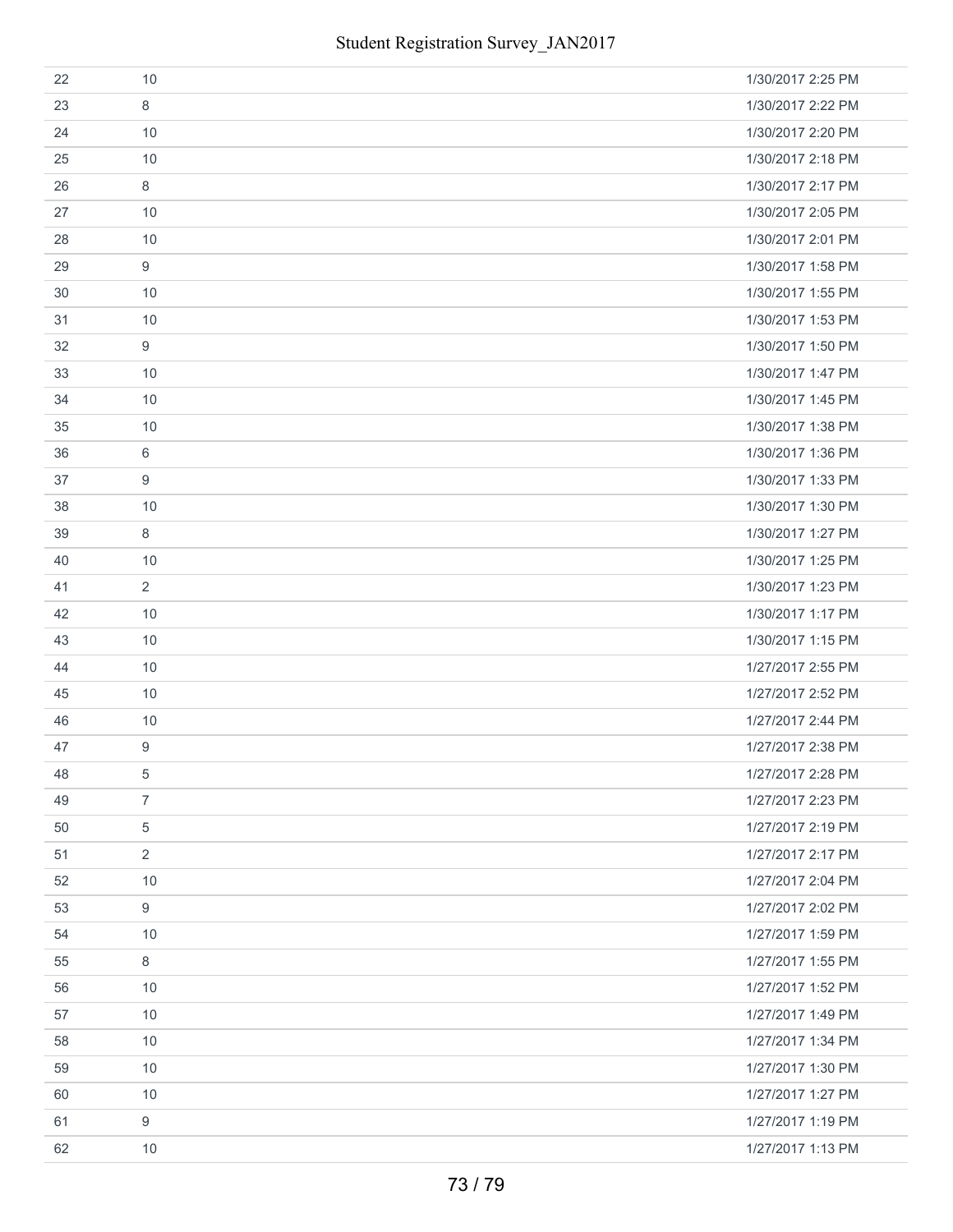| 63 | 10             | 1/27/2017 1:10 PM |
|----|----------------|-------------------|
| 64 | 10             | 1/27/2017 1:07 PM |
| 65 | 5              | 1/27/2017 1:05 PM |
| 66 | 10             | 1/27/2017 1:01 PM |
| 67 | 10             | 1/19/2017 7:17 PM |
| 68 | 8              | 1/19/2017 7:15 PM |
| 69 | 8              | 1/19/2017 7:11 PM |
| 70 | 10             | 1/19/2017 7:10 PM |
| 71 | 8              | 1/19/2017 7:07 PM |
| 72 | 8              | 1/19/2017 7:05 PM |
| 73 | 8              | 1/19/2017 7:02 PM |
| 74 | 8              | 1/19/2017 7:01 PM |
| 75 | 5              | 1/19/2017 6:59 PM |
| 76 | 10             | 1/19/2017 6:57 PM |
| 77 | 10             | 1/19/2017 6:55 PM |
| 78 | 10             | 1/19/2017 6:52 PM |
| 79 | 5              | 1/19/2017 6:50 PM |
| 80 | 10             | 1/19/2017 6:48 PM |
| 81 | 5              | 1/19/2017 6:46 PM |
| 82 | 2              | 1/19/2017 6:43 PM |
| 83 | 8              | 1/19/2017 6:29 PM |
| 84 | 10             | 1/19/2017 6:27 PM |
| 85 | $\overline{5}$ | 1/19/2017 6:24 PM |
| 86 | 5              | 1/19/2017 6:21 PM |
| 87 | $\,8\,$        | 1/19/2017 6:18 PM |
| 88 | 8              | 1/19/2017 6:11 PM |
| 89 | 8              | 1/19/2017 6:08 PM |
| 90 | 5              | 1/19/2017 6:04 PM |
| 91 | 10             | 1/19/2017 6:02 PM |
| 92 | 8              | 1/19/2017 5:53 PM |
| 93 | $\,8\,$        | 1/19/2017 5:51 PM |
| 94 | 10             | 1/19/2017 5:48 PM |
| 95 | 10             | 1/19/2017 5:46 PM |
| 96 | 10             | 1/19/2017 5:44 PM |
| 97 | 8              | 1/19/2017 5:36 PM |
| 98 | 5              | 1/19/2017 5:33 PM |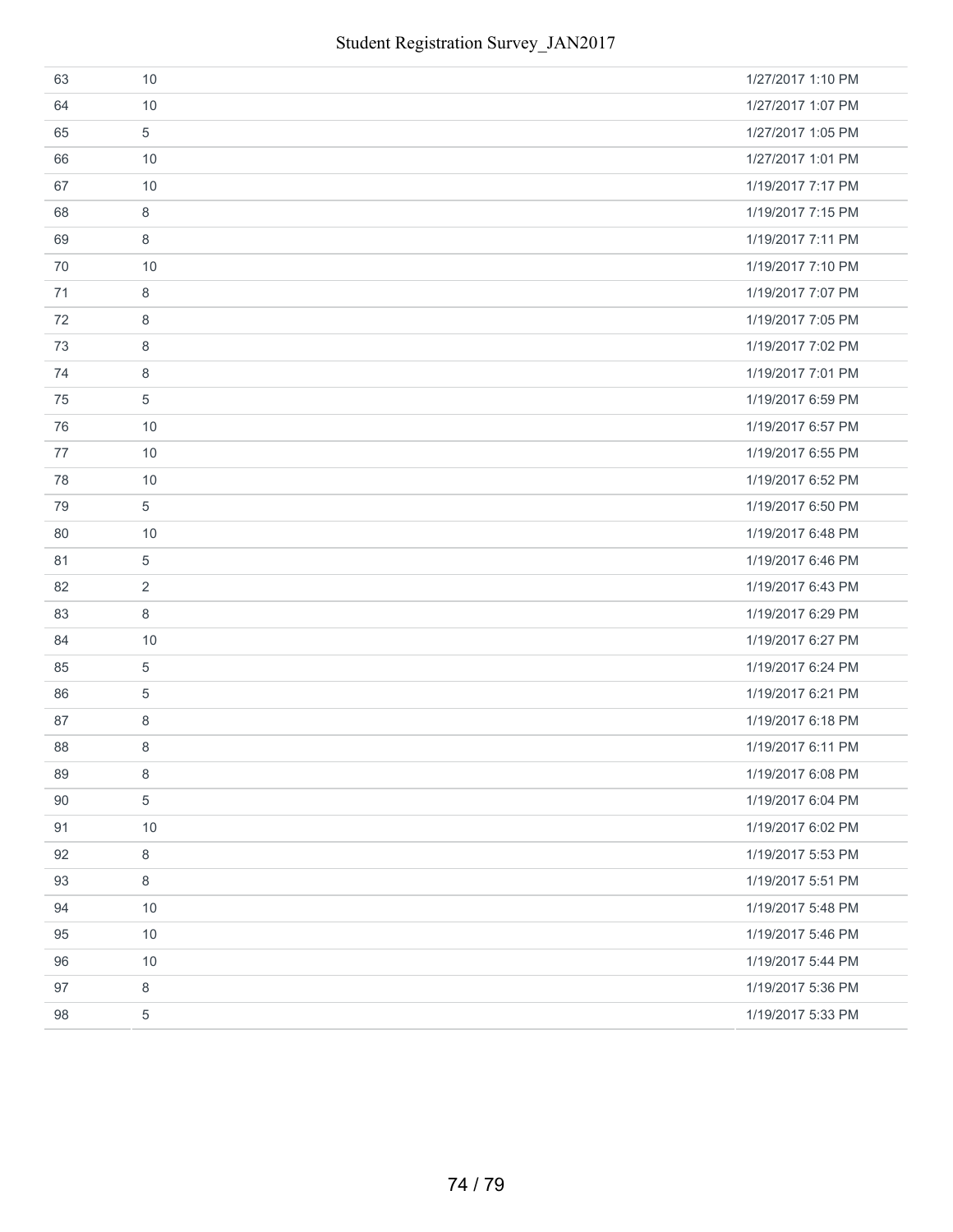# Q31 Why did you decide to enroll at the College of Micronesia-FSM? (Please write down your comments below)

Answered: 73 Skipped: 45

| #  | <b>RESPONSES</b>                                                                                                                                                       | <b>DATE</b>        |
|----|------------------------------------------------------------------------------------------------------------------------------------------------------------------------|--------------------|
| 1  | I need to                                                                                                                                                              | 1/31/2017 12:16 PM |
| 2  | No comment                                                                                                                                                             | 1/31/2017 12:14 PM |
| 3  | To get a degree                                                                                                                                                        | 1/31/2017 12:11 PM |
| 4  | Because it is the only college school in Pohnpei, obviously.                                                                                                           | 1/31/2017 12:09 PM |
| 5  | So I can meet new people to compete against with                                                                                                                       | 1/31/2017 12:07 PM |
| 6  | Only Option                                                                                                                                                            | 1/31/2017 12:05 PM |
| 7  | To finish my education                                                                                                                                                 | 1/31/2017 12:00 PM |
| 8  | Because it is easy and close to where I stayed                                                                                                                         | 1/31/2017 11:57 AM |
| 9  | To study                                                                                                                                                               | 1/31/2017 11:54 AM |
| 10 | To complete all my courses, I mean complete my education.                                                                                                              | 1/31/2017 11:50 AM |
| 11 | To further more my education                                                                                                                                           | 1/31/2017 11:48 AM |
| 12 | Because there are lot of benefits we have in here                                                                                                                      | 1/31/2017 11:46 AM |
| 13 | I need to complete my education to find life in the future                                                                                                             | 1/31/2017 11:35 AM |
| 14 | It's a start of a long line to accomplish, plus its close to my family, and I want to stay close to them,<br>before going out to further my career outside Micronesia. | 1/31/2017 11:29 AM |
| 15 | To get familiarized with college                                                                                                                                       | 1/31/2017 11:26 AM |
| 16 | Ever since I graduated from High School this the college I have been attending until today.                                                                            | 1/30/2017 2:52 PM  |
| 17 | To further my education                                                                                                                                                | 1/30/2017 2:42 PM  |
| 18 | Convenient                                                                                                                                                             | 1/30/2017 2:35 PM  |
| 19 | Because I wanted to start college or learning in the FSM and then go outside.                                                                                          | 1/30/2017 2:25 PM  |
| 20 | To finish my education, get my degree and find a job.                                                                                                                  | 1/30/2017 2:17 PM  |
| 21 | Start small with an experience of college life. Later, move on to a higher education outside FSM.                                                                      | 1/30/2017 2:05 PM  |
| 22 | I decided to enroll at the College of Micronesia so I can graduate and go out to the other colleges.                                                                   | 1/30/2017 2:01 PM  |
| 23 | I can stay with family much longer and to prepare for outside education                                                                                                | 1/30/2017 1:58 PM  |
| 24 | It has all the classes needed.                                                                                                                                         | 1/30/2017 1:55 PM  |
| 25 | No comment                                                                                                                                                             | 1/30/2017 1:53 PM  |
| 26 | To finish what I started                                                                                                                                               | 1/30/2017 1:50 PM  |
| 27 | Because it is the only institution I can afford to attend and i like it here in my homeland.                                                                           | 1/30/2017 1:47 PM  |
| 28 | Because it is near my house and I can just walk a few miles to it.                                                                                                     | 1/30/2017 1:45 PM  |
| 29 | It is the only college we have here in the FSM and the benefits are good.                                                                                              | 1/30/2017 1:42 PM  |
| 30 | So it can help me further my education well.                                                                                                                           | 1/30/2017 1:38 PM  |
| 31 | I want to start out from the college of Micronesia to gain more knowledge and also to experience<br>college.                                                           | 1/30/2017 1:36 PM  |
| 32 | Because it's much closer than other colleges                                                                                                                           | 1/30/2017 1:33 PM  |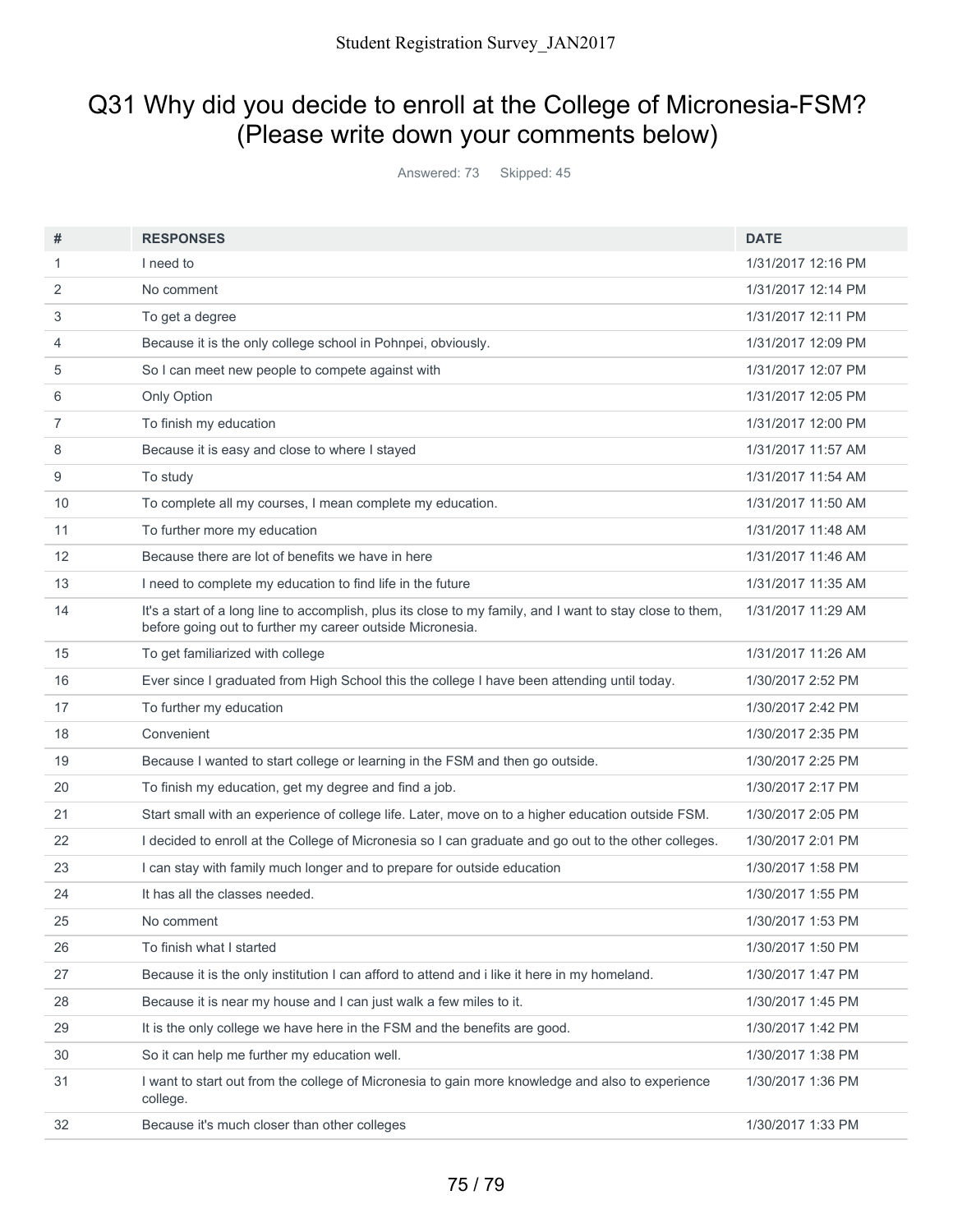### Student Registration Survey\_JAN2017

| 33 | The closest college to my families and it is also the college that I've always been dreaming to<br>attend when I grow up.                                                                                      | 1/30/2017 1:30 PM |
|----|----------------------------------------------------------------------------------------------------------------------------------------------------------------------------------------------------------------|-------------------|
| 34 | To prepare me for colleges outside of Micronesia.                                                                                                                                                              | 1/30/2017 1:27 PM |
| 35 | An easy way out                                                                                                                                                                                                | 1/30/2017 1:23 PM |
| 36 | To build my skills and knowledge for my career.                                                                                                                                                                | 1/30/2017 1:17 PM |
| 37 | N/A                                                                                                                                                                                                            | 1/30/2017 1:15 PM |
| 38 | To be well educated and accomplish my school.                                                                                                                                                                  | 1/27/2017 2:55 PM |
| 39 | To complete my education and to learn                                                                                                                                                                          | 1/27/2017 2:52 PM |
| 40 | Because it was free education. It is good college because U.S. money which is pell grant that help<br>students pays all their fees and courses.                                                                | 1/27/2017 2:48 PM |
| 41 | Because I want to continue my education                                                                                                                                                                        | 1/27/2017 2:44 PM |
| 42 | College of Micronesia-(COM) is the only college in the FSM and this college is great to attend to<br>because it got many clubs and activities to expand my experience about college life and personal<br>life. | 1/27/2017 2:38 PM |
| 43 | To learn more about money transactions or any related fields.                                                                                                                                                  | 1/27/2017 2:32 PM |
| 44 | To get the early experience of College and to start-up a new chapter in my personal endeavors.                                                                                                                 | 1/27/2017 2:28 PM |
| 45 | It is the only college in Pohnpei and I have to.                                                                                                                                                               | 1/27/2017 2:23 PM |
| 46 | Because it is the only college that is near home.                                                                                                                                                              | 1/27/2017 2:17 PM |
| 47 | To accomplish my knowledge.                                                                                                                                                                                    | 1/27/2017 2:04 PM |
| 48 | Easy                                                                                                                                                                                                           | 1/27/2017 2:02 PM |
| 49 | To pursue my education and achieve my degree                                                                                                                                                                   | 1/27/2017 1:59 PM |
| 50 | Learn to be successful                                                                                                                                                                                         | 1/27/2017 1:57 PM |
| 51 | Close to Home                                                                                                                                                                                                  | 1/27/2017 1:55 PM |
| 52 | To start my college career                                                                                                                                                                                     | 1/27/2017 1:52 PM |
| 53 | Because it is cheaper.                                                                                                                                                                                         | 1/27/2017 1:49 PM |
| 54 | Be aware of what's a little of college be like, closer home, and be able to be prepared of what<br>ahead.                                                                                                      | 1/27/2017 1:34 PM |
| 55 | Maybe because it's the only college in Pohnpei.                                                                                                                                                                | 1/27/2017 1:27 PM |
| 56 | Because it is the only college that is in my place.                                                                                                                                                            | 1/27/2017 1:19 PM |
| 57 | Because I want to finish my studies and achieve my future goal and I think that enrolling in this<br>college will be the best way to achieve my goal.                                                          | 1/27/2017 1:13 PM |
| 58 | Because I know COM is a better place for my future to become successful                                                                                                                                        | 1/27/2017 1:10 PM |
| 59 | Because it will provide my future                                                                                                                                                                              | 1/27/2017 1:07 PM |
| 60 | To broaden my knowledge based on my field of studies.                                                                                                                                                          | 1/27/2017 1:05 PM |
| 61 | It's my only choice                                                                                                                                                                                            | 1/27/2017 1:01 PM |
| 62 | cause the thing is I don't want to go to other college cause I miss my family and don't wanna leave<br>them.                                                                                                   | 1/19/2017 7:10 PM |
| 63 | To proceed my education and reach a higher goal to fullfill my dreams.                                                                                                                                         | 1/19/2017 7:01 PM |
| 64 | For a better future.                                                                                                                                                                                           | 1/19/2017 6:46 PM |
| 65 | Because it cost less money and it is a good college to prepare for next level.                                                                                                                                 | 1/19/2017 6:43 PM |
| 66 | There are many reason why, but I will choose one of those reasons because I will help my family<br>and other peoples.                                                                                          | 1/19/2017 6:36 PM |
| 67 | None                                                                                                                                                                                                           | 1/19/2017 6:27 PM |
| 68 | because I think this is a best school for me to accomplish my future.                                                                                                                                          | 1/19/2017 6:24 PM |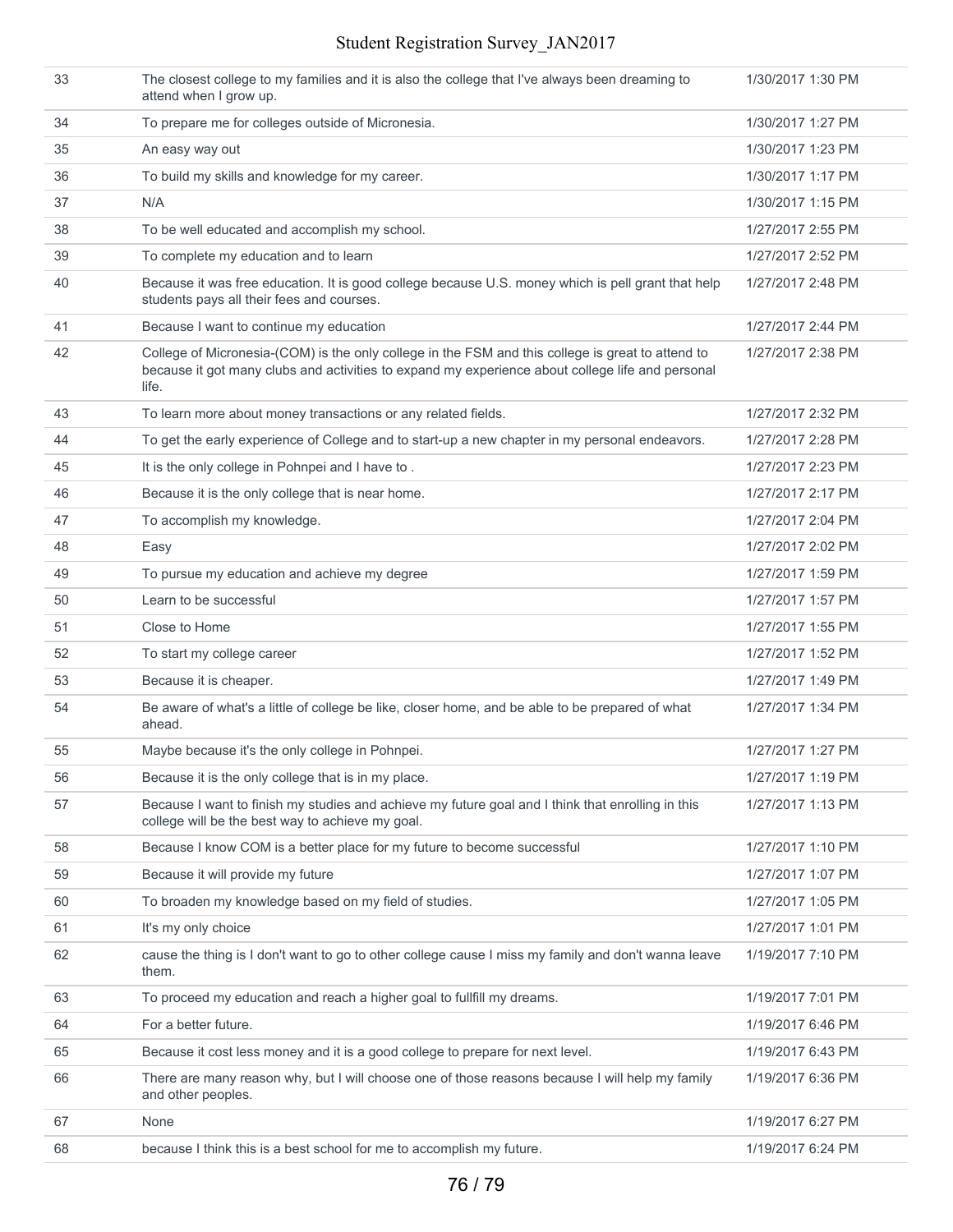### Student Registration Survey\_JAN2017

| 69 | None                                                                                                               | 1/19/2017 6:18 PM |
|----|--------------------------------------------------------------------------------------------------------------------|-------------------|
| 70 | l decide to enroll at the College of Micronesia-FSM because its very good and is often offer some<br>of my course. | 1/19/2017 6:11 PM |
| 71 | To complete and finish education.                                                                                  | 1/19/2017 5:53 PM |
| 72 | <b>FUN</b>                                                                                                         | 1/19/2017 5:46 PM |
| 73 | I want to continue and get a degree.                                                                               | 1/19/2017 5:44 PM |
|    |                                                                                                                    |                   |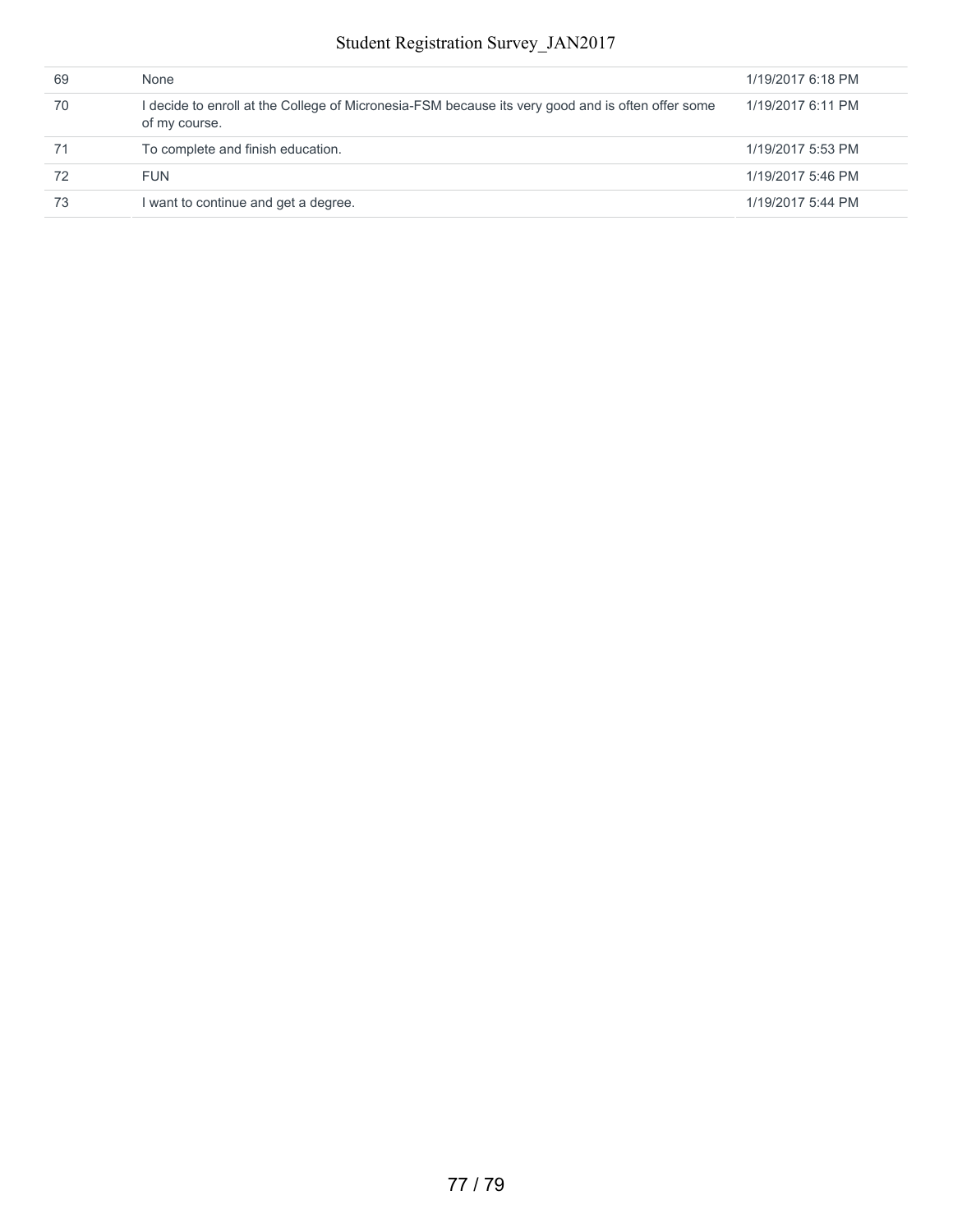## Q32 What are some positive or negative things that you observed about the registration process? Please feel free to comment or make recommendations in this section. (Please write down your comments below)

Answered: 46 Skipped: 72

| #              | <b>RESPONSES</b>                                                                                                                                  | <b>DATE</b>        |
|----------------|---------------------------------------------------------------------------------------------------------------------------------------------------|--------------------|
| 1              | No comment                                                                                                                                        | 1/31/2017 12:14 PM |
| 2              | Positive, good instructions, negative, long lines                                                                                                 | 1/31/2017 12:12 PM |
| 3              | Special thanks to the staffs. They're all helpful.                                                                                                | 1/31/2017 12:00 PM |
| 4              | Advisors need to be down at the gym so student won't go up and look for them (negative).                                                          | 1/31/2017 11:57 AM |
| 5              | Not so satisy. Need more help.                                                                                                                    | 1/31/2017 11:36 AM |
| 6              | There weren't that many staff to register students, we had to wait for an hour and 14 minutes, plus<br>the power went off.                        | 1/31/2017 11:30 AM |
| $\overline{7}$ | It is very slow and time consuming                                                                                                                | 1/31/2017 11:27 AM |
| 8              | Need more refreshments.                                                                                                                           | 1/30/2017 2:52 PM  |
| 9              | not coordinated well                                                                                                                              | 1/30/2017 2:35 PM  |
| 10             | The power went out for about two times, it is very slow.                                                                                          | 1/30/2017 2:26 PM  |
| 11             | No power.                                                                                                                                         | 1/30/2017 2:17 PM  |
| 12             | Helpful throughout the registration process.                                                                                                      | 1/30/2017 2:05 PM  |
| 13             | No comments                                                                                                                                       | 1/30/2017 2:01 PM  |
| 14             | Nothing so far                                                                                                                                    | 1/30/2017 1:58 PM  |
| 15             | Power went on and off.                                                                                                                            | 1/30/2017 1:55 PM  |
| 16             | No comment                                                                                                                                        | 1/30/2017 1:53 PM  |
| 17             | Everything was awesome                                                                                                                            | 1/30/2017 1:51 PM  |
| 18             | I can't think of any negative things because this institution taught me well enough to be successful.                                             | 1/30/2017 1:47 PM  |
| 19             | No more comments                                                                                                                                  | 1/30/2017 1:43 PM  |
| 20             | Nothing                                                                                                                                           | 1/30/2017 1:38 PM  |
| 21             | I like the way our advisors assist us.                                                                                                            | 1/30/2017 1:36 PM  |
| 22             | N/A                                                                                                                                               | 1/30/2017 1:30 PM  |
| 23             | Staff/Teachers should at least pretend they like the students.                                                                                    | 1/30/2017 1:23 PM  |
| 24             | No comments                                                                                                                                       | 1/30/2017 1:17 PM  |
| 25             | N/A                                                                                                                                               | 1/30/2017 1:16 PM  |
| 26             | I have no other comments                                                                                                                          | 1/27/2017 2:53 PM  |
| 27             | The bad or negative thing is there was no back-up generator and when the power went off makes<br>the registration lose a lot of time.             | 1/27/2017 2:49 PM  |
| 28             | none                                                                                                                                              | 1/27/2017 2:44 PM  |
| 29             | Power(electricity) went off for likemore than 30 minutes. refreshments are not enough                                                             | 1/27/2017 2:38 PM  |
| 30             | Students cross the line, and another thing is this facility needs a generator because whenever the<br>power went off, it won't cause any problem. | 1/27/2017 2:34 PM  |